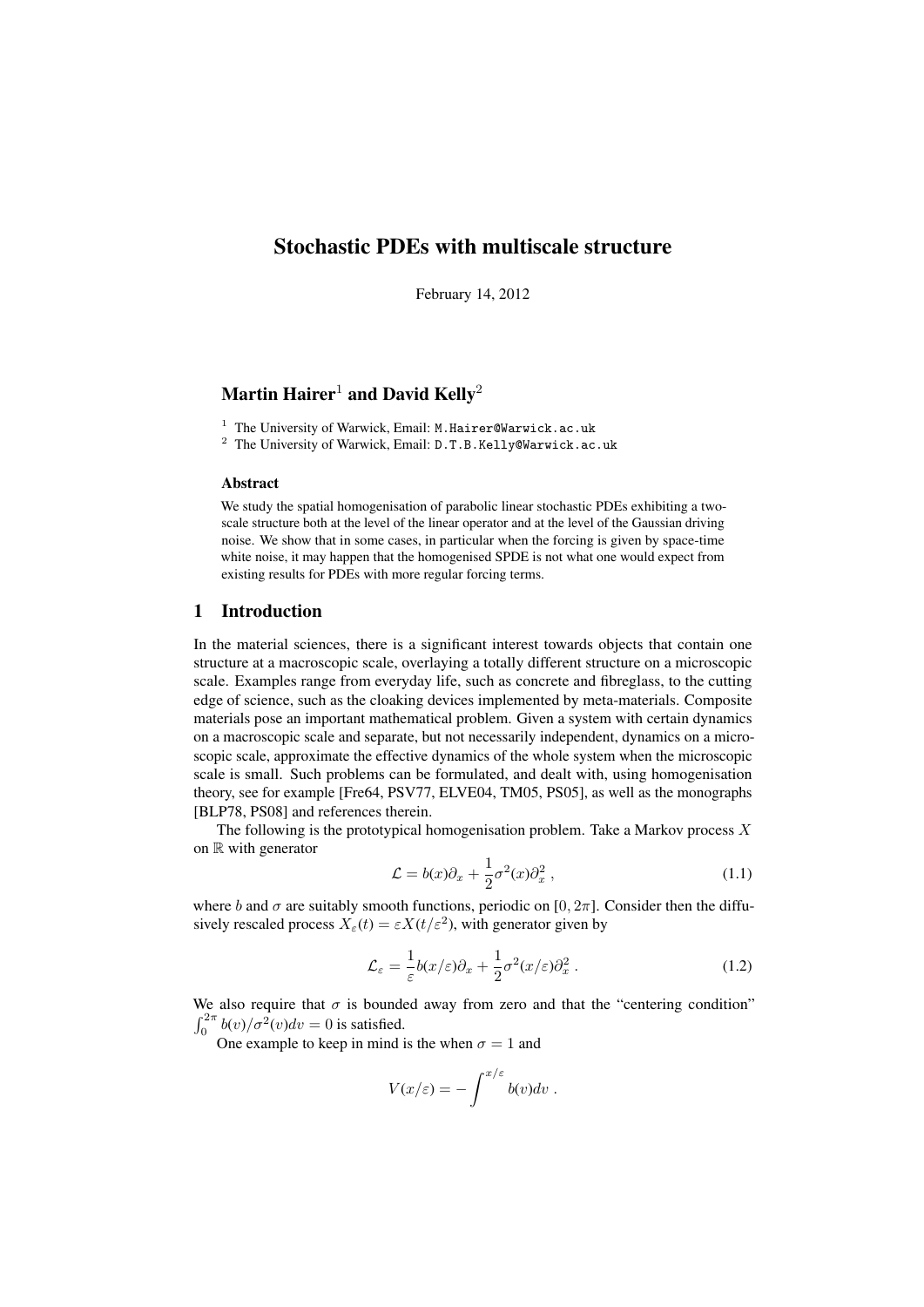The centering condition guarantees that  $\int_0^{2\pi} b(v)dv = 0$ , so that  $V(x/\varepsilon)$  itself is  $2\pi\varepsilon$  periodic. In this case, the diffusion  $X_{\varepsilon}$  provides a simple model for diffusion in a one-dimensional composite material, where the material is composed of cells of size  $2\pi\varepsilon$  and the dynamics in each cell is governed by the potential  $V(x/\varepsilon)$ .

It is a classical result that

$$
X_{\varepsilon}(t) \Rightarrow \mu B(t) , \qquad (1.3)
$$

where  $B(t)$  is a Brownian motion on  $\mathbb{R}, \mu > 0$  is a constant determined by b and  $\sigma$ , and  $\Rightarrow$ denotes convergence in distribution on the space of continuous functions [BLP78]. This result is powerful when analysing parabolic PDEs of the following type

$$
\partial_t u_{\varepsilon}(x,t) = \mathcal{L}_{\varepsilon} u_{\varepsilon}(x,t) + f(x,t) , \qquad (1.4)
$$

with some forcing term f. We will assume  $u_{\varepsilon}(x, 0) = 0$  as we are more interested in the forcing term. Duhamel's principle then states that

$$
u_{\varepsilon}(x,t) = \int_0^t \mathbb{E}[f(s, X_{\varepsilon}(t-s))|X_{\varepsilon}(0) = x] ds,
$$

where E averages over the paths  $X_{\varepsilon}$  (but not any possible randomness in the forcing term). If f is sufficiently regular, it follows from (1.3) that  $u_{\varepsilon} \to u$  as  $\varepsilon \to 0$ , where u satisfies the PDE

$$
\partial_t u(x,t) = \frac{\mu}{2} \partial_x^2 u(x,t) + f(x,t) \,. \tag{1.5}
$$

Such results have been widely generalised in both the forcing terms considered and also the structural assumptions placed on the generator  $\mathcal{L}_{\varepsilon}$ , see for example [Par99, Del04, HP08, SRP09]. The article [SRP09] contains a brief but recent overview of the field. On the other hand, one can find only very few results in the literature treating the case of stochastic PDEs where both the noise term and the linear operator exhibit a multiscale structure, and this is the main focus of this article. In some situations where the limiting noisy term is sufficiently regular, the previously mentioned results have been extended to the stochastic case, see for example [Ich04, WCD07, WD07]. The present article aims to provide a preliminary understanding of the type of phenomena that can arise in the situation where the limiting equation is driven by very rough noise, so that resonance effects can also play an important role.

Over the last few decades, there has been much progress towards making sense of solutions to stochastic PDEs, where the forcing term may be a highly irregular Gaussian signal taking values in spaces of rather irregular distributions, see for example [DPZ92, Hai09] for introductory texts on the subject. It is therefore natural to ask whether asymptotic results for PDEs like  $(1.4)$  can be extended to the case where f is a random, distributionvalued process. To give an idea of the type of results obtained in this article, let  $\xi$  be spacetime white noise, which is the distribution-valued Gaussian process formally satisfying  $\mathbb{E}\xi(s, x)\xi(t, y) = \delta(s-t)\delta(x-y)$ . For fixed  $\varepsilon > 0$ , one can easily show that

$$
\partial_t u_\varepsilon = \mathcal{L}_\varepsilon u_\varepsilon + \xi \tag{1.6}
$$

has a unique solution  $u_{\varepsilon}$  with almost surely continuous sample paths in  $L^2[0, 2\pi]$ . By analogy with the classical theory outlined above and since  $\xi$  does not show any explicit  $\varepsilon$ -dependence, one might guess that  $u_{\varepsilon}$  has a limit u, satisfying

$$
\partial_t u = \mu \partial_x^2 u + \xi \,. \tag{1.7}
$$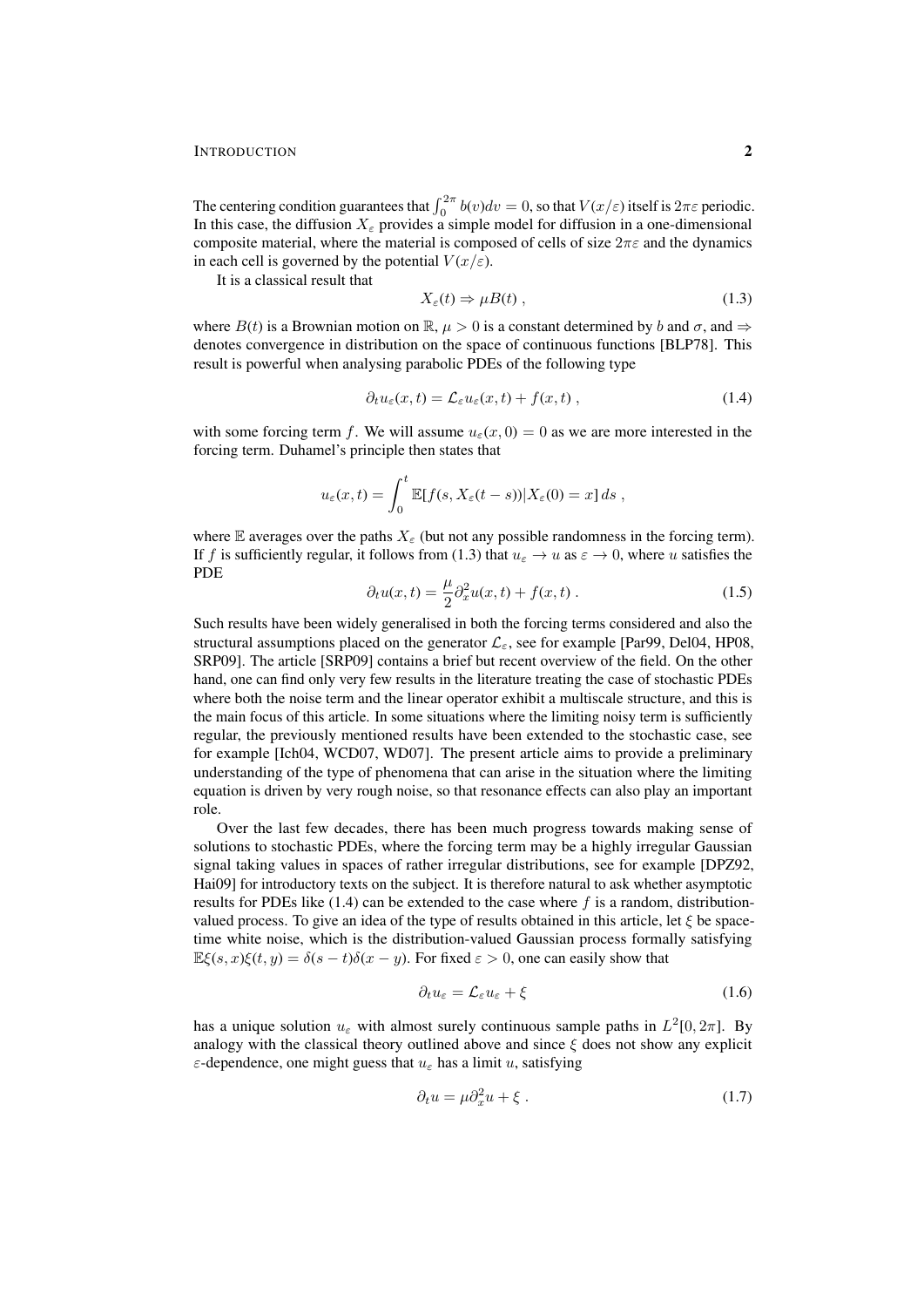It turns out that this is not the case. Instead, we will show that the true limit solves

$$
\partial_t u = \mu \partial_x^2 u + ||\rho||\xi \,, \tag{1.8}
$$

where  $\|\cdot\|$  denotes the  $L^2[0, 2\pi]$  norm (normalised such that the corresponding scalar product is given by  $\langle f, g \rangle = \frac{1}{2\pi} \int_0^{2\pi} f(x)g(x) dx$  and  $\rho$  is the invariant measure for the process with generator L, normalised to satisfy  $\langle \rho, 1 \rangle = 1$ .

**Remark 1.1.** By Jensen's inequality, one always has  $\|\rho\| \geq 1$ , with equality if and only if  $\rho$  is constant. As a consequence, (1.8) differs from (1.7) as soon as  $\mathcal L$  is not in divergence form. Furthermore, the effect of the noise is always enhanced by non-trivial choices of  $\mathcal{L}$ , which is a well-known fact in different contexts [PS08].

The crucial fact is of course the lack of regularity of  $\xi$ . Since the law of the process  $X_{\varepsilon}$ generated by  $\mathcal{L}_{\varepsilon}$  will vary with  $x/\varepsilon$ , its law will typically have large Fourier components at wave numbers close to integer multiples of  $1/\varepsilon$ . The difference between (1.8) and (1.7) can then be understood, at least at an intuitive level, as coming from the resonances between these Fourier modes and the corresponding Fourier modes of the driving noise. Such resonances would be negligible for more regular noises, but turn out to lead to non-negligible contributions in the case of space-time white noise.

The aim of this article is to investigate this phenomenon for SPDEs of the type (1.6), but replacing  $\xi$  with a more general Gaussian forcing term. In particular, we treat noise that exhibits spatial structure at the microscopic scale. We can always (formally) write such signals as

$$
\zeta(x, x/\varepsilon, t) = \sum_{k \in \mathbb{Z}} q^k(x, x/\varepsilon) \dot{W}_k(t) , \qquad (1.9)
$$

where the  $W_k$  are i.i.d. complex-valued Brownian motions, save for the condition  $W_{-k}$  =  $W_k^*$  ensuring that the overall signal is real-valued. Throughout this article, we will require the additional assumption that the noise  $\zeta$  is *cell-translation invariant*, in the sense that its distribution is unchanged by translations by multiples of  $2\pi\varepsilon$ . This assumption reflects the idea that the underlying material has the same structure in each cell. At the level of the representation (1.9), this invariance is enforced by assuming that one has

$$
q^k(x, x/\varepsilon) = q_k(x/\varepsilon)e^{ikx}, \qquad (1.10)
$$

for each  $k \in \mathbb{Z}$ , where  $\{q_k\}$  is a collection of  $2\pi$ -periodic functions.

To see that this leads to the claimed invariance property, notice that, for  $x, y$  satisfying  $x - y = 2\pi \varepsilon n$ , we have that

$$
\sum_{k \in \mathbb{Z}} q_k(y/\varepsilon) e^{iky} \dot{W}_k(t) = \sum_{k \in \mathbb{Z}} q_k(x/\varepsilon) e^{ikx} e^{2\pi i k \varepsilon n} \dot{W}_k(t)
$$

$$
\stackrel{d}{=} \sum_{k \in \mathbb{Z}} q_k(x/\varepsilon) e^{ikx} \dot{W}_k(t).
$$

Indeed, since  $W_k$  is a complex Brownian motion, rotating it by  $2\pi k \varepsilon n$  does not change its distribution. Conversely, cell-translation invariance of the noise is equivalent to the fact that its covariance operator  $C_{\varepsilon}$  commutes with the translation operator  $T_{\varepsilon}$  given by  $T_{\varepsilon} f(x) = f(x + 2\pi \varepsilon)$ . The spectrum of  $T_{\varepsilon}$  consists of  $\{e^{ik\varepsilon} : k \in \mathbb{Z}\}\)$ , with corresponding eigenspaces given by  $V_k = \{q(x/\varepsilon)e^{ikx}\}\$ , where q is periodic with period  $2\pi$ . As a consequence, there is no loss of generality in assuming the representation (1.10).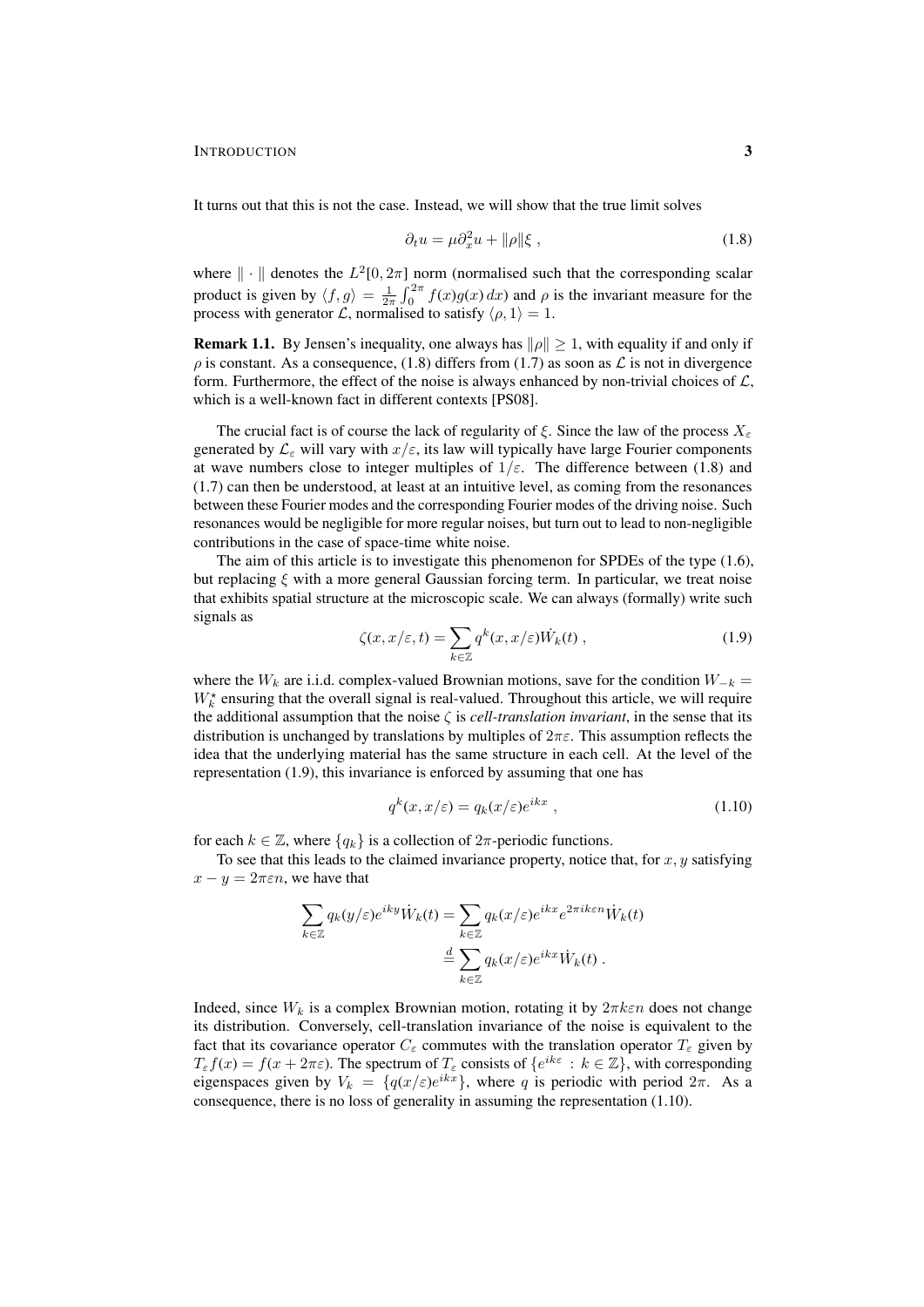Thus, we restrict our attention to the following class of SPDEs, written in the notation of [DPZ92]:

$$
du_{\varepsilon}(x,t) = \mathcal{L}_{\varepsilon}u_{\varepsilon}(x,t)dt + \sum_{k \in \mathbb{Z}} q_k(x/\varepsilon)e^{ikx}dW_k(t).
$$
 (1.11)

Again, we will always assume that  $u_{\varepsilon}$  satisfies periodic boundary conditions on [0, 2π]. By linearity, we can and will restrict ourselves to the case of vanishing initial conditions. We will always assume certain regularity conditions on b and  $\sigma$ , as well as a centering condition, which is a standard requirement of homogenisation problems. This is detailed in Assumption 2.2 below.

Remark 1.2. Unlike several recent studies [WCD07, WD07] we do not consider periodically perforated spatial domains. Instead, we assume that our domain  $[0, 2\pi]$  has been split into cells of size  $2\pi\varepsilon$  and that diffusions behave identically in each cell. This is implemented through the periodicity of b,  $\sigma$  and  $q_k$ . Thus, all composite-type geometry comes through the periodicity of the generator  $\mathcal{L}_{\varepsilon}$  and the infinite dimensional noise; the spatial domain [0,  $2\pi$ ] does not depend on  $\varepsilon$  in any way. However, we do require that the domain be partitioned in to cells of size  $2\pi\varepsilon$ . It is therefore natural to require that  $\varepsilon^{-1} \in \mathbb{N}$  so that  $[0, 2\pi]$  contains an integer number of cells.

We have already seen that taking  $q_k = 1$  results in the surprising limit (1.8). However, if we chose  $q_k = |k|^{-1}$  then the forcing term would be a continuous Gaussian process in  $L^2[0, 2\pi]$ , and by classical results  $u_\varepsilon$  would converge to the unsurprising limit, as in (1.5). We would like to classify those choices of  $q_k$  that result in the surprising limit, and those that result in the unsurprising limit.

Firstly, we will identify a large class of signals that result in the unsurprising limit. In particular, these signals need not be continuous processes in  $L^2[0, 2\pi]$ . To guarantee the unsurprising limit, we need some control over the coefficients of the noise  $q_k$  when k is large, as well as a suitable regularity assumption. If we assume that the coefficients decay algebraically as  $k \to \infty$ , then we are able to show that solutions converge to the correct limit and that this convergence occurs in  $L^2(P)$ . In particular, the quantity  $||q_k||$  must decay like  $|k|^{-\alpha}$  as  $k \to \infty$ , for some  $\alpha \in (0, 1)$ . The precise condition is detailed in Assumption 2.5. With these conditions in place, we will prove the following.

Theorem 1.3. *Suppose the SPDE* (1.11) *satisfies Assumptions 2.2 and 2.5. Then the solutions* u<sup>ε</sup> *converge to the solutions of*

$$
du(x,t) = \mu \partial_x^2 u(x,t)dt + \sum_{k \in \mathbb{Z}} \langle q_k, \rho \rangle e^{ikx} dW_k(t) , \qquad (1.12)
$$

*in the sense that there exists*  $C_T > 0$  *and*  $\theta > 0$  *such that* 

$$
\mathbb{E} \sup_{t \in [0,T]} |\langle u_{\varepsilon}(t) - u(t), \varphi \rangle|^2 \leq C_T \varepsilon^{\theta} ,
$$

*for all*  $\varphi \in H^s$  *with large enough s.* 

Remark 1.4. Past results [Ich04, WCD07] rely on the noise being Hilbert-Schmidt in the sense that

$$
\sum_k \|q_k\|^2 < \infty.
$$

It is important to note that this condition does not imply our condition on the  $||q_k||$ . Indeed, one can easily exhibit a sufficiently sparse sequence  $\|q_k\|$  that is square summable but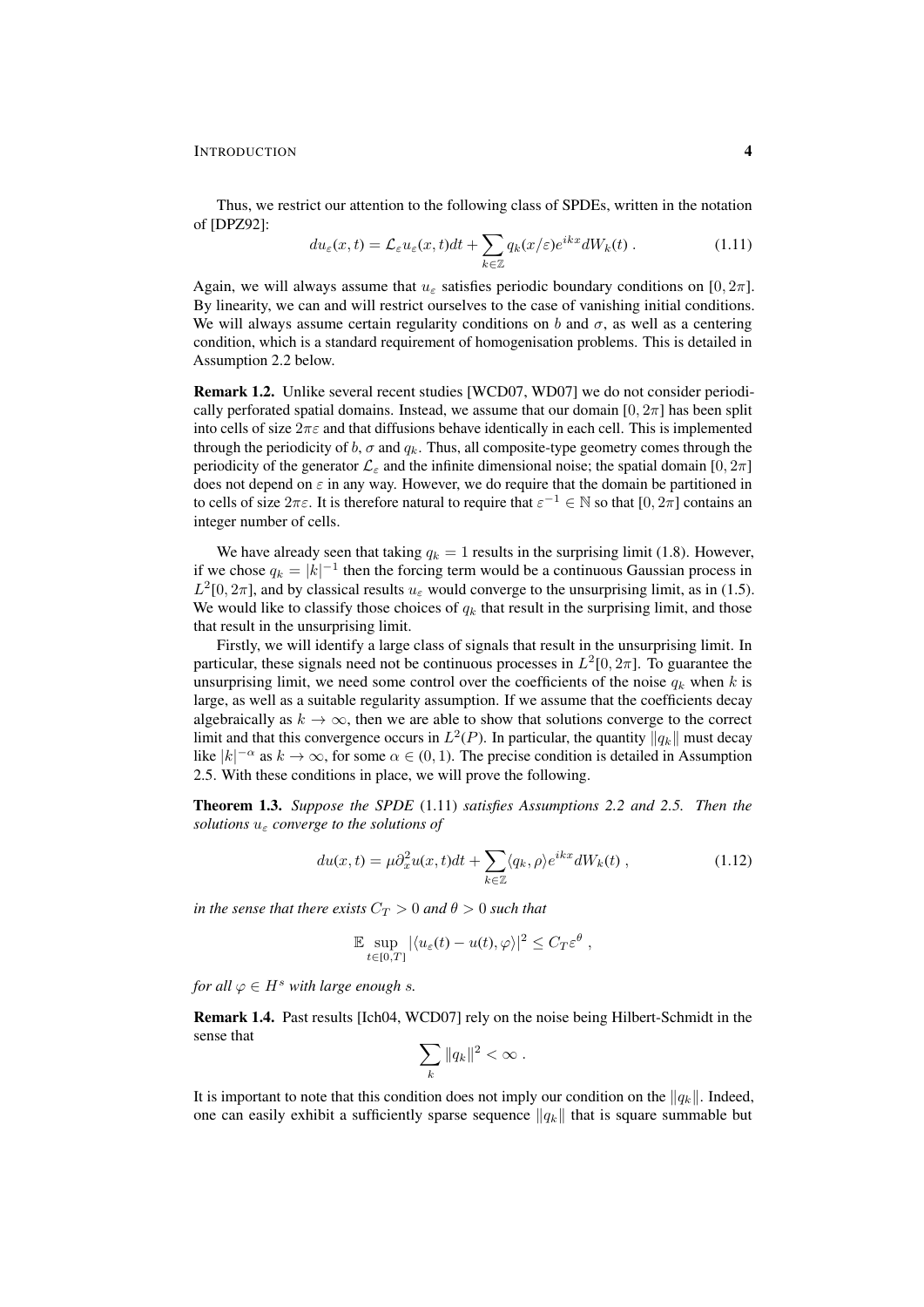which only converges logarithmically to zero. On the other hand, there are many situations where the noise is not Hilbert-Schmidt, that do fall into our framework. With only the Hilbert-Schmidt assumption, one can still prove via a tightness argument that the SPDE (1.11) has a weak limit and apply homogenisation techniques, similar to those found in [WCD07], to show that the limiting SPDE is indeed (1.12). However, we will not treat this case as it is somewhat incongruous with the existing framework.

Remark 1.5. Although not immediately clear, this is indeed the unsurprising limit in the sense of (1.5). To see this, pick  $q_k(x/\varepsilon) = \hat{q}_k |k|^{-\alpha}$ . It is easy to see that, since  $\langle \rho, 1 \rangle = 1$ , the noise in the limiting SPDE  $(1.12)$  is the same as the original noise, as was the case in the classical result (1.5).

This result is reminiscent of previous results [WCD07, WD07], but stronger in the sense that genuine mean-squared convergence is obtained. Moreover, the result comes with rates of convergence. These are some of the perks enjoyed by a Fourier analytic framework, which we employ in place of the tightness arguments usually found in homogenisation problems. Of course, we still have weak convergence in a variational sense.

There are some important things to note concerning the limiting SPDE (1.12). Firstly, it is a stochastic heat equation with additive noise, and that noise comes with the same spatial regularity as the noise in the original SPDE. That is, the coefficients of  $W_k$  decay with the same rate. Secondly, if we choose the noise to satisfy the centering condition  $\langle q_k, \rho \rangle = 0$ for each  $k \in \mathbb{Z}$ , then the solution  $u_{\varepsilon}$  will converge strongly to zero as  $\varepsilon \to 0$ . In other words, the presence of noise will have vanishingly small effect on the system (1.11) when  $\varepsilon$  is small. It is natural to ask whether we can find the largest vanishing term as  $\varepsilon \to 0$ . To obtain this term, we scale up the solution  $u_{\varepsilon}$  by some cleverly chosen inverse factor of  $\varepsilon$  and then seek a non-zero solution. For this procedure to work, we need to have very precise control over the coefficients  $q_k$  when k is large. Namely, we require that there exists some  $\alpha \in (0, 1)$  and a sufficiently regular function  $\bar{q}$  such that  $|k|^\alpha q_k \to \bar{q}$  in  $L^2[0, 2\pi]$  as  $|k| \to \infty$ . One can check that these assumptions imply those made for the previous theorem. The precise assumptions are detailed in Assumption 2.6. With these conditions, we can prove the following.

Theorem 1.6. *Suppose the SPDE* (1.11) *satisfies Assumptions 2.2 and 2.6 for some decay exponent*  $\alpha \in (0,1)$  *and*  $\langle q_k, \rho \rangle = 0$  *for all*  $k \in \mathbb{Z}$ *. Then there exists a process*  $\hat{u}_{\varepsilon}$  *equal in law to* u<sup>ε</sup> *but defined on a different probability space, such that the rescaled solutions*  $\varepsilon^{-\alpha}\hat{u}_{\varepsilon}$  converge to the solutions of

$$
dv(x,t) = \mu \partial_x^2 v(x,t)dt + ||\bar{q}\rho||_{-\alpha} \sum_k e^{ikx} d\hat{W}_k(t)
$$
\n(1.13)

*in the sense that*

$$
\lim_{\varepsilon \to 0} \mathbb{E} \sup_{t \in [0,T]} |\langle \varepsilon^{-\alpha} \hat{u}_{\varepsilon}(t) - v(t), \varphi \rangle|^2 = 0,
$$

*for all*  $\varphi \in H^s$  *with large enough s.* 

Here the convergence result is weak in both a variational and probabilistic sense. In general, nothing stronger is possible. Although the result looks like convergence in meansquared, it is merely *disguised* convergence in law since we must define the limiting solution on a different probability space to the original SPDE. Such results are often obtained artificially using the Skorokhod embedding theorem. In our case however, this is the natural way to write down the result. In particular, for fixed  $\varepsilon > 0$ , the dependencies of  $W_m$  can be traced back to the original BMs. It is worth mentioning that the scaling factor required in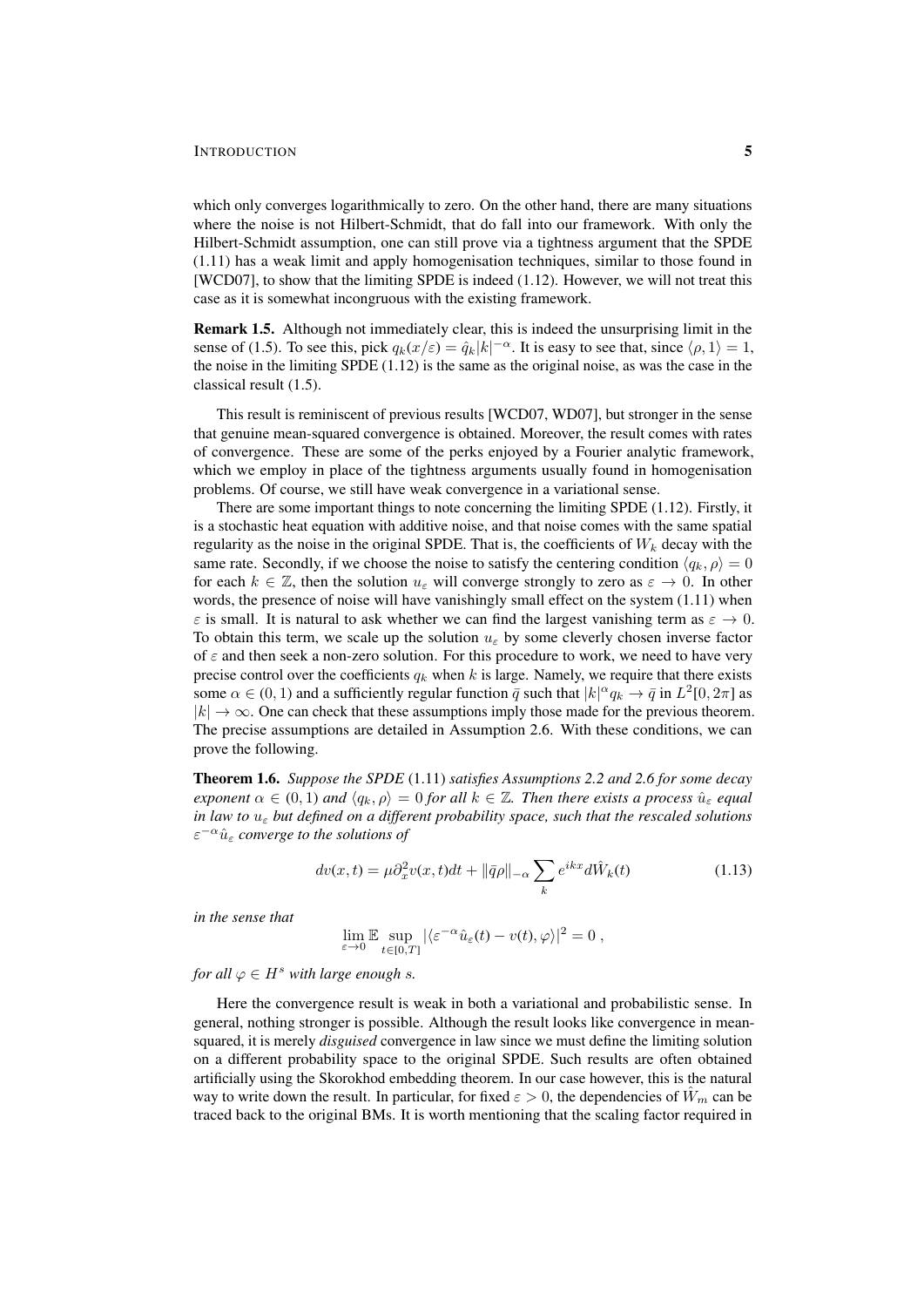order to find this term is in fact  $\varepsilon^{-\alpha}$ , which is precisely the amount of decay placed on the coefficients  $q_k$ . In the limiting SPDE (1.13), we use the notation

$$
||f||_{-\alpha} = \left(\sum_{k \in \mathbb{Z}} |k|^{-2\alpha} |\langle f, e_k \rangle|^2\right)^{1/2},
$$

where  $e_k(x) = e^{ikx}$ .

As before, there are several things to note about the SPDE (1.13). Firstly, it is again a stochastic heat equation with additive noise, but now all contributions from the original driving noise come from the very high modes, as indicated by the factor  $\|\bar{q}\rho\|_{-\alpha}$ . Thus, the coefficients  $q_k$  with low k have no bearing at all on the limit. In particular, if one wanted to approximate the noise by cutting off the sum at a large value of  $k$ , they would be making a drastic mistake! Moreover, this suggests that  $v$  arises due to constructive interference occurring in the very high modes of the noise. The second observation to make is that no matter what spatial regularity is possessed by the noise in the original SPDE, the limiting SPDE is always driven by space-time white noise. As one might guess, the factor  $\varepsilon^{-\alpha}$ essentially scales away the decay on the coefficients  $q_k$  and hence destroys the regularity of the driving noise.

The previous theorem may seem a bit off topic, as we are trying to determine how choices of  $q_k$  affect the limiting SPDE. However, the following theorem tells us that the second order term found in Theorem 1.6 acts as the *bridge* between the surprising limit and the unsurprising limit. In particular, we will show that the surprising limit occurs precisely when this second order term becomes non-vanishing. We can see in  $(1.6)$  that space-time white noise falls into the ' $\alpha = 0$  class', in the context of the previous theorems, since obviously  $q_k = 1$  does not decay. Since the second order term was shown to be  $\mathcal{O}(\varepsilon^{\alpha})$ , one would expect this term to become  $\mathcal{O}(1)$  and hence contribute to the limit in the space-time white noise case. This suggests that the second order term is precisely the difference between the surprising limit and the unsurprising limit. The following theorem proves this to be the case not just for (1.6) but for all SPDEs driven by noise in the  $\alpha = 0$  class.

The only added requirement for noise to be in this class is that there exists  $\bar{q} \in H^1$  such that  $q_k \to \bar{q}$  as  $k \to \infty$  and that this convergence happens with fast enough rate. The precise conditions are found in Assumption 2.7. We have that following result.

Theorem 1.7. *Suppose the SPDE* (1.11) *satisfies Assumptions 2.2 and 2.7. Then there exists*  $\hat{u}_{\varepsilon}$  *equal in law to*  $u_{\varepsilon}$ *, but defined on a different probability space, such that*  $\hat{u}_{\varepsilon}$  *converges to the solutions of*

$$
d\hat{u}(x,t) = \mu \partial_x^2 \hat{u}(x,t)dt + \sum_{k \in \mathbb{Z}} (|\langle q_k, \rho \rangle|^2 - |\langle \bar{q}, \rho \rangle|^2 + ||\bar{q}\rho||^2)^{1/2} e^{ikx} d\hat{W}_k(t) , \quad (1.14)
$$

*in the sense that*

$$
\lim_{\varepsilon \to 0} \mathbb{E} \sup_{t \in [0,T]} |\langle \hat{u}_{\varepsilon}(t) - \hat{u}(t), \varphi \rangle|^2 = 0 \quad \text{for all } \varphi \in H^s
$$

*for large enough* s*.*

As one might expect, this result is almost a combination of the two previous results, only a few extra ingredients are needed to prove it. In the  $\|\cdot\|_{-\alpha}$  notation of Theorem 1.6, we have that

$$
-|\langle \bar{q}, \rho \rangle|^2 + ||\bar{q}\rho||^2 = ||\bar{q}\rho||_0^2 ,
$$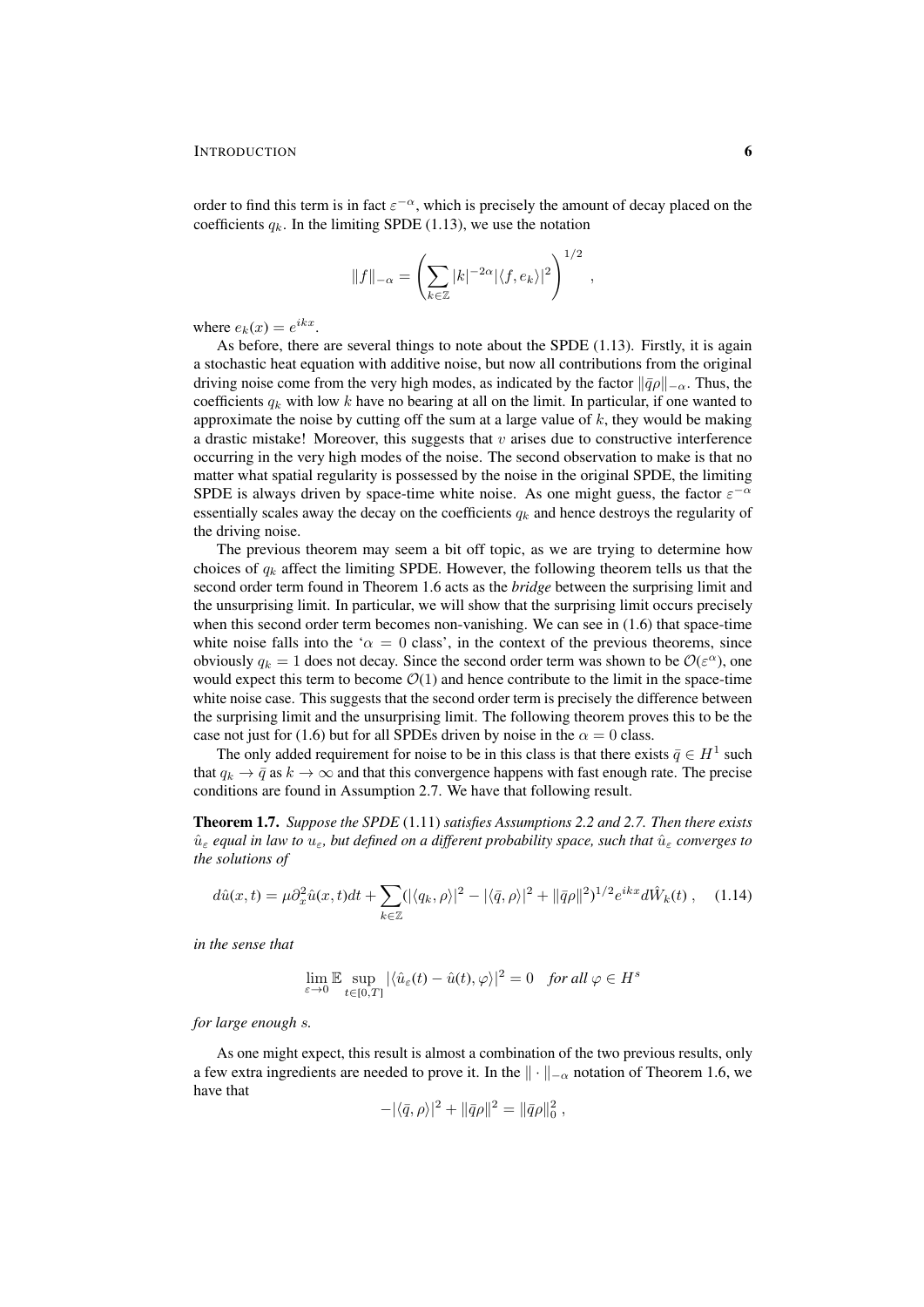which is precisely the contribution from the second order term (squared), so that  $(1.14)$ really is a combination of the first order limit in (1.12) and the second order limit in (1.14). Note that instead of the noise being comprised of the sum of the first order and second order terms, we have the square-root of the sum of the squares. This is simply because we want to write each term in the noise as a single Gaussian, rather than a sum of two independent Gaussians. Just as in Theorem 1.6, the BMs  $\hat{W}_m$  are, for fixed  $\varepsilon > 0$  defined in terms of the original BMs.

To prove these three convergence results, we develop several tools that are useful when dealing with any SPDE whose underlying diffusion is driven by  $\mathcal{L}_{\varepsilon}$ . Firstly, we develop a relationship between the interpolation spaces generated by  $\mathcal{L}_{\varepsilon}$  and the usual Sobolev spaces. This is useful in determining which function spaces contain our solutions (uniformly in  $\varepsilon$ ) and furthermore determining where convergence occurs. Secondly, we show that the effect of the semigroup  $S_{\varepsilon}$  generated by  $\mathcal{L}_{\varepsilon}$  on a certain class of functions is approximated well by the heat semigroup. This is akin to the well-known fact that  $\mathcal{L}_{\varepsilon} \Rightarrow \mu \partial_x^2$ , as discussed earlier.

The article is structured in the following way. In Section 2, we give a precise formulation of the main SPDE and detail the structural assumptions. In Section 3 we develop some tools necessary for the proof of the convergence theorems. In Section 4 we rigorously state and prove all three convergence theorems.

#### Acknowledgements

We would like to thank T. Souganidis for pointing out the type of convergence considered in Corollary 4.6. Financial support for MH was kindly provided by EPSRC grant EP/D071593/1, by the Royal Society through a Wolfson Research Merit Award, and by the Leverhulme Trust through a Philip Leverhulme Prize. DK was supported by a Warwick Postgraduate Research Scholarship.

# 2 Formulation of the SPDE and some notation

Recall that  $L^2[0, 2\pi]$  denotes the complex  $L^2$  space with its inner product normalised as

$$
\langle f,g\rangle=\frac{1}{2\pi}\int_0^{2\pi}fg^*dx\;,
$$

and corresponding norm  $\|\cdot\|$ . We denote elements of the orthonormal Fourier basis by  $e_k(x) = e^{ikx}$ . We will also denote the usual  $L^{\infty}$  norm by  $\|\cdot\|_{\infty}$ . We define  $C_b^2$  as the subspace of  $L^2[0, 2\pi]$  of bounded, continuous functions with two bounded, continuous derivatives. We measure regularity through the Sobolev spaces  $H<sup>s</sup>$  which we define as the completion of  $L^2[0, 2\pi]$  under the norm

$$
\|\cdot\|_{H^s} = \|(1-\partial_x^2)^{s/2}\cdot\|,
$$

for any  $s \in \mathbb{R}$ . We shall also make use of the following Sobolev-like semi-norm

$$
||f||_{-s} = \left(\sum_{k \in \mathbb{Z}} |k|^{-2s} |\langle f, e_k \rangle|^2\right)^{1/2}, \qquad (2.1)
$$

which can only be defined on f with  $\langle f, 1 \rangle = 0$ . One can therefore think of this semi-norm as the norm  $\|(-\partial_x^2)^{-s} \cdot \|$  defined on the space of mean-zero functions. We denote by  $\| \cdot \|_{HS}$ the Hilbert-Schmidt norm on linear operators that map  $L^2[0, 2\pi]$  into itself. As a shorthand we will write

$$
f^{\varepsilon}(x) = f(x/\varepsilon) ,
$$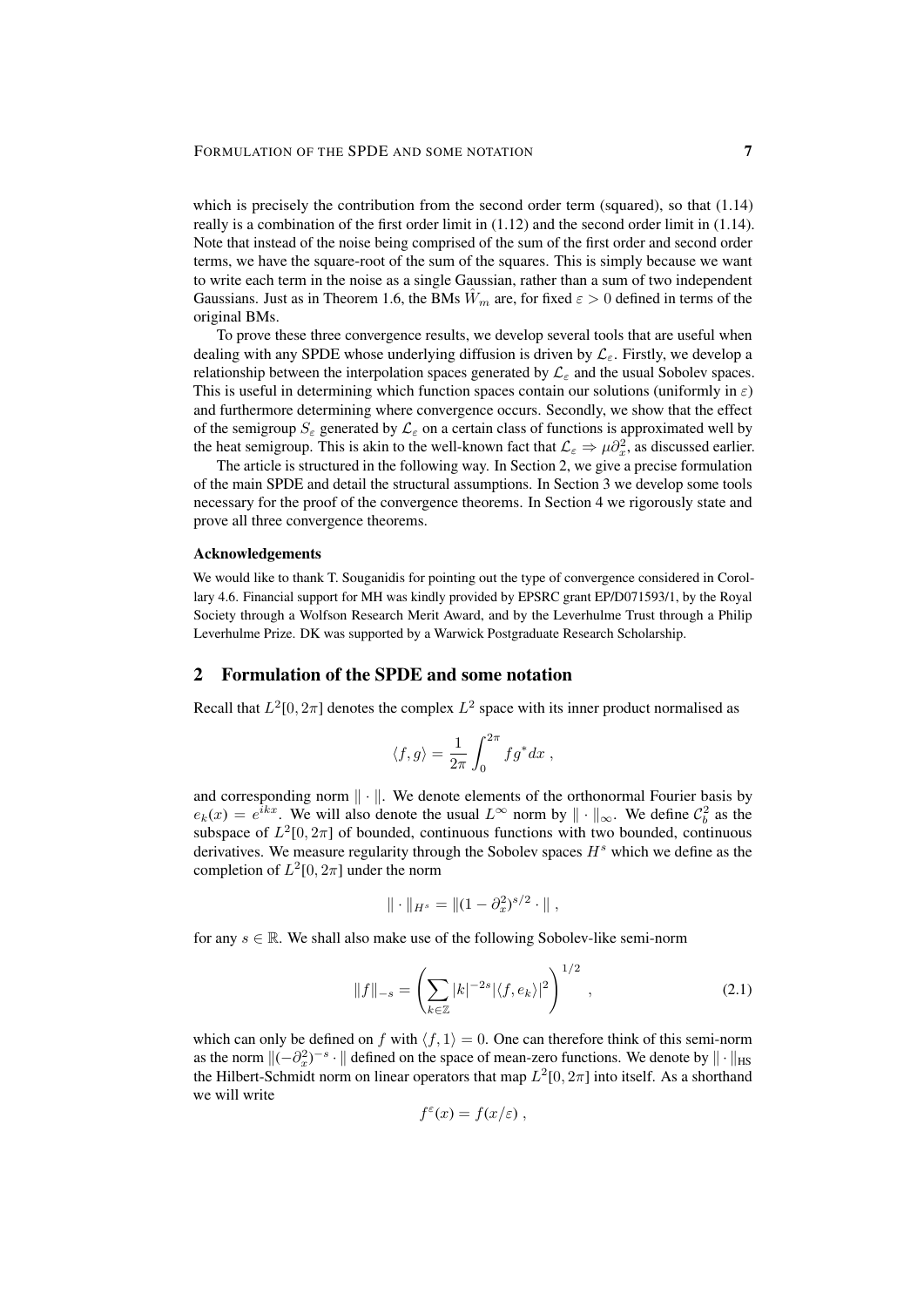when we want to omit the function's dependence on  $x$ . Finally, we will use the notation  $f \leq g$  to imply that  $|f/g|$  can be bounded by some constant that is independent of parameters involved in the expression. The precise independence will be clear from the context.

## 2.1 Formulation of the equation

Let b and  $\sigma$  be twice continuously differentiable  $2\pi$ -periodic functions and define the differential operator  $\mathcal{L}_{\varepsilon}$  as in (1.2) and likewise define the unscaled operator  $\mathcal{L}$  as in (1.1). Following [PSV77, BLP78], we require some conditions on the generator  $\mathcal{L}_{\varepsilon}$  for the homogenization problem to have a limit.

**Assumption 2.2.** Assume that  $b, \sigma \in C_b^2$  and that the centering condition

$$
\int_0^{2\pi} \frac{b(x)}{\sigma^2(x)} dx = 0 , \qquad (2.2)
$$

is satisfied. Furthermore,  $\sigma$  is uniformly elliptic, namely

$$
0 < \delta < \sigma(x) < \delta' < \infty \tag{2.3}
$$

for some fixed  $\delta$  and  $\delta'$ .

Remark 2.3. One can check that the centering condition implies that

$$
\int_0^{2\pi} b(x)\rho(x)dx = 0 , \qquad (2.4)
$$

where  $\rho$  is the solution to  $\mathcal{L}^*\rho = 0$  with periodic boundary conditions and satisfying  $\langle \rho, 1 \rangle = 1$ . We will call  $\rho$  the invariant density for  $\mathcal{L}$ , despite the fact that it is not normalised to be a probability measure. This centering condition serves the same purpose as subtracting the mean when trying to obtain a central limit theorem.

**Remark 2.4.** The smoothness of b and  $\sigma$ , combined with the ellipticity condition, are sufficient to guarantee that  $\rho \in C_b^2$  and similarly for all positive and negative powers of  $\rho$ .

Our main object of interest is the following SPDE, defined on finite temporal and spatial domains

$$
du_{\varepsilon}(x,t) = \mathcal{L}_{\varepsilon}u_{\varepsilon}(x,t)dt + \sum_{k \in \mathbb{Z}} q_k(x/\varepsilon)e_k(x)dW_k(t) \qquad (x,t) \in [0,2\pi] \times (0,T] \quad (2.5)
$$

$$
u_{\varepsilon}(0,t) = u_{\varepsilon}(2\pi,t) \qquad \qquad t \in [0,T] \tag{2.6}
$$

$$
u_{\varepsilon}(x,0) = 0 \t\t x \in [0,2\pi] \t(2.7)
$$

Each  $q_k(\cdot)$  is a continuous  $2\pi$ -periodic element of  $L^2[0, 2\pi]$ , taking values in  $\mathbb R$  and we require that  $q_{-k} = q_k$  for each  $k \in \mathbb{Z}$ . As stated in Remark 1.2, the microscopic parameter  $\varepsilon \in (0, 1)$  must satisfy  $\varepsilon^{-1} \in \mathbb{N}$ . We define the sequence of Brownian motions  $\{W_k\}_{k \in \mathbb{Z}}$ in the following way:  $W_0$  is a R-valued BM, where as  $\{W_k\}_{k\geq 1}$  are  $\mathbb C$ -valued BMs, and { $W_k$ }<sub> $k≥0$ </sub> are pairwise independent; we then set  $W_{-k} = W_k^*$ , where  $(·)^*$  denotes complex conjugation. Every bi-infinite sequence of Brownian motions considered in the sequel will satisfy this conjugation property. As stated, we assume periodic boundary conditions and take the initial condition to be identically zero. We choose this initial condition as we are only interested in the evolution of the noise through the system. Determining the evolution with a non-trivial initial condition is equivalent to adding the solution to the noiseless problem, which has been well studied [BLP78, PSV77, PS08].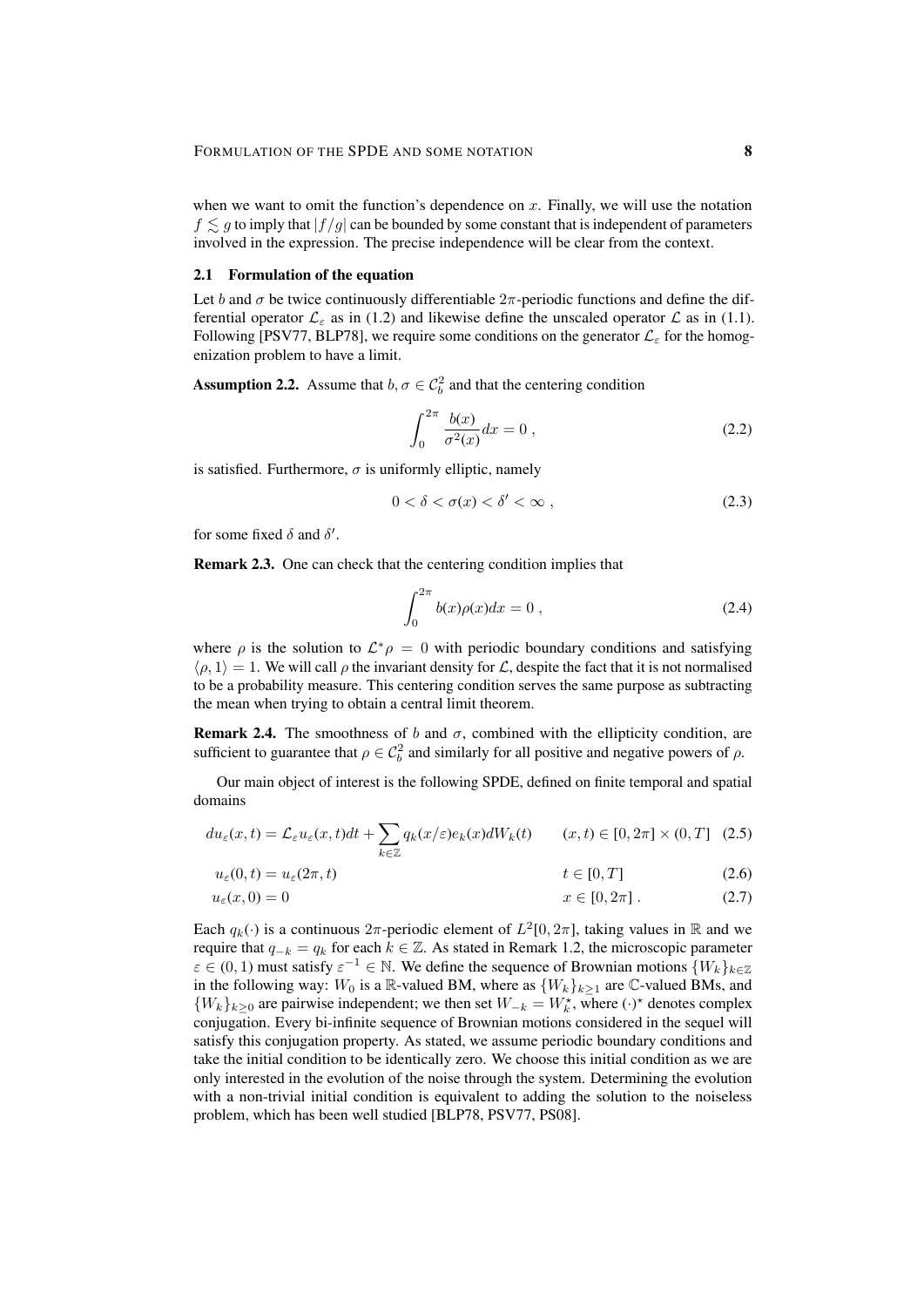For convenience we introduce the linear operator on  $L^2[0, 2\pi]$  by

$$
Q_{\varepsilon}e_k(x) = q_k(x/\varepsilon)e_k(x) , \qquad (2.8)
$$

and one can then represent the noise in (2.5) as  $Q_{\varepsilon}dW$  where dW denotes space-time white noise. We shall now list the assumptions needed to prove Theorems 1.3, 1.6, 1.7 respectively. Firstly, we require the following condition to prove Theorem 1.3.

**Assumption 2.5.** There exists  $\alpha \in (0, 1)$  such that

$$
||q_k|| \lesssim 1 \wedge |k|^{-\alpha} \tag{2.9}
$$

for each  $k \in \mathbb{Z}$ . Moreover, if  $\alpha \in (0, 1/2]$  then we additionally require that

$$
\sup_{k\in\mathbb{Z}} \|\bar{q}_k\|_{H^1} < \infty \;, \tag{2.10}
$$

where  $\bar{q}_k = q_k / ||q_k||$ .

To prove Theorem 1.6, we need slightly different assumptions to those required for Theorem 1.3. Namely, we need the following.

**Assumption 2.6.** There exists  $\alpha \in (0,1)$  and  $\bar{q} \in L^2[0,2\pi]$  such that

$$
\lim_{k \to \pm \infty} |||k|^{\alpha} q_k - \bar{q}|| = 0. \tag{2.11}
$$

Moreover, if  $\alpha \in (0, 1/2]$  then we additionally require that

$$
\sup_{k\in\mathbb{Z}} \|\bar{q}_k\|_{H^1} < \infty \tag{2.12}
$$

Note that (2.11) guarantees that the bound

 $||q_k|| \lesssim 1 \wedge |k|^{-\alpha}$ 

holds for all  $k \in \mathbb{Z}$  and therefore Assumption 2.6 implies Assumption 2.5. Unlike in Theorem 1.3, having a rate of decay on  $q_k$  does not suffice, we now need precise control over how  $q_k$  tends to zero as  $k \to \infty$ .

Recall that Theorem 1.7 deals with those SPDEs that converge to the so called wrong limit. We claimed that this wrong limit occurred when the limit from Theorem 1.3 combined with the limit from Theorem 1.6, by formally taking  $\alpha = 0$ . Since Assumption 2.6 implies Assumption 2.5, our condition on the noise for Theorem 1.7 should look like Assumption 2.6, with  $\alpha = 0$ . Actually, we need a tiny bit more than this.

**Assumption 2.7.** We require that there exists  $\bar{q} \in H^1$  and  $\eta \in [0, 1)$  such that

$$
\sum_{k \in \mathbb{Z}} (1 \wedge |k|^{-\eta}) \|q_k - \bar{q}\|_{H^1}^2 < \infty \,. \tag{2.13}
$$

At first glance this looks quite a bit stronger than Assumption 2.6 with  $\alpha = 0$ . However, Assumption 2.6 with  $\alpha = 0$  implies that  $||q_k - \bar{q}||_{H^s} \to 0$  for every  $s < 1$ , since the convergence is true in  $L^2[0, 2\pi]$  and the sequence  $\{q_k\}$  is uniformly bounded in  $H^1$ . And since  $\eta$  can be arbitrarily close to 1, Assumption 2.6 almost implies Assumption 2.7, but not quite. Note that the uniform boundedness condition on  $\|q_k\|_{H^1}$  is not implicitly stated, but it is implied by the listed assumptions. The parameter  $\eta$  will affect the strength of the convergence result in Theorem 1.7, namely, larger  $n$  leads to weaker convergence.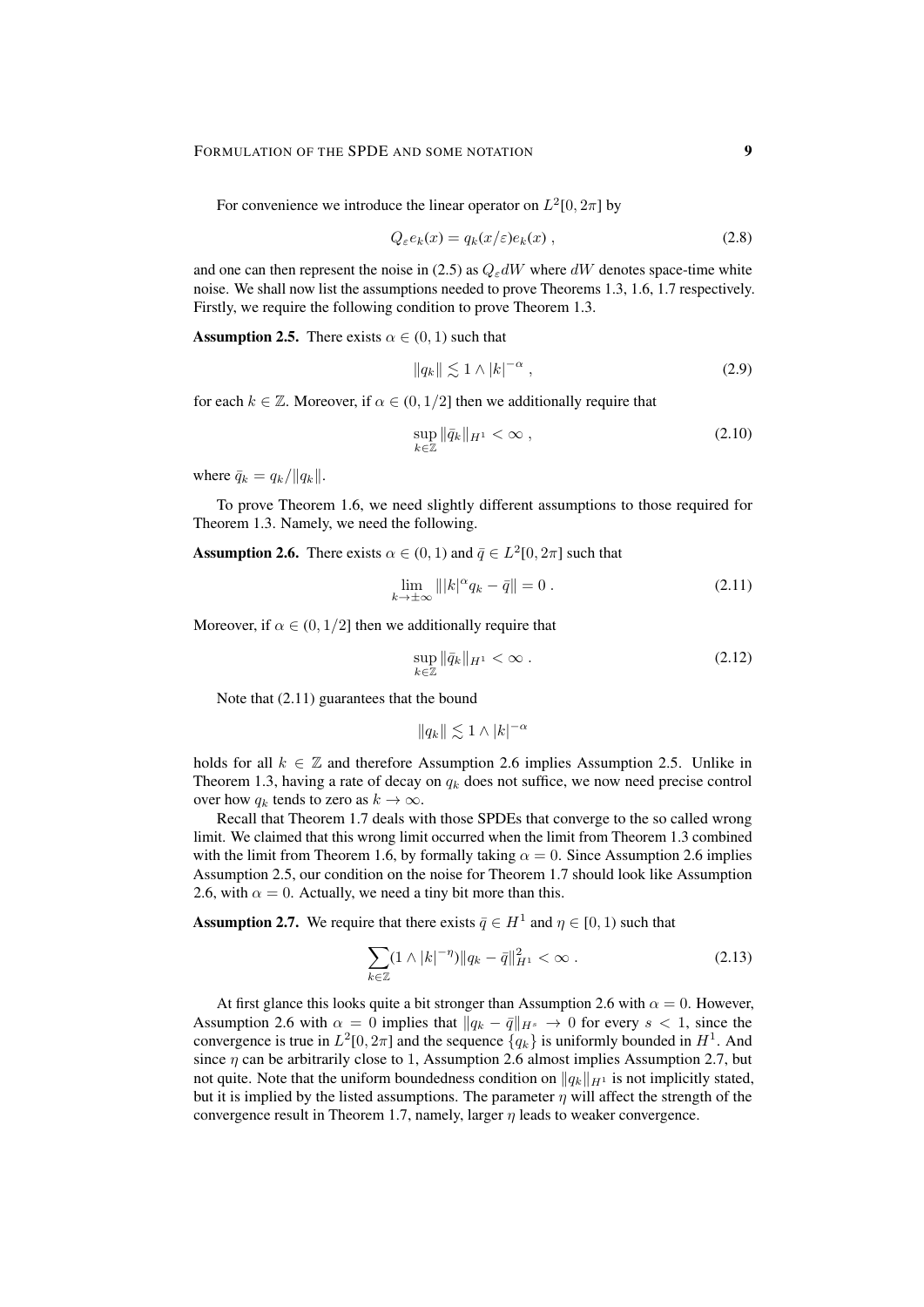Remark 2.8. Another sufficient condition for Theorem 1.7 is that

$$
\sum_{k} ||q_k - \bar{q}||^2 < \infty \,, \tag{2.14}
$$

with  $\bar{q} \in H^1$ . Actually, we could also replace the regularity condition in Assumption 2.5 with (2.14). However we consider the regularity assumption to be a more natural choice.

We define solutions to  $(2.5)$  using the mild formulation

$$
u_{\varepsilon}(x,t) = \int_0^t S_{\varepsilon}(t-s)Q_{\varepsilon}dW(s) = \sum_{k \in \mathbb{Z}} \int_0^t S_{\varepsilon}(t-s)q_k(x/\varepsilon)e_k(x)dW_k(s) , \quad (2.15)
$$

where  $S_{\varepsilon}(t)$  is the semigroup generated by  $\mathcal{L}_{\varepsilon}$ . It is easy to check, using techniques introduced in the next section, that for fixed  $\varepsilon > 0$ , the semigroup  $S_{\varepsilon}(t)$  is a  $C_0$ -semigroup. In this case, one can check that weak and mild solutions coincide [Hai09, DPZ92], so the mild solution is indeed the correct one to look at. We also have the following regularity result

Proposition 2.9. *Suppose Assumptions 2.2, 2.5 or 2.2, 2.7 hold true. Then, for fixed*  $\varepsilon \in (0, 1)$ , the solution  $u_{\varepsilon}$  to (2.5) has almost surely continuous sample paths in  $L^2[0, 2\pi]$ .

*Proof.* Using standard results for linear SPDEs [Hai09, DPZ92] we need only check that

$$
||S_{\varepsilon}(t)Q_{\varepsilon}||_{\text{HS}} < \infty ,
$$

for every  $t \in (0, T]$  and that there exists  $\beta \in (0, 1/2)$  such that

$$
\int_0^T t^{-2\beta} \|S_{\varepsilon}(t)Q_{\varepsilon}\|_{\text{HS}}^2 dt < \infty.
$$

In Lemma 4.9 below, we show that Assumption 2.5 implies that

$$
||S_{\varepsilon}(t)Q_{\varepsilon}||_{\text{HS}} \lesssim \varepsilon^{-4\gamma}|t|^{-\gamma} \left(\sum_{k\in\mathbb{Z}} (1\wedge|k|^{-4\gamma})||q_k||_{H^1}^2\right)^{1/2},
$$

for any  $\gamma \in (0, 1/2)$ . In Lemma 4.16, we show that Assumption 2.7 implies a similar estimate. The result follows immediately.  $\Box$ 

**Remark 2.10.** Note that although the decay assumption on  $||q_k||$  was not needed to show regularity of the solutions, it is necessary when proving convergence as  $\varepsilon \to 0$ . It furthermore allows us to fine tune our results so that we can find the optimal space in which convergence occurs.

## 3 Preliminary Results

In this section we shall develop a few tools necessary for the proof of the main results. In Section 3.1, we start with some standard results concerning the semigroups generated by one dimensional Itô diffusions. In Section 3.4, we develop a relationship between the interpolation spaces of  $\mathcal{L}_{\varepsilon}$  and the Sobolev spaces. Finally, in Section 3.7, we go on to approximate the effect of the adjoint semigroup  $S^*_{\varepsilon}(t)$  on trigonometric polynomials.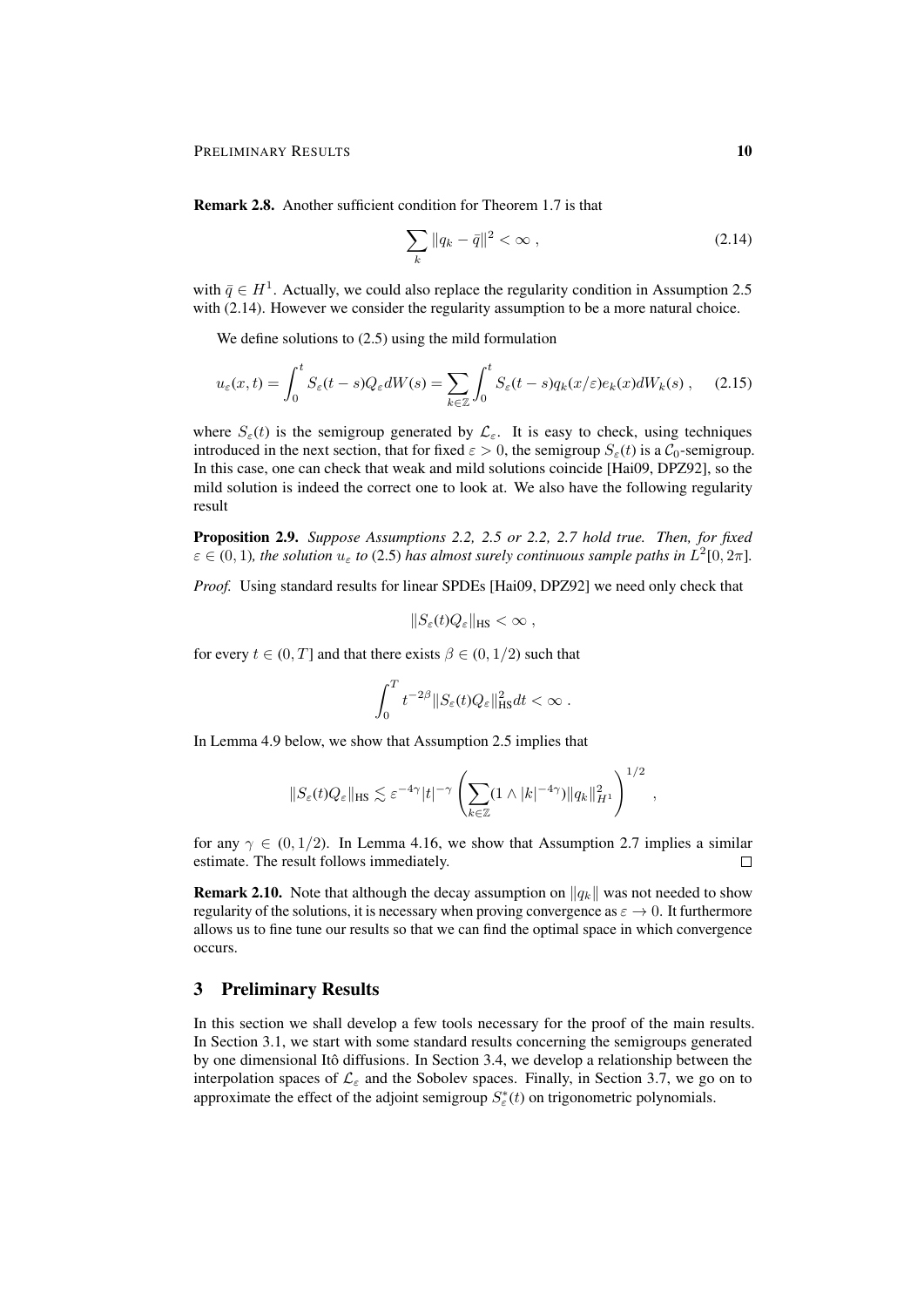#### 3.1 Properties of the diffusion

We recall some basic results concerning the semigroup  $S_{\varepsilon}(t)$  generated by  $\mathcal{L}_{\varepsilon}$ . Firstly, we have the following smoothing properties.

**Lemma 3.2.** *For any*  $t \in [0, T]$  *we have that* 

$$
||S_{\varepsilon}(t)|| \le C_T \tag{3.1}
$$

*Moreover, for any*  $\gamma \in [0, 1)$  *we have that* 

$$
||(1 - \mathcal{L}_{\varepsilon})^{\gamma} S_{\varepsilon}(t)|| \lesssim t^{-\gamma} . \tag{3.2}
$$

*Finally, the same results hold true with*  $S_\varepsilon(t)$  *and*  $\mathcal{L}_\varepsilon$  *replaced with their adjoints*  $S^*_\varepsilon(t)$  *and* L ∗ ε *.*

*Proof.* We shall only prove (3.2) since (3.1) follows as a special case. If  $\mathcal{L}_{\varepsilon}$  were selfadjoint, then the result would follow easily from the spectral theorem [Hai09].  $\mathcal{L}_{\varepsilon}$  is self-adjoint if the domain of the operator is taken to be the weighted space  $L^2(\rho_{\varepsilon})$  with norm  $||f||_{\rho_{\varepsilon}} = ||f \rho_{\varepsilon}^{1/2}||$  and corresponding inner product, where  $\rho_{\varepsilon}$  is the invariant density for  $\mathcal{L}_{\varepsilon}$ . The spectral theorem therefore implies that

$$
|| (1 - \mathcal{L}_{\varepsilon})^{\gamma} S_{\varepsilon}(t) f ||_{\rho_{\varepsilon}} \lesssim t^{-\gamma} ||f||_{\rho_{\varepsilon}}.
$$

Furthermore, one can easily show that  $\rho_{\varepsilon} = \rho(x/\varepsilon)$  where  $\rho$  is the invariant density of  $\mathcal{L}$ , which we assumed in (2.3) to be bounded above and away from zero. We therefore have that

$$
\begin{aligned} \|(1-\mathcal{L}_{\varepsilon})^{\gamma} S_{\varepsilon}(t)f\| &\leq \|\rho^{-1/2}\|_{\infty} \|(1-\mathcal{L}_{\varepsilon})^{\gamma} S_{\varepsilon}(t)f\|_{\rho_{\varepsilon}} \\ &\lesssim t^{-\gamma} \|\rho^{-1/2}\|_{\infty} \|f\|_{\rho_{\varepsilon}} \leq t^{-\gamma} \|\rho^{-1/2}\|_{\infty} \|\rho^{1/2}\|_{\infty} \|f\| \lesssim t^{-\gamma} \|f\| \;, \end{aligned}
$$

which proves the results for  $S_{\varepsilon}(t)$ . The results for  $S_{\varepsilon}^*(t)$  follow from the dual representation  $||S^*_{\varepsilon}(t)f|| = \sup_{||g||=1} |\langle f, S_{\varepsilon}(t)g \rangle|.$  $\Box$ 

We now recall some standard estimates on the adjoint of the semigroup  $S(t)$  generated by  $\mathcal{L}$ .

**Lemma 3.3.** Let  $S^*(t)$  denote the adjoint of  $S(t)$ . For any  $t \in (0, T]$ , we have that

$$
||S^*(t)|| \le C_T , \qquad (3.3)
$$

$$
\|\partial_x S^*(t)\| \lesssim |t|^{-1/2} \,. \tag{3.4}
$$

*Moreover, there exists*  $\omega > 0$  *such that* 

$$
||S^*(t) (1 - \rho(x))|| \lesssim \exp(-\omega t). \tag{3.5}
$$

*Proof.* The first result follows from Lemma 3.2 with  $\varepsilon = 1$ . The second result follows if we can show that the interpolation spaces of  $(1 - \mathcal{L})$  are the same as the Sobolev spaces interpolated by  $(1 - \partial_x^2)$ . Firstly, one can find a change of variables Q such that

$$
Q\mathcal{L}Q^{-1} = V(x)\partial_x + \partial_x^2
$$

where  $Q$  and its inverse are bounded from  $H<sup>s</sup>$  into itself for any  $s$  and  $V$  is bounded. This change of variables can be found in Lemma 3.5. Hence, the interpolation spaces of  $(1 - \mathcal{L})$ are the same as the interpolation spaces of  $(-V(x)\partial_x + 1 - \partial_x^2)$ . Furthermore, we have the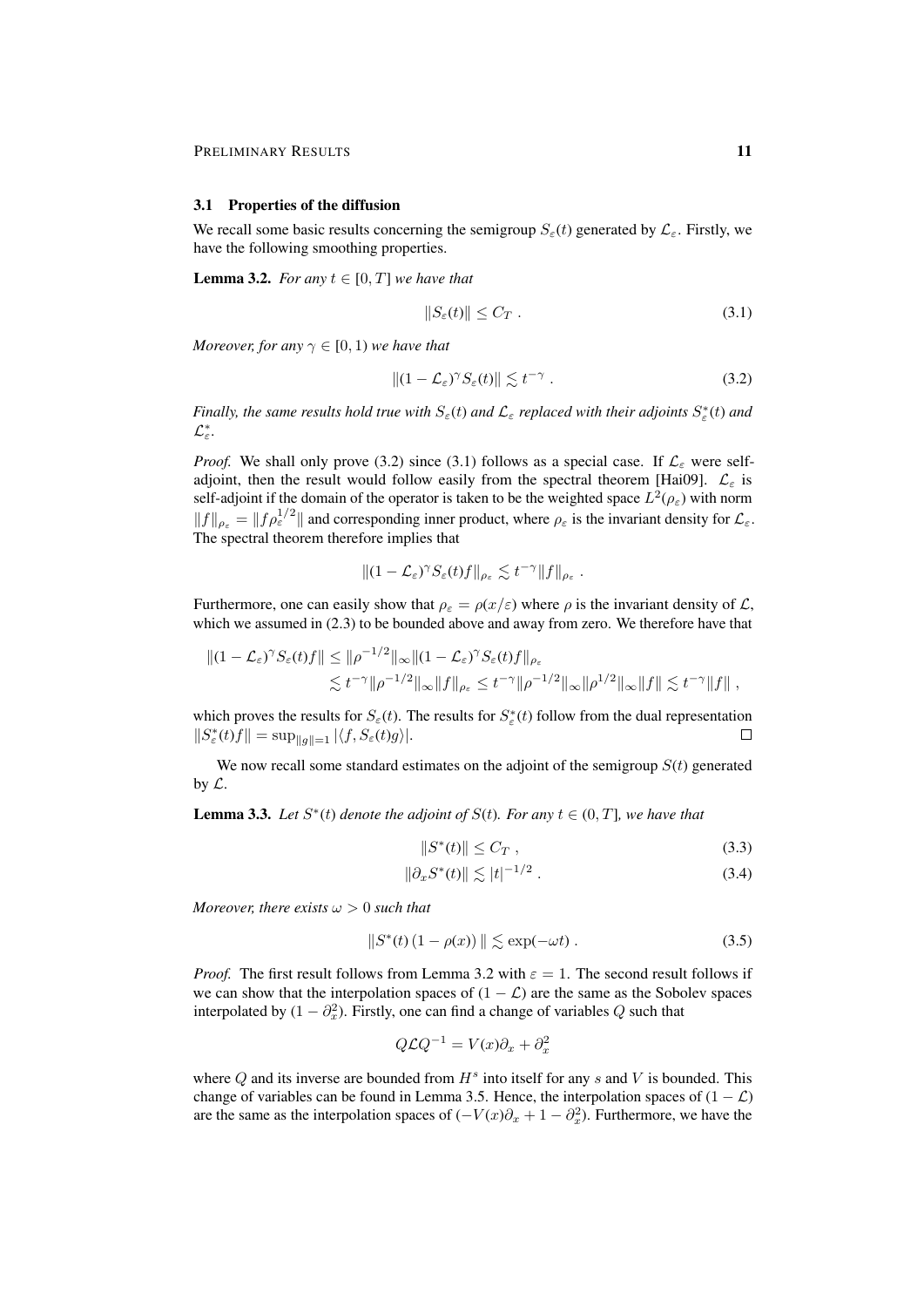following fact: if  $L_0$  generates an analytic semigroup on  $\mathcal B$  and has interpolation spaces  $\mathcal B^0_\gamma$ , then  $B + L_0$  has the same interpolation spaces, whenever B is a bounded operator from  $\mathcal{B}^0_\gamma$  into B, for some  $\gamma \in [0,1)$  by [Hai09]. It follows that  $B + L_0 = (1 - Q\mathcal{L}Q^{-1})$  has the same interpolation spaces as  $L_0 = (1 - \partial_x^2)$ , which proves the claim. The third result follows using standard machinery from spectral theory, similar to those used in Lemma 3.2.  $\Box$ 

Since it will not affect any of our future estimates, we will assume from this point on that  $\omega = 1$ . Notice that the semigroup  $S_{\epsilon}(t)$  satisfies the following rescaling identity

$$
S_{\varepsilon}(t)f(x/\varepsilon) = (S(t/\varepsilon^2)f)(x/\varepsilon).
$$
\n(3.6)

One can therefore think of the semigroup as zooming in on the highly oscillatory parts, evolving them (according to the diffusion generated by  $\mathcal{L}$ ) to very large times, and then zooming back out. In particular, combining this identity with Lemma 3.3 gives

$$
||S_{\varepsilon}^{*}(t) (1 - \rho(x/\varepsilon))|| \lesssim \exp(-\omega t/\varepsilon^{2}), \qquad (3.7)
$$

which will prove useful in the sequel.

### 3.4 Interpolation Results

In order to prove convergence results in particular Sobolev spaces, we need to know the smoothing properties of the semigroup  $S_{\epsilon}(t)$ . Estimates from analytic semigroup theory tell us which interpolation spaces of  $\mathcal{L}_{\varepsilon}$  the solutions will live in. We would therefore like to obtain some embedding result between these interpolation spaces and the usual Sobolev spaces. It would be futile to look for an embedding result uniformly in  $\varepsilon$ , the best we can do is the following lemma, which, for a price, grants us the ability to switch back and forth between interpolation spaces and Sobolev spaces.

Lemma 3.5. *One has the following two inequalities*

$$
||(1 - \partial_x^2)^\gamma f|| \lesssim \varepsilon^{-2\gamma} ||(1 - \mathcal{L}_\varepsilon)^\gamma f|| \tag{3.8}
$$

$$
||(1 - \mathcal{L}_{\varepsilon})^{-\gamma} f|| \lesssim \varepsilon^{-2\gamma} ||(1 - \partial_x^2)^{-\gamma} f|| \tag{3.9}
$$

*for any*  $\gamma \in [0, 1]$  *and any f for which the two norms are finite.* 

*Proof.* We start by proving the first inequality, the second will follow with a simple argument. To prove the first claim we apply the Calderon-Lions interpolation theorem [RS75] to obtain a relationship between the interpolation spaces given by

$$
\|\cdot\|_{X}^{(0)} = \|\cdot\|, \qquad \|\cdot\|_{X}^{(1)} = \|(1 - \mathcal{L}_{\varepsilon}) \cdot\|,
$$
  

$$
\|\cdot\|_{Y}^{(0)} = \|\cdot\|, \qquad \|\cdot\|_{Y}^{(1)} = \|(1 - \partial_{x}^{2}) \cdot\|.
$$

It guarantees that, for the identity operator  $I$ , one has

$$
||I||_{L(X^{(\gamma)}, Y^{(\gamma)})} \le ||I||_{L(X^{(0)}, Y^{(0)})}^{1-\gamma} ||I||_{L(X^{(1)}, Y^{(1)})}^{\gamma}, \qquad (3.10)
$$

where  $X^{(\gamma)}$  and  $Y^{(\gamma)}$  are the interpolation spaces given by completing  $L^2[0, 2\pi]$  with respect to the norms  $||(1 - \mathcal{L}_{\varepsilon})^{\gamma} \cdot ||$  and  $||(1 - \partial_x^2)^{\gamma} \cdot ||$  respectively. It is clear that

$$
||I||_{L(X^{(0)},Y^{(0)})}=1\ ,
$$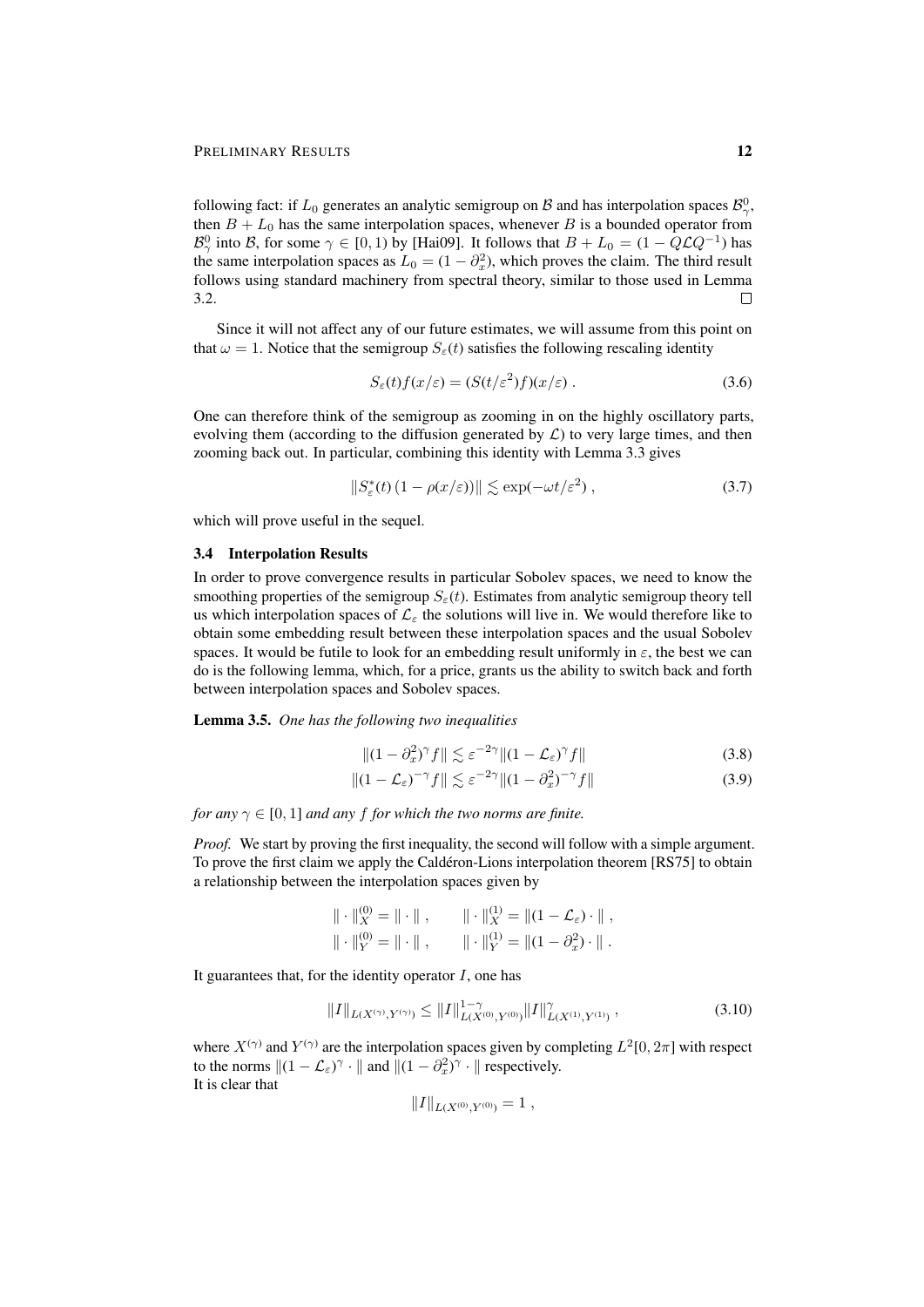since this is just the norm of the identity operator in  $L^2[0, 2\pi]$ . The first claim thus follows if we can show that

$$
\|I\|_{L(X^{(1)},Y^{(1)})}\lesssim \varepsilon^{-2}
$$

which is equivalent to proving that

$$
||(1 - \partial_x^2)(1 - \mathcal{L}_{\varepsilon})^{-1}f|| \lesssim \varepsilon^{-2}||f||. \tag{3.11}
$$

,

We will achieve this by simplifying the operator  $\mathcal{L}_{\varepsilon}$  through two transformations. Firstly, for the generator L, one can easily find a change of variables  $z = \phi(x)$  with inverse  $x = \psi(z)$ such that

$$
\mathcal{L}f(x) = \left(B(\psi(z))\partial_z + \partial_z^2\right)(f \circ \psi)(z) ,\qquad (3.12)
$$

where  $B =$ √  $\sqrt{2} \frac{b}{\sigma} - \frac{1}{\sqrt{2}}$  $\frac{1}{2}\sigma'$  and  $\phi$  solves the ordinary differential equation

$$
\phi'(x) = \frac{1}{\sqrt{2}} \sigma(\phi(x)), \qquad (3.13)
$$

with boundary condition  $\phi(0) = 0$ . Given this change of variables, it is easy to find the corresponding change of variables for  $\mathcal{L}_{\varepsilon}$ , in fact, if we set  $z = \varepsilon \phi(x/\varepsilon)$  we have that

$$
\mathcal{L}_{\varepsilon}f(x) = \left(\frac{1}{\varepsilon}B(\psi(z/\varepsilon))\partial_z + \partial_z^2\right)(f \circ \psi_{\varepsilon})(z) ,\qquad (3.14)
$$

where  $\psi_{\varepsilon}(\cdot) = \varepsilon \psi(\cdot/\varepsilon)$ . Secondly, we hope to make the operator self-adjoint. To do this, we weight our space using the invariant measure of the underlying generator. Let  $g(y)$  be the invariant density for the generator  $\left(\frac{\sqrt{2}B(y)}{\sigma(y)}\partial_y + \partial_y^2\right)$ . One can show that

$$
\mathcal{L}_{\varepsilon}f(x) = g(x/\varepsilon)^{-1/2}(\mathcal{A}_{\varepsilon}u)(\varepsilon\phi(x/\varepsilon)),
$$
\n(3.15)

where  $u = g(\psi(\cdot/\varepsilon))^{1/2} f \circ \psi_{\varepsilon}$ . The Schrödinger operator  $\mathcal{A}_{\varepsilon}$  is defined by

$$
\mathcal{A}_{\varepsilon}u(z) = \frac{1}{\varepsilon^2}W(\psi(z/\varepsilon))u(z) + \partial_z^2 u(z)
$$

where  $W = g^{1/2} \left( \frac{\sqrt{2}B}{\sigma} \partial_y + \partial_y^2 \right) g^{-1/2}$ . We then have that

$$
||(1 - \partial_x^2)(1 - \mathcal{L}_{\varepsilon})^{-1} f(x)|| \leq \varepsilon^{-2} ||(g^{-1/2})''||_{\infty} ||(1 - \mathcal{A}_{\varepsilon})^{-1} u(\varepsilon \phi(x/\varepsilon))||
$$
  
 
$$
+ \varepsilon^{-1} ||(g^{-1/2})'||_{\infty} ||\partial_x (1 - \mathcal{A}_{\varepsilon})^{-1} u(\varepsilon \phi(x/\varepsilon))||
$$
  
 
$$
+ ||g^{-1/2}||_{\infty} ||\partial_x^2 (1 - \mathcal{A}_{\varepsilon})^{-1} u(\varepsilon \phi(x/\varepsilon))||.
$$

One can easily deduce the boundedness of  $g^{-1/2}$  and its derivatives from Assumption 2.2. Moreover, we have that

$$
\begin{split} \|\partial_x (1 - \mathcal{A}_{\varepsilon})^{-1} u(\varepsilon \phi(x/\varepsilon))\|^2 &= \|\left((1 - \mathcal{A}_{\varepsilon})^{-1} u)'(\varepsilon \phi(x/\varepsilon)) \, \phi'(x/\varepsilon)\right\|^2 \\ &= \frac{1}{2\pi} \int_0^{2\pi} |\left((1 - \mathcal{A}_{\varepsilon})^{-1} u)'(\varepsilon \phi(x/\varepsilon)) \, \phi'(x/\varepsilon)\right|^2 dx \\ &= \frac{1}{2\pi} \int_0^{\varepsilon \phi(2\pi/\varepsilon)} |\partial_z (1 - \mathcal{A}_{\varepsilon})^{-1} u(z)|^2 |\phi'(\psi(z/\varepsilon))| dz \\ &\le \|\phi'\|_{\infty} \|\partial_z (1 - \mathcal{A}_{\varepsilon})^{-1} u\|_{\phi}^2 \,, \end{split}
$$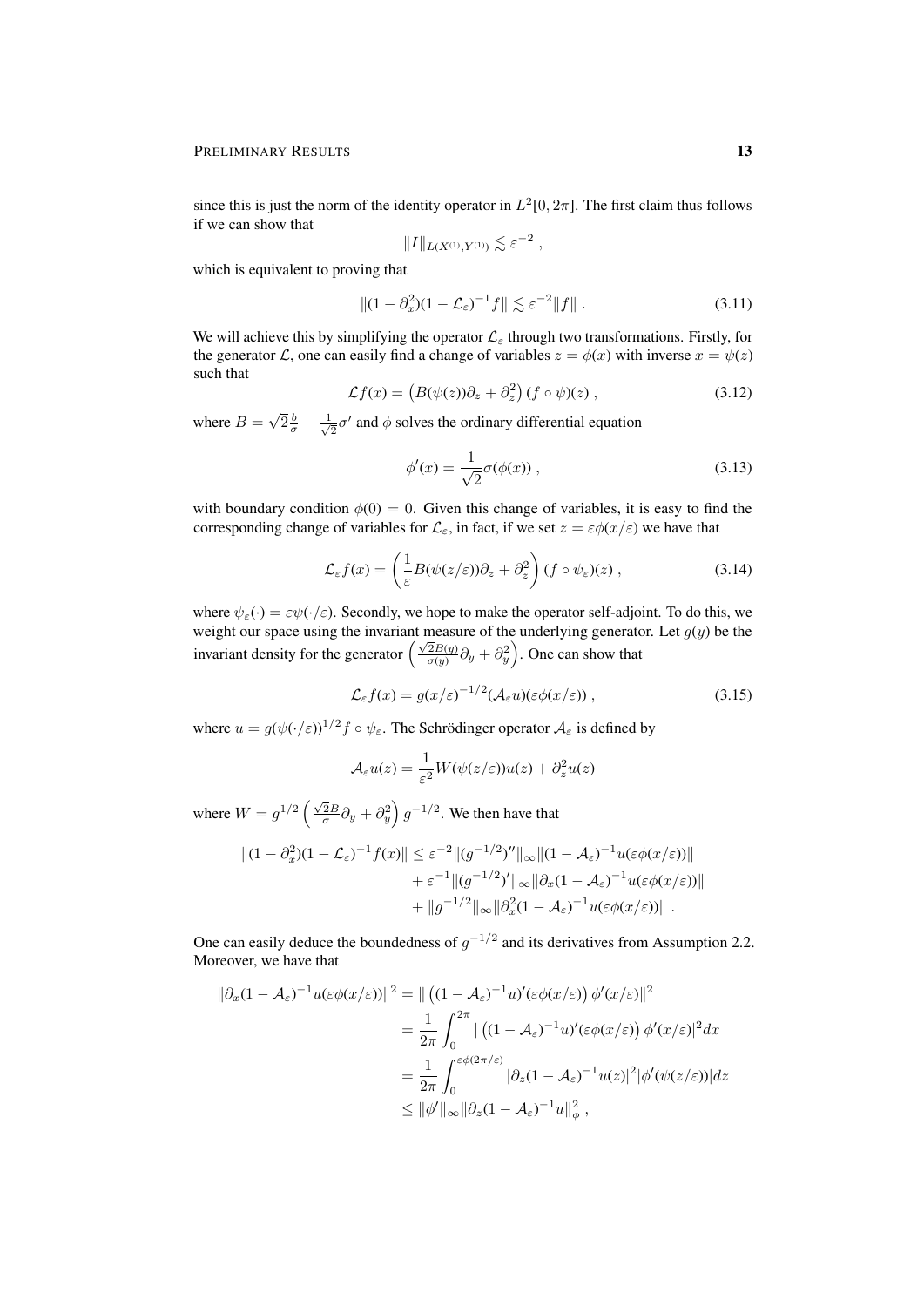where  $\|\cdot\|_{\phi}$  denotes the usual  $L^2$  norm but over the interval  $[0, \varepsilon \phi(2\pi/\varepsilon)]$  as in the integral above. We can similarly show that

$$
\begin{aligned} \|\partial_x^2 (1 - \mathcal{A}_{\varepsilon})^{-1} u(\varepsilon \phi(x/\varepsilon)) \| &\leq \|(\phi')^3\|_{\infty}^{1/2} \|\partial_z^2 (1 - \mathcal{A}_{\varepsilon})^{-1} u\|_{\phi} \\ &+ \varepsilon^{-1} \|\frac{(\phi'')^2}{\phi}\|_{\infty}^{1/2} \|\partial_z (1 - \mathcal{A}_{\varepsilon})^{-1} u\|_{\phi} \; . \end{aligned}
$$

We can deduce the boundedness of the above expressions involving  $\phi$  using (3.13) and Assumption 2.2. We therefore have the bound

$$
||(1 - \partial_x^2)(1 - \mathcal{L}_{\varepsilon})^{-1}f|| \lesssim \varepsilon^{-2}||(1 - \mathcal{A}_{\varepsilon})^{-1}u||_{\phi} + \varepsilon^{-1}||\partial_z(1 - \mathcal{A}_{\varepsilon})^{-1}u||_{\phi} + ||\partial_z^2(1 - \mathcal{A}_{\varepsilon})^{-1}u||_{\phi}.
$$

We now claim the following bounds to hold, as operator norms from  $L^2_{\phi} \to L^2_{\phi}$  in the sense of the norm defined above:

$$
||(1 - \mathcal{A}_{\varepsilon})^{-1}||_{\phi} \le 1 , \qquad (3.16)
$$

$$
\|\partial_z^2 (1 - \mathcal{A}_{\varepsilon})^{-1}\|_{\phi} \lesssim \varepsilon^{-2} \,. \tag{3.17}
$$

Note that these bounds immediately imply  $\|\partial_z(1 - A_{\varepsilon})^{-1}\|_{\phi} \lesssim \varepsilon^{-1}$  which follows from the Cauchy-Schwartz inequality. These three operator bounds are enough to prove (3.11), since by changing back to the  $x$  variables, we have that

$$
||u||_{\phi} = ||g(x/\varepsilon)^{1/2} f(x) (\phi'(x/\varepsilon))^{1/2} || \leq ||g||_{\infty}^{1/2} ||\phi'||_{\infty}^{1/2} ||f||.
$$

Hence we need only prove the claimed bounds. To prove (3.16), we utilise the identity

$$
spec(1-\mathcal{A}_{\varepsilon})=spec(1-\mathcal{L}_{\varepsilon}) ,
$$

which follows from the fact that  $A_\varepsilon$  and  $\mathcal{L}_\varepsilon$  are conjugated via a bounded operator with bounded inverse. Since  $\mathcal{L}_{\varepsilon}$  generates a Markov semigroup, elements in its spectrum have positive real part. Since  $(1 - A_{\varepsilon})$  is self-adjoint in the Hilbert space generated by the norm  $\|\cdot\|_{\phi}$  with the corresponding inner product, it thus follows that

$$
|| (1 - \mathcal{A}_{\varepsilon})^{-1} ||_{\phi} \le 1
$$

using the spectral theorem [Hai09]. By writing  $\partial_z^2$  in terms of  $\mathcal{A}_{\varepsilon}$  and W, we also have that

$$
\|\partial_z^2 (1 - \mathcal{A}_{\varepsilon})^{-1}\|_{\phi} \le 1 + \|\left(1 + \frac{1}{\varepsilon^2} W(\psi(\cdot/\varepsilon))\right) (1 - \mathcal{A}_{\varepsilon})^{-1}\|_{\phi}
$$
  

$$
\lesssim 1 + \varepsilon^{-2} (1 + \|W\|_{\infty}) \|(1 - \mathcal{A}_{\varepsilon})^{-1}\|_{\phi},
$$

which proves  $(3.17)$  and hence  $(3.8)$ . To prove the second part of the lemma, just as in  $(3.11)$ it is sufficient to show that

$$
||(1-\mathcal{L}_{\varepsilon})^{-1}(1-\partial_x^2)f|| \leq C\varepsilon^{-2}||f||.
$$

But we can use the fact that the operator norm is preserved under taking the adjoint, so that

$$
||(1 - \mathcal{L}_{\varepsilon})^{-1}(1 - \partial_x^2)|| = ||(1 - \partial_x^2)(1 - \mathcal{L}_{\varepsilon}^*)^{-1}||.
$$

It is therefore sufficient to prove (3.11) with  $\mathcal{L}_{\varepsilon}$  replaced with its adjoint  $\mathcal{L}_{\varepsilon}^*$ . An easy calculation shows that

$$
\mathcal{L}_{\varepsilon}^* = \widetilde{\mathcal{L}}_{\varepsilon} + \frac{1}{\varepsilon^2} U(x/\varepsilon)
$$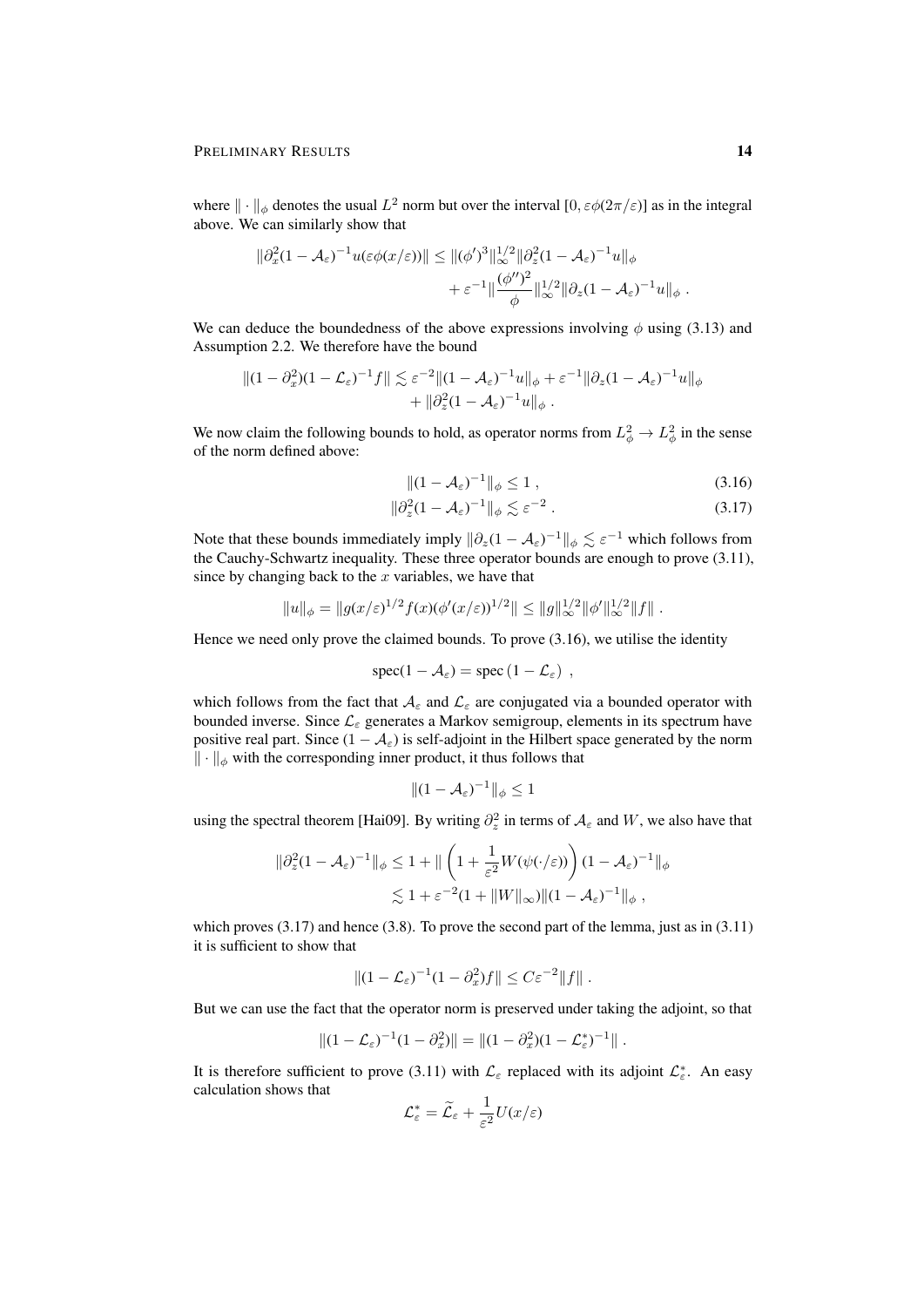where

$$
\widetilde{\mathcal{L}}_{\varepsilon} = \frac{1}{\varepsilon} \widetilde{b}(x/\varepsilon) \partial_x + \frac{1}{2} \sigma^2(x/\varepsilon) \partial_x^2.
$$

We can reduce  $\widetilde{\mathcal{L}}_{\varepsilon}$  to a Schrödinger operator with potential  $\hat{W}$  in the same way that we did for  $\mathcal{L}_{\varepsilon}$ , and hence reduce  $\mathcal{L}_{\varepsilon}^*$  to a Schrödinger operator with potential  $\hat{W} + U$ . The second claim then follows similarly to the first.  $\Box$ 

Remark 3.6. We would like to briefly comment on the sharpness of the two estimates obtained in Lemma 3.5. The second estimate (3.9) is sharp. In fact, in the case  $\sigma = 1$ , upon rewriting the estimate in the adjoint setting, as done in the proof, it is clear that taking  $f = \rho(x/\varepsilon)$  will prove sharpness. Unfortunately, this argument does not work for the first estimate (3.8). This comes down to the unlucky fact that the zero eigenvector of  $\mathcal{L}_{\varepsilon}$  is the constant function (and not  $\rho(x/\varepsilon)$ ), which of course does not yield powers of  $\varepsilon$  when integrated. In fact, we believe that estimate (3.8) is not sharp. However, improving the estimate would not considerably improve the strength of results in the sequel, so we do not attempt to do so.

#### 3.7 Estimating the semigroup

A key ingredient in proving all three convergence results is an estimate on the low Fourier modes of the mild solution to (2.5), that is

$$
\langle u_{\varepsilon}(t), e_m \rangle = \sum_{k} \int_0^t \langle S_{\varepsilon}(t-s) q_k^{\varepsilon} e_k, e_m \rangle dW_k(s) ,
$$

for  $|m| < \varepsilon^{-1}$ , recalling the notation  $q_k^{\varepsilon}(x) = q_k(x/\varepsilon)$ . This could be achieved by estimating  $S_{\varepsilon}(t-s)q_{k}^{\varepsilon}e_{k}$ . However, this becomes troublesome when k is large. It is more convenient to exploit the fact that

$$
\langle u_{\varepsilon}(t), e_m \rangle = \sum_{k} \int_{0}^{t} \langle q_k^{\varepsilon} e_k, S_{\varepsilon}^*(t-s) e_m \rangle dW_k(s)
$$

and estimate  $S^*_{\varepsilon}(t-s)e_m$ , with m fixed. We will prove that

$$
S^*(t)e_m(x) \approx \rho(x/\varepsilon)e_m(x)e^{-\mu m^2t} + f_{\varepsilon}^{\text{BL}}(x,t) ,
$$

uniformly in  $t \in [0, T]$ . As before,  $\rho$  is the invariant density of the  $\mathcal L$  and we define the "boundary layer"  $f_{\varepsilon}^{BL}$  as a term that corrects the approximation when  $t = \mathcal{O}(\varepsilon^2)$  and converges rapidly to zero when  $t > \varepsilon^2$ . Such results can be obtained in the setting of martingale problems [PSV77] however, as we would like to obtain a bit of control over rates of convergence, we take the approach used in [BLP78, PS08].

Let us set  $f_{\varepsilon}(x,t) = S_{\varepsilon}^*(t)e_m(x)$ . We would then like to find an approximate solution to the PDE

$$
\partial_t f_{\varepsilon}(x,t) = \mathcal{L}_{\varepsilon}^* f_{\varepsilon}(x,t) , \quad f_{\varepsilon}(x,0) = e_m(x) , \qquad (3.18)
$$

where the adjoint generator  $\mathcal{L}_{\varepsilon}^*$  has periodic boundary conditions on [0,  $2\pi$ ]. The standard approach to problems of this kind is to rewrite (3.18) in the new variables  $\tilde{x} = x$  and  $\tilde{y} = x/\varepsilon$  and separate the macroscopic dynamics from the microscopic dynamics. One can then obtain an approximate solution by introducing a power series expansion

$$
f_{\varepsilon}(\widetilde{x},\widetilde{y},t)=f_0(\widetilde{x},\widetilde{y},t)+\varepsilon f_1(\widetilde{x},\widetilde{y},t)+\varepsilon^2 f_2(\widetilde{x},\widetilde{y},t)+\ldots
$$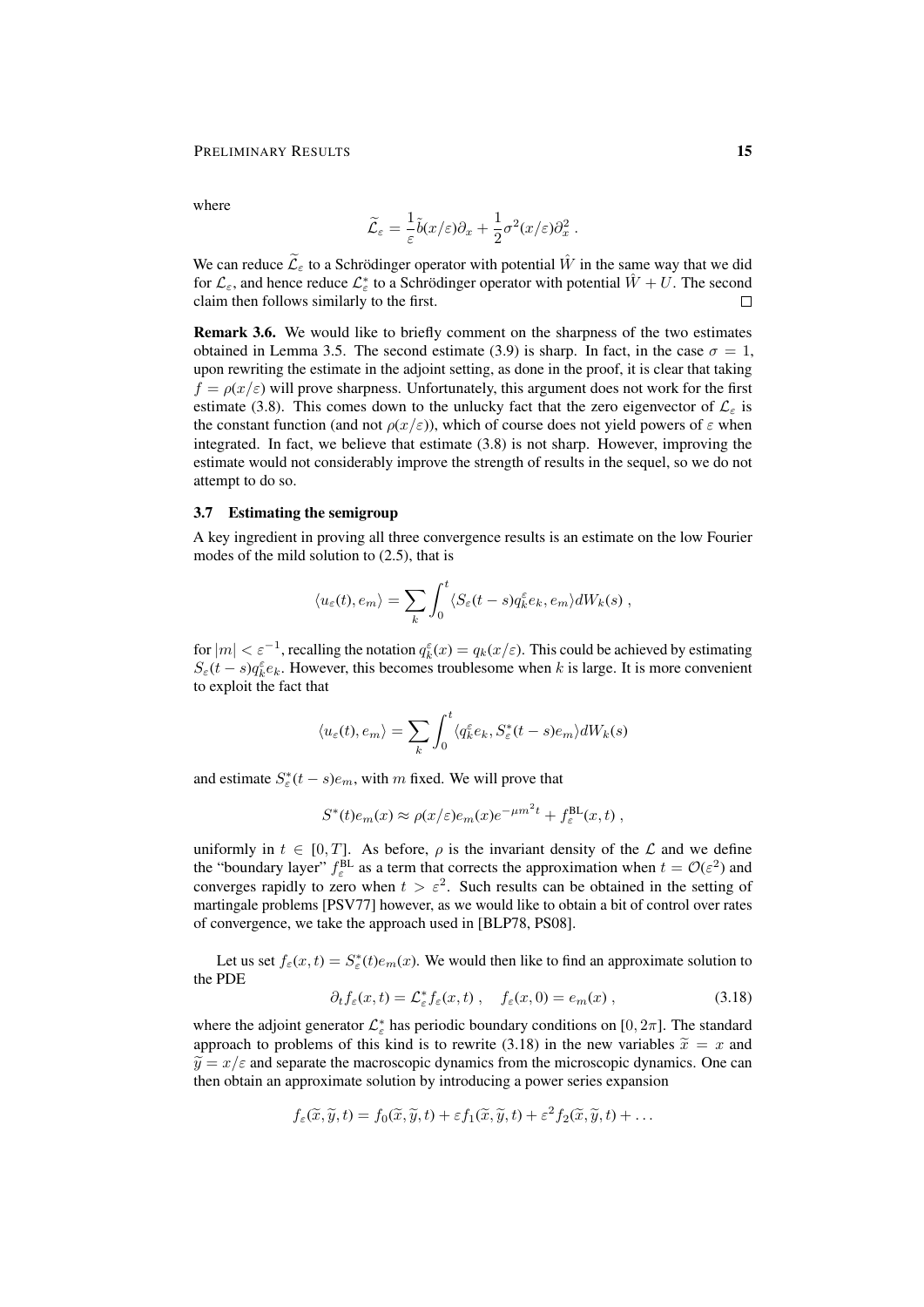into the PDE (3.18) and solving for  $f_0$ ,  $f_1$ ,  $f_2$  by matching powers of  $\varepsilon$ . Under this procedure, one obtains

$$
f_0(x, x/\varepsilon, t) = \rho(x/\varepsilon)e_m(x)e^{-\mu m^2 t},
$$
  
\n
$$
f_1(x, x/\varepsilon, t) = \Phi_1(x/\varepsilon)\partial_x e_m(x)e^{-\mu m^2 t},
$$
  
\n
$$
f_2(x, x/\varepsilon, t) = \Phi_2(x/\varepsilon)\partial_x^2 e_m(x)e^{-\mu m^2 t},
$$

where  $\Phi_1, \Phi_2 \in C_b^2$ . This approach encounters a small problem in that the approximation breaks down when  $t = \mathcal{O}(\varepsilon^2)$ . The problem is averted by introducing a temporal boundary layer term, also known as a corrector, which we define as

$$
f_{\varepsilon}^{\text{BL}}(x,t) = (S_{\varepsilon}^*(t) (1 - \rho(x/\varepsilon))) e_m(x).
$$

One can see that the boundary layer term corrects the discrepancy in the initial condition of the approximation  $S^*_\varepsilon(t)e_m(x) \approx \rho(x/\varepsilon)e_m(x)e^{-\mu m^2t}$ , indeed, the boundary layer term's sole purpose is to correct the approximation for small times  $t$ . We therefore define the remainder term  $r_{\varepsilon}$  by setting

$$
f_{\varepsilon}(x,t) = f_0(\widetilde{x}, \widetilde{y}, t) + \varepsilon f_1(\widetilde{x}, \widetilde{y}, t) + \varepsilon^2 f_2(\widetilde{x}, \widetilde{y}, t) + f_{\varepsilon}^{\text{BL}}(x, t) + r_{\varepsilon}(x, t)
$$
(3.19)

Note that our definition of the remainder depends explicitly on the wavenumber  $m$ , however, for convenience we omit this from the notation. Using the method described above, one can write down the following convenient expression for the remainder.

**Lemma 3.8.** *If*  $\varepsilon |m| < 1$  *and*  $r_{\varepsilon}$  *is the remainder defined in* (3.19) *then we can write* 

$$
r_{\varepsilon}(x,t) = S_{\varepsilon}^{*}(t)r_{\varepsilon}(x,0) + \varepsilon \int_{0}^{t} S_{\varepsilon}^{*}(t-s)F_{1}(x,x/\varepsilon,s) ds
$$
(3.20)  
 
$$
+ \varepsilon^{2} \int_{0}^{t} S_{\varepsilon}^{*}(t-s)F_{2}(x,x/\varepsilon,s) ds + \int_{0}^{t} S_{\varepsilon}^{*}(t-s)(\partial_{s} - \mathcal{L}_{\varepsilon}^{*})f_{\varepsilon}^{BL}(x,s) ds ,
$$

*where the functions*  $F_1$  *and*  $F_2$  *satisfy the bounds* 

$$
||F_1(t)|| \lesssim (1 \vee |m|^3) e^{-\mu m^2 t} \quad \text{and} \quad ||F_2(t)|| \lesssim (1 \vee |m|^4) e^{-\mu m^2 t} \,, \tag{3.21}
$$

*where*  $\mu > 0$  *is a constant determined by*  $\mathcal{L}$ *.* 

*Proof.* The method of proof is described above. One can find similar calculations in [BLP78, PS08].  $\Box$ 

Each term in (3.20) can be bounded without too much trouble, except for the boundary layer term, which we shall treat separately.

**Lemma 3.9.** *If*  $\varepsilon |m| < 1$ *, then for any*  $t \in [0, T]$ *, we have that* 

$$
||f_{\varepsilon}^{\text{BL}}(t)|| \lesssim \exp(-t/\varepsilon^2) . \tag{3.22}
$$

*Furthermore, for any*  $s \in [0, t]$  *we have that* 

$$
\|S_{\varepsilon}^*(t-s)(\mathcal{L}_{\varepsilon}^* - \partial_s)f_{\varepsilon}^{\text{BL}}(x,s)\| \lesssim \frac{m}{\varepsilon} \exp(-s/\varepsilon^2) \,. \tag{3.23}
$$

*In both cases, the proprtionality constants are independent of m, provided that*  $\varepsilon |m| \leq 1$ *.*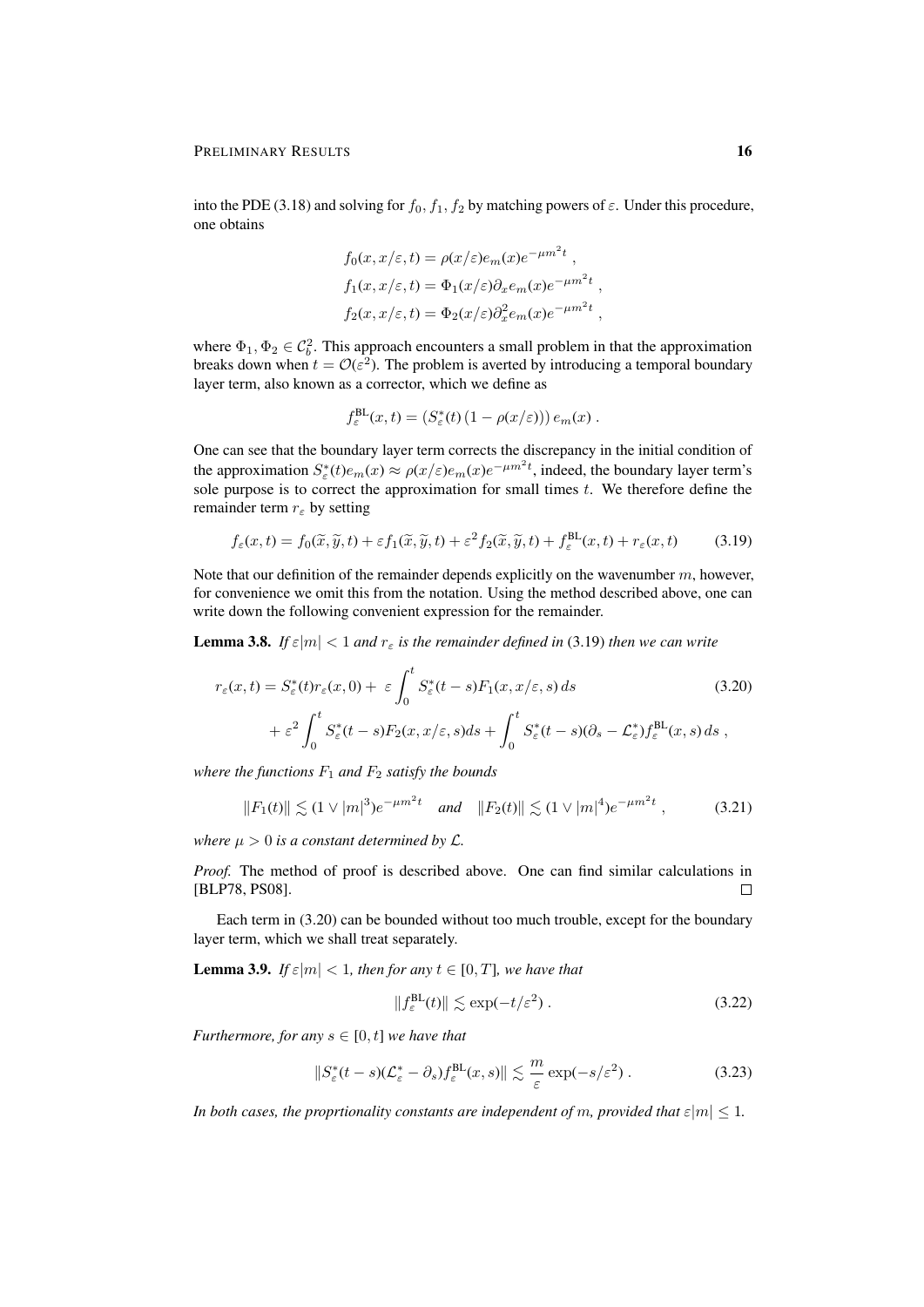*Proof.* For the sake of brevity, throughout this proof and the next we will simply write m instead of  $1 \vee |m|$ . We also introduce the shorthand

$$
\hat{\rho}_{t/\varepsilon^2}(x/\varepsilon) := (S^*(t/\varepsilon^2)(1-\rho))(x/\varepsilon) = (S^*_\varepsilon(t)(1-\rho^\varepsilon))(x)
$$

where the last identity follows from the rescaling property (3.6), recalling that  $\rho^{\epsilon}(x)$  =  $\rho(x/\varepsilon)$ . We then have that

 $||f_{\varepsilon}^{\text{BL}}(t)|| = ||\hat{\rho}_{t/\varepsilon^2}^{\varepsilon} e_m|| = ||\hat{\rho}_{t/\varepsilon^2}^{\varepsilon}|| \lesssim \exp(-t/\varepsilon^2) ,$ 

which follows from  $(3.7)$ . For the second result, notice that

$$
(\mathcal{L}_{\varepsilon}^{*} - \partial_{s}) f_{\varepsilon}^{\text{BL}}(x, s) = -\frac{1}{\varepsilon} b(x/\varepsilon) \hat{\rho}_{\frac{s}{\varepsilon^{2}}}(x/\varepsilon) \partial_{x} e_{m}(x) + \partial_{x} \left( \sigma^{2}(x/\varepsilon) \hat{\rho}_{\frac{s}{\varepsilon^{2}}}(x/\varepsilon) \right) \partial_{x} e_{m}(x) + \frac{1}{2} \sigma^{2}(x/\varepsilon) \hat{\rho}_{\frac{s}{\varepsilon^{2}}}(x/\varepsilon) \partial_{x}^{2} e_{m}(x).
$$

Therefore, the quantity

$$
||S_{\varepsilon}(t-s)(\mathcal{L}_{\varepsilon}^* - \partial_s)f_{\varepsilon}^{\text{BL}}(x,s)|| \lesssim ||(\mathcal{L}_{\varepsilon}^* - \partial_s)f_{\varepsilon}^{\text{BL}}(x,s)||
$$

is bounded by

$$
\frac{m}{\varepsilon} \|b\hat{\rho}_{s/\varepsilon^2}\| + \frac{m}{\varepsilon^2} \|\partial_x \left(\sigma^2 \hat{\rho}_{s/\varepsilon^2}\right)\| + m^2 \|\sigma^2 \hat{\rho}_{s/\varepsilon^2}\|.
$$
\n(3.24)

We furthermore have the bound

$$
\|\partial_x \left(\sigma^2 \hat{\rho}_{s/\varepsilon^2}\right) \| \lesssim \|\partial_x \sigma^2\|_{\infty} \|\hat{\rho}_{s/\varepsilon^2}\| + \|\sigma^2\|_{\infty} \|\partial_x \hat{\rho}_{s/\varepsilon^2}\| \lesssim \left( \|\partial_x \sigma^2\|_{\infty} + \|\sigma^2\|_{\infty} \right) \exp(-s/\varepsilon^2),
$$

where we have used the bound

$$
\|\partial_x \hat{\rho}_{s/\varepsilon^2}\| \lesssim \exp(-s/\varepsilon^2) \,. \tag{3.25}
$$

which we will prove shortly. Therefore, we can bound (3.24) by

$$
\frac{m}{\varepsilon} \|b\|_{\infty} \exp(-s/\varepsilon^2) + \frac{m}{\varepsilon} (\|\partial_x \sigma^2\|_{\infty} + \|\sigma^2\|_{\infty}) \exp(-s/\varepsilon^2) + m^2 \|\sigma^2\|_{\infty} \exp(-s/\varepsilon^2) \n\lesssim \frac{m}{\varepsilon} \exp(-s/\varepsilon^2).
$$

Here we have used Assumption 2.2 to obtain the required bounds on b and  $\sigma$  and also the assumption  $\varepsilon|m| < 1$ . This proves the bounds stated in the lemma. To prove the claimed bound (3.25), first assume  $s > \varepsilon^2$ , then

$$
\|\partial_x \hat{\rho}_{s/\varepsilon^2}\| = \|\partial_x S^*(1)S^*(s/\varepsilon^2 - 1)(1 - \rho)\|
$$
  
\$\lesssim \|\partial\_x S^\*(1)\| \|S^\*(s/\varepsilon^2 - 1)(1 - \rho)\| \lesssim \exp(-s/\varepsilon^2) ,

where we have used Lemma 3.3. If  $s \leq \varepsilon^2$  then

$$
\|\partial_x \hat{\rho}_{s/\varepsilon^2}\| = \|\partial_x (\mathcal{L}^*)^{-1} S^*(s/\varepsilon^2) \mathcal{L}^*(1-\rho)\|
$$
  
\$\lesssim \|\partial\_x (\mathcal{L}^\*)^{-1}\| \|\mathcal{L}^\*\| < \infty\$.

The boundedness of  $\|\partial_x(\mathcal{L}^*)^{-1}\|$  follows from the proof of Lemma 3.3, where we showed that  $\mathcal L$  and  $\partial_x^2$  share the same interpolation spaces. We can therefore bound  $\|\partial_x\hat \rho_{s/\varepsilon^2}\|$ uniformly for  $s \in [0, \varepsilon^2]$ , which, together with the bound for  $s > \varepsilon^2$ , implies (3.25).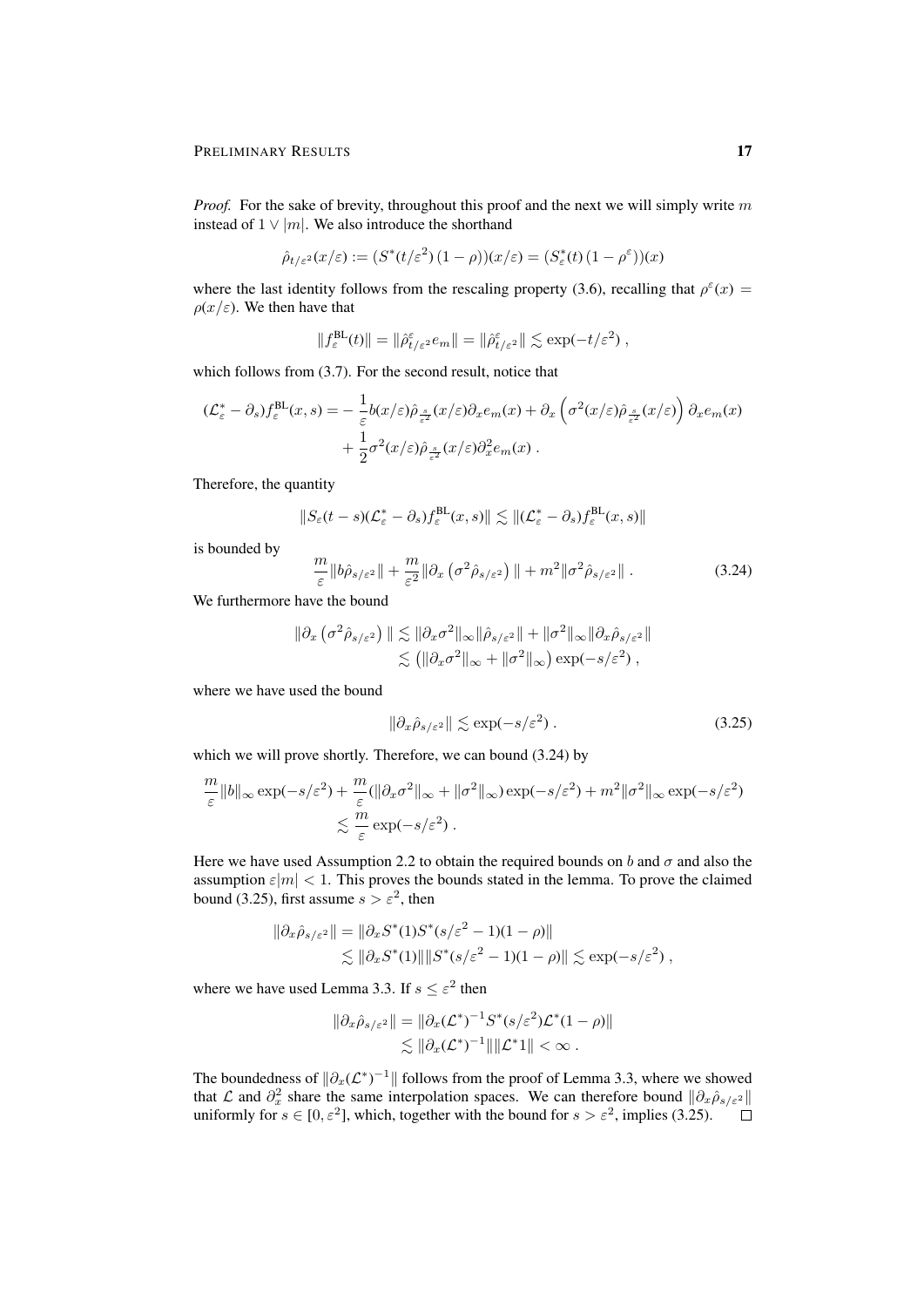Note that  $r_{\varepsilon}$  contains extra terms  $f_1$  and  $f_2$  that are only in place to facilitate the proof of Lemma 3.8. We therefore define the following new remainder for the approximation that we actually use

$$
S_{\varepsilon}^*(t)e_m(x) = \rho(x/\varepsilon)e_m(x)e^{-\mu m^2t} + f_{\varepsilon}^{\text{BL}}(x,t) + R_{\varepsilon}(x,t).
$$

We now obtain the estimates on  $R_{\varepsilon}$ .

**Lemma 3.10.** *If*  $\epsilon |m| < 1$  *then we have the estimates* 

$$
\sup_{t\in[0,T]}\|R_{\varepsilon}(t)\| \lesssim \varepsilon(1\vee|m|) \quad \text{and} \quad \int_0^T \|R_{\varepsilon}(t)\|_{H^1} dt \lesssim (1\vee|m|) \ . \tag{3.26}
$$

*We also have that*

$$
\sup_{t \in [0,T]} \|\partial_t R_{\varepsilon}(t)\| \lesssim \frac{1 \vee |m|^2}{\varepsilon^2} \,. \tag{3.27}
$$

*Proof.* We will first prove the bound for  $||R_{\varepsilon}(t)||$ . From the definition of the remainder  $R_{\varepsilon}$ , we have that

$$
R_{\varepsilon}(t) = r_{\varepsilon}(t) + \varepsilon f_1(t) + \varepsilon^2 f_2(t) ,
$$

where  $f_1(t) = im\Phi_1(x/\varepsilon)e_m(x)e^{-\mu m^2t}$  and  $f_2(t) = -m^2\Phi_2(x/\varepsilon)e_m(x)e^{-\mu m^2t}$ . As a consequence, we obtain

$$
||R_{\varepsilon}(t)|| \lesssim ||r_{\varepsilon}(t)|| + \varepsilon ||f_1(t)|| + \varepsilon^2 ||f_2(t)|| \lesssim ||r_{\varepsilon}(t)|| + \varepsilon m.
$$

From Lemma 3.8 we have that

$$
||r_{\varepsilon}(t)|| \lesssim ||S_{\varepsilon}^{*}(t)r_{\varepsilon}(0)|| + \varepsilon \int_{0}^{t} ||S_{\varepsilon}^{*}(t-r)F_{1}(r)||dr
$$
  
+  $\varepsilon^{2} \int_{0}^{t} ||S_{\varepsilon}^{*}(t-r)F_{2}(r)||dr + \int_{0}^{t} ||S_{\varepsilon}^{*}(t-r)(\partial_{r} - \mathcal{L}_{\varepsilon}^{*})f_{\varepsilon}^{\text{BL}}(r)||dr.$ 

Each of the above terms shall now be bounded separately. Using the uniform boundedness of the semigroup, we have that

$$
||S^*_{\varepsilon}(t)r_{\varepsilon}(0)|| \lesssim ||r_{\varepsilon}(0)|| \lesssim \varepsilon m ,
$$

which follows from (3.19). If we use the bound on  $||F_1||$  given in Lemma 3.8 we have that

$$
\varepsilon \int_0^t \|S_{\varepsilon}^*(t-r)F_1(r)\| dr \lesssim \varepsilon \int_0^t \|F_1(r)\| dr
$$
  

$$
\lesssim \varepsilon \int_0^t m^3 \exp(-\mu m^2 r) dr \lesssim \varepsilon m.
$$

Similarly, we have that

$$
\varepsilon^2 \int_0^t \|S^*_{\varepsilon}(t-r)F_2(r)\| dr \lesssim \varepsilon^2 m^2 \lesssim \varepsilon m.
$$

Finally, from Lemma 3.9 we have that

$$
\int_0^t \|S^*_{\varepsilon}(t-r)(\partial_r - \mathcal{L}^*_{\varepsilon})f_{\varepsilon}^{\text{BL}}(r)\|dr \lesssim \int_0^t \frac{m}{\varepsilon}e^{-r/\varepsilon^2}dr \lesssim \varepsilon m.
$$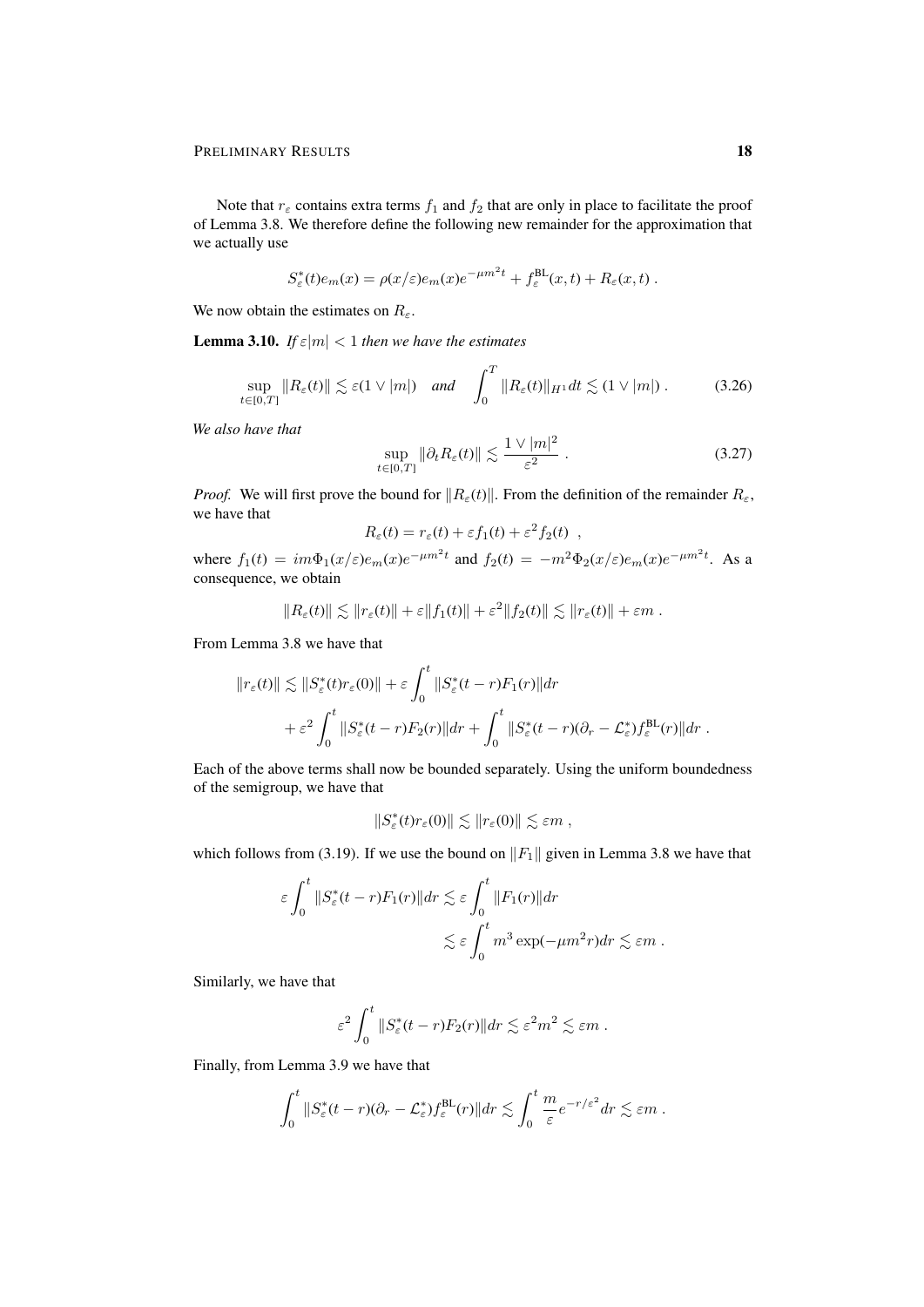Putting all this together, we have that

$$
||R_{\varepsilon}(t)|| \lesssim \varepsilon m ,
$$

whenever  $\varepsilon|m| < 1$ . We now seek the bound on  $||R_{\varepsilon}(t)||_{H^1}$ . We have that

$$
||R_{\varepsilon}(t)||_{H^1} \lesssim ||r_{\varepsilon}(t)||_{H^1} + \varepsilon ||f_1(t)||_{H^1} + \varepsilon^2 ||f_2(t)||_{H^1}
$$
  
\n
$$
\lesssim ||(1 - \partial_x^2)^{1/2} (1 - \mathcal{L}_{\varepsilon})^{-1/2} || ||(1 - \mathcal{L}_{\varepsilon})^{1/2} r_{\varepsilon}(t)|| + m + \varepsilon m^2
$$
  
\n
$$
\lesssim \varepsilon^{-1} ||(1 - \mathcal{L}_{\varepsilon})^{1/2} r_{\varepsilon}(t)|| + m.
$$

Here we have used Lemma 3.5 to switch between the the  $\mathcal{L}_{\varepsilon}$  and  $\partial_x^2$  interpolation spaces. We have from Lemma 3.8 that

$$
||(1 - \mathcal{L}_{\varepsilon})^{1/2} r_{\varepsilon}(t)|| \lesssim ||S_{\varepsilon}^{*}(t)(1 - \mathcal{L}_{\varepsilon})^{1/2} r_{\varepsilon}(0)|| + \varepsilon \int_{0}^{t} ||S_{\varepsilon}^{*}(t - r)(1 - \mathcal{L}_{\varepsilon})^{1/2} F_{1}(r)|| dr + \varepsilon^{2} \int_{0}^{t} ||S_{\varepsilon}^{*}(t - r)(1 - \mathcal{L}_{\varepsilon})^{1/2} F_{2}(r)|| dr + \int_{0}^{t} ||S_{\varepsilon}^{*}(t - r)(1 - \mathcal{L}_{\varepsilon})^{1/2} (\partial_{r} - \mathcal{L}_{\varepsilon}^{*}) f_{\varepsilon}^{\text{BL}}(r)|| dr.
$$

From Lemma 3.3, we have that

$$
||S_{\varepsilon}^*(t)(1-\mathcal{L}_{\varepsilon})^{1/2}|| \lesssim |t|^{-1/2},
$$

for any  $t \in (0, T]$ . Therefore, we have that

$$
||S_{\varepsilon}^*(t)(1-\mathcal{L}_{\varepsilon})^{1/2}r_{\varepsilon}(0)|| \lesssim |t|^{-1/2}||r_{\varepsilon}(0)|| \lesssim \varepsilon m|t|^{-1/2}.
$$

Furthermore, we have that

$$
\varepsilon \int_0^t \|S_{\varepsilon}^*(t-r)(1-\mathcal{L}_{\varepsilon})^{1/2} F_1(r)\| dr \lesssim \varepsilon \int_0^t |t-r|^{-1/2} \|F_1(r)\| dr
$$
  

$$
\lesssim \varepsilon \int_0^t m^3 |t-r|^{-1/2} \exp(-\mu m^2 r) dr
$$
  

$$
\lesssim \varepsilon m \left( |t|^{-1/2} + m^2 \exp(-\mu m^2 t) \right) .
$$

Here we have bounded the above integral by splitting the range of integration in half. Similarly, we have that

$$
\varepsilon^2 \int_0^t \|S_{\varepsilon}^*(t-r)(1-\mathcal{L}_{\varepsilon})^{1/2} F_2(r)\| dr \lesssim \varepsilon m \left( |t|^{-1/2} + m^2 \exp(-\mu m^2 t) \right) .
$$

Finally, from Lemma 3.9 we have that

$$
\int_0^t \|S^*_{\varepsilon}(t-r)(1-\mathcal{L}_{\varepsilon})^{1/2}(\partial_r - \mathcal{L}_{\varepsilon}^*) f_{\varepsilon}^{\text{BL}}(r) \| dr
$$
  

$$
\lesssim \frac{m}{\varepsilon} \int_0^t |t-r|^{-1/2} \exp(-r/\varepsilon^2) dr
$$
  

$$
\lesssim \varepsilon m \left( |t|^{-1/2} + \frac{\exp(-t/\varepsilon^2)}{\varepsilon^2} \right) .
$$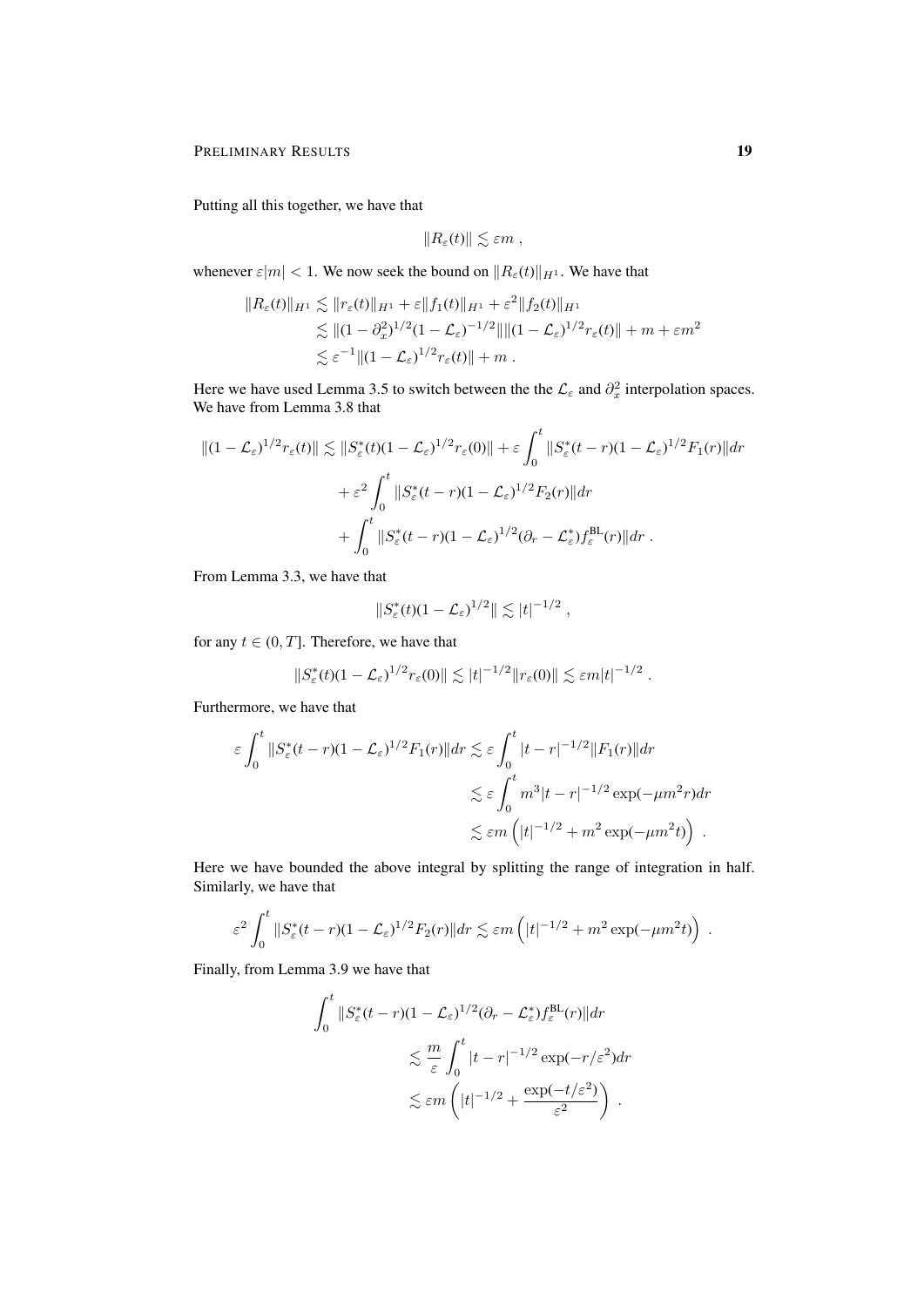Putting this all together, along with the fact that  $\varepsilon|m| < 1$ , we have the bound

$$
||R_{\varepsilon}(t)||_{H^1} \lesssim m\left(1+|t|^{-\gamma/2}+m^2\exp(-\mu m^2t)+\frac{\exp(-t/\varepsilon^2)}{\varepsilon^2}\right) ,
$$

and the requested bound on  $\int_0^T ||R_\varepsilon(t)||_{H^1} dt$  follows. For the final estimate, we use the definition

$$
R_{\varepsilon}(t) = S_{\varepsilon}^*(t)e_m(x) - \rho(x/\varepsilon)e_m(x)e^{-\mu m^2 t} - \hat{\rho}_{t/\varepsilon^2}(x/\varepsilon)e_m(x).
$$

We then have

$$
\sup_{t \in [0,T]} \|\partial_t R_{\varepsilon}(t)\| \lesssim \sup_{t \in [0,T]} \|\partial_t S_{\varepsilon}^*(t)e_m\| + m^2 \|\rho\| + \sup_{t \in [0,T]} \frac{\|\partial_t \hat{\rho}\|}{\varepsilon^2}
$$

$$
\lesssim \sup_{t \in [0,T]} \|\partial_t S_{\varepsilon}^*(t)e_m\| + \frac{m^2}{\varepsilon^2} ,
$$

since the boundedness of  $\sup_{t\in[0,T]} \|\partial_t \hat{\rho}\|$  and  $\|\rho\|$  are guaranteed by the smoothness of b and  $\sigma$ . Due to the uniform boundedness of the semigroup  $S_{\varepsilon}(t)$ , we also have that

$$
\sup_{t\in[0,T]}\|\partial_tS^*_{\varepsilon}(t)e_m\|=\sup_{t\in[0,T]}\|S^*_{\varepsilon}(t)\mathcal{L}^*_{\varepsilon}e_m\|\lesssim\|\mathcal{L}^*_{\varepsilon}e_m\|\lesssim\frac{m^2}{\varepsilon^2}\;,
$$

where the last inequality follows from the smoothness assumptions placed on b and  $\sigma$ . This proves the result.  $\Box$ 

# 4 Convergence results

In this section, we shall state the precise formulation of the main results and then provide their proofs in full detail. The first convergence result is as follows.

**Theorem 4.1.** *Suppose*  $u_{\varepsilon}$  *satisfies* (2.5) *and the conditions given in Assumptions 2.2, 2.5 hold true. Suppose furthermore that* u *solves the stochastic heat equation*

$$
du(x,t) = \mu \partial_x^2 u(x,t)dt + \sum_k \langle q_k, \rho \rangle e_k(x)dW_k(t) , \qquad (4.1)
$$

with  $u(x, 0) = 0$ . Let  $s_\alpha = 0 \vee \frac{3}{2}(1 - 2\alpha)$ , then for any  $s > s_\alpha$  there exists  $\theta_0(s) > 0$  such *that*

$$
\mathbb{E} \sup_{t \in [0,T]} \|u_{\varepsilon}(t) - u(t)\|_{H^{-s}}^2 \lesssim \varepsilon^{\theta} , \qquad (4.2)
$$

*for any*  $\theta < \theta_0(s)$ *.* 

**Remark 4.2.** For the interested reader, the rate of decay  $\theta_0$  given by our proof is

$$
\theta_0(s) = 2\alpha \wedge \frac{4}{3}(s - s_\alpha) \ .
$$

As stated in the introduction, the next theorem deals with the second order term of the solution  $u_{\varepsilon}$ , obtained by subtracting the first order term (or in our case, setting  $\langle q_k, \rho \rangle = 0$ ) and scaling the noise up by some inverse factor of  $\varepsilon$ . We have the following result.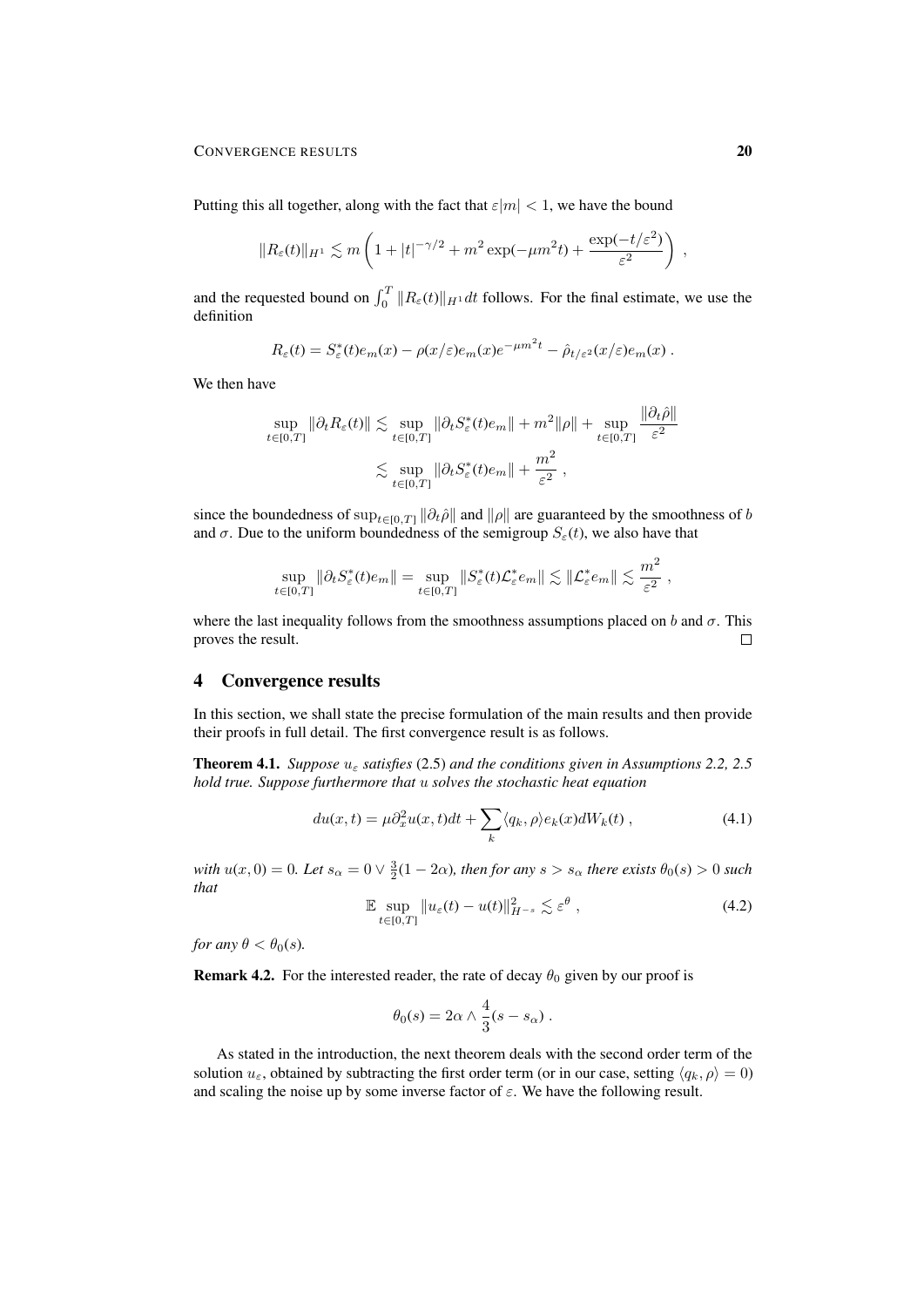**Theorem 4.3.** *Suppose*  $u_{\varepsilon}$  *satisfies* (2.5) *with*  $\langle q_k, \rho \rangle = 0$  *for all*  $k \in \mathbb{Z}$  *and the conditions given in Assumptions 2.2, 2.6 hold true for a given*  $\alpha \in (0, 1)$ *.* 

Then, there exists a probability space with a sequence of Wiener processes  $\{\hat{W}_k\}$  and *processes*  $\{\hat{u}_{\varepsilon}\}\$  *that are equal in law to*  $\{u_{\varepsilon}\}\$ *, such that* 

$$
\lim_{\varepsilon \to 0} \mathbb{E} \sup_{t \in [0,T]} \left\| \varepsilon^{-\alpha} \hat{u}_{\varepsilon}(t) - v(t) \right\|_{H^{-s}}^2 = 0, \tag{4.3}
$$

*where* v *is the solution to*

$$
dv(x,t) = \mu \partial_x^2 v(x,t)dt + ||\bar{q}\rho||_{-\alpha} \sum_k e_k(x)d\hat{W}_k(t) , \qquad (4.4)
$$

with  $v(x, 0) = 0$ . The convergence (4.3) holds for any  $s > \frac{3}{2}(\alpha \vee (1 - \alpha))$ .

The two preceding theorems always require some decay on the coefficients  $q_k$ , in particular the results do no treat SPDEs driven by space-time white noise, where  $q_k = 1$  for each  $k \in \mathbb{Z}$ . We know that in the space-time white noise case, the solution converges to the so-called wrong limit. The following result generalises this phenomena to a broad class of driving noise processes.

Theorem 4.4. *Suppose* u<sup>ε</sup> *satisfies* (2.5) *and that the conditions given in Assumption 2.2, 2.7 hold true. Then, there exists a probability space with a sequence of Wiener processes*  $\{\hat{W}_k\}$  and processes  $\{\hat{u}_{\varepsilon}\}\$  that are equal in law to  $\{u_{\varepsilon}\}\$ , such that

$$
\lim_{\varepsilon \to 0} \mathbb{E} \sup_{t \in [0,T]} ||\hat{u}_{\varepsilon}(t) - \hat{u}(t)||_{H^{-s}}^2 = 0 , \qquad (4.5)
$$

*where*  $\hat{u}$  *satisfies the stochastic heat equation* 

$$
d\hat{u}(x,t) = \mu \partial_x^2 \hat{u}(x,t)dt + \sum_k (|\langle q_k, \rho \rangle|^2 - |\langle \bar{q}, \rho \rangle|^2 + ||\bar{q}\rho||^2)^{1/2} e_k(x)d\hat{W}_k(t) , \quad (4.6)
$$

*with*  $\hat{u}(x, 0) = 0$ *. The convergence* (4.5) holds for any  $s > s_n$ *, where* 

$$
s_{\eta} = \begin{cases} 1, & \text{if } \eta \in [0, 1/2] ,\\ \frac{3}{2}(2-\eta)^{-1}, & \text{if } \eta \in [1/2, 1) . \end{cases}
$$

*(Here,* η *is the constant appearing in Assumption 2.7.)*

**Remark 4.5.** If one assumes that the driving noise does not depend on  $\varepsilon$ , as is the case for space-time white noise, then the assumptions can be loosened. In particular, one can easily modify the proof of Theorem 4.1 to show the following. Suppose  $u_{\varepsilon}$  satisfies (2.5) with  $q_k$ constants and that  $u$  satisfies  $(4.1)$ , then

$$
\lim_{\varepsilon \to 0} \mathbb{E} \sup_{t \in [0,T]} \|u_{\varepsilon}(t) - u(t)\|_{H^{-s}}^2 = 0,
$$

for s large enough. Hence, we can still prove the limit, but at the expense of the rate of convergence. A similar result holds for 4.4, in the case of constant  $q_k$ , in that we can weaken the assumption to just  $q_k \rightarrow \bar{q}$ , and still prove the limit (4.5).

One might ask what happens if we approximate the noise by a smoother infinite dimensional Gaussian process, say  $W_{\varepsilon}$ , which, for nonzero  $\varepsilon$  falls into the class of the classical (unsurprising) case, but as  $\varepsilon$  tends to zero, approaches something as irregular as space-time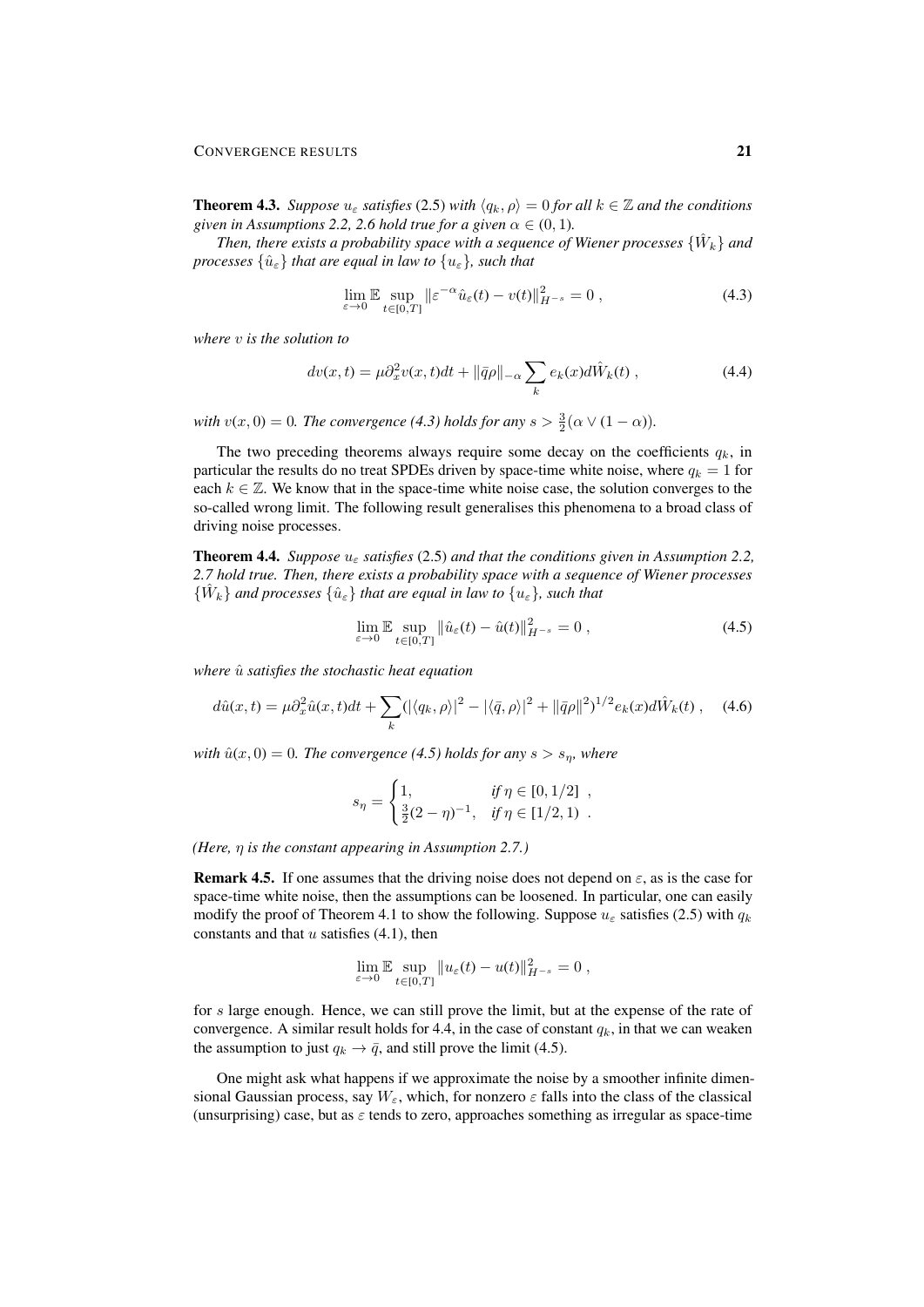white noise, for instance. To this end, let  $\varphi$  be a smooth test function on R with compact support and  $\varphi(0) = 1$ . We define the *smoothened version* of (2.5) by

$$
du_{\varepsilon}(t) = \mathcal{L}_{\varepsilon}u_{\varepsilon}(t)dt + \sum_{k} \varphi(\varepsilon k)q_k(x/\varepsilon)e_k dW_k(t).
$$

This smoothening procedure consists in taking the convolution of the noise with a scaled version of the function  $\tilde{\varphi}$ , where  $\tilde{\varphi}$  is the inverse Fourier transform of  $\varphi$ . The following corollary illustrates the transition between the classical case and the unsurprising case.

**Corollary 4.6.** Suppose  $u_{\epsilon}$  satisfies the smoothened version of (2.5), as defined above and that Assumptions 2.2, 2.7 hold true. Suppose furthermore that

$$
d\hat{u}(t) = \mu \partial_x^2 \hat{u}(t)dt + \sum_k \left( |\langle q_k, \rho \rangle|^2 - |\langle \bar{q}, \rho \rangle|^2 + ||(\bar{q}\rho) \star \tilde{\varphi}||^2 \right)^{1/2} e_k d\hat{W}_k(t) \tag{4.7}
$$

Then  $u_{\varepsilon} \to \hat{u}$  in precisely the same sense as claimed in Theorem 4.4.

**Remark 4.7.** If we take  $\tilde{\varphi} = 1$ , then we recover Theorem 4.1. If on the other hand, we take  $\varphi = 1$  (so that  $\tilde{\varphi} = \delta$ ), then we recover Theorem 4.4, so that we can view this corollary as an interpolation between the two theorems.

The proof of Corollary 4.6 is given on page 39 below. Before proving these results, we need a few specialised lemmas. The first technical lemma that we require will essentially provide us with a bound on the norm of the multiplication operator from  $H^{-s}$  to  $H^{-s}$ , where the multiplier function is highly oscillatory.

**Lemma 4.8.** *For any*  $f \in H^1$  *we have that* 

$$
\|(1 - \partial_x^2)^{-s/2} f^{\varepsilon} (1 - \partial_x^2)^{s/2} \|_{L^2 \to L^2} \lesssim \varepsilon^{-s} \|f\|_{H^1},
$$
\n(4.8)

*where*  $f^{\varepsilon}(x) = f(x/\varepsilon)$  *denotes the corresponding multiplication operator.* 

*Proof.* We will equivalently prove that

$$
||f^{\varepsilon}u||_{H^{-s}} \lesssim \varepsilon^{-s}||u||_{H^{-s}}||f||_{H^1},
$$

this is done once more using Calderon-Lions interpolation theorem [RS75]. For  $s = 0$ , the claim holds simply because

$$
||f^{\varepsilon}u|| \lesssim ||f||_{L^{\infty}}||u|| \lesssim ||f||_{H^{1}}||u||,
$$

which follows from a standard Sobolev embedding. For  $s = 1$  we also have the simple result for negative Sobolev norms

$$
||f^{\varepsilon}u||_{H^{-1}} \leq ||f^{\varepsilon}||_{H^1} ||u||_{H^{-1}} \lesssim \frac{1}{\varepsilon} ||f||_{H^1} ||u||_{H^{-1}}.
$$

The Caldéron-Lions theorem then implies that the multiplication operator has norm

$$
||f^{\varepsilon}||_{H^{-s}\to H^{-s}} \lesssim (||f||_{H^1})^{1-s} (\frac{1}{\varepsilon}||f||_{H^1})^s = \varepsilon^{-s}||f||_{H^1},
$$

which proves the lemma.

 $\Box$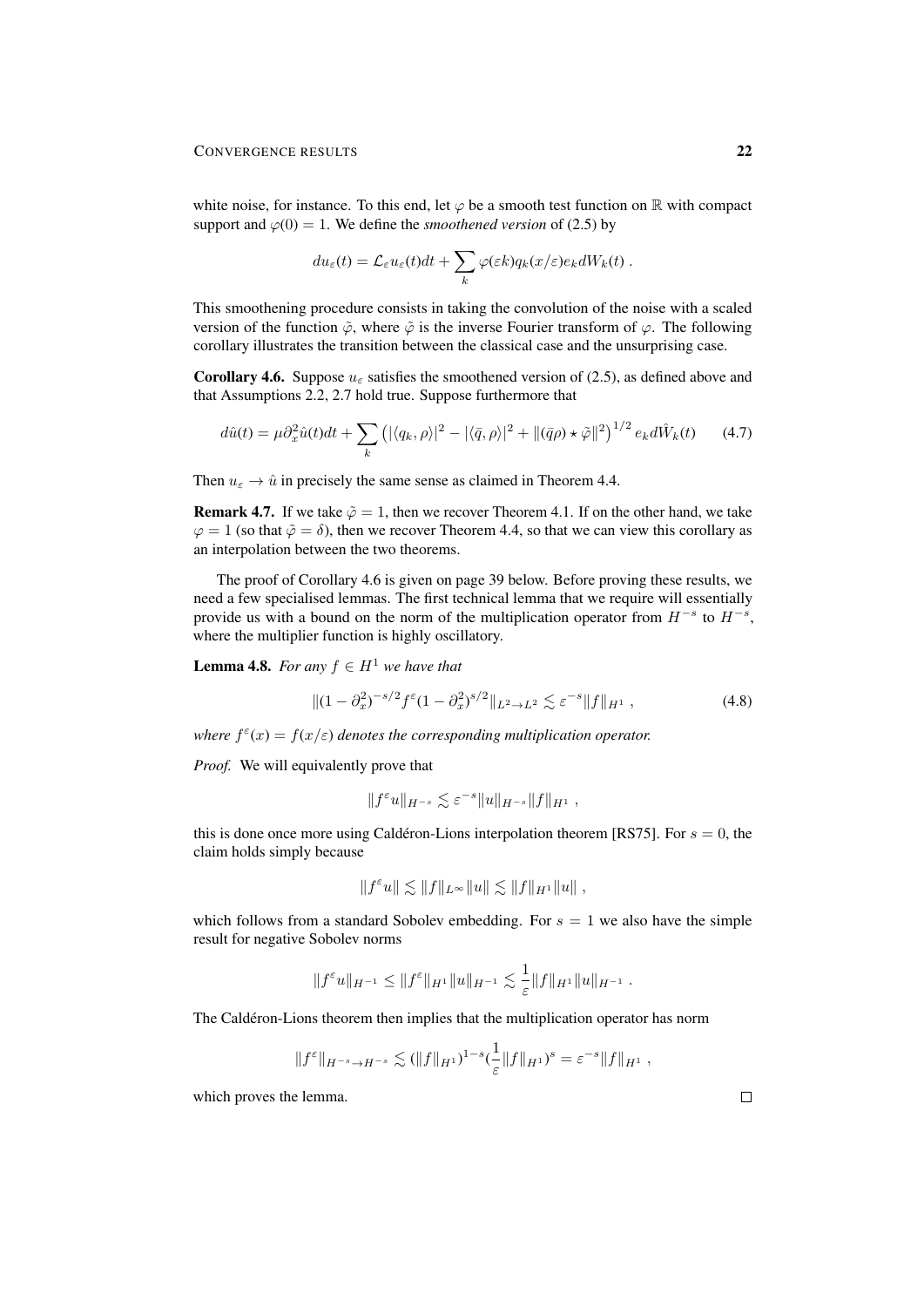In the next lemma, we obtain a control on the variance of the Gaussian process  $u_{\varepsilon}$  in the space of continuous functions taking values in  $L^2[0, 2\pi]$ . This will be useful in deciding which Sobolev spaces contain the solutions uniformly in  $\varepsilon$  and hence determining where convergence occurs.

**Lemma 4.9.** *Suppose*  $u_{\varepsilon}$  *satisfies* (2.5) *and the conditions given in Assumptions 2.2, 2.5 hold true. If*  $\alpha \in (1/2, 1)$  *then we have that* 

$$
\mathbb{E} \sup_{t \in [0,T]} \|u_{\varepsilon}(t)\|^2 \le C_T. \tag{4.9}
$$

*Otherwise, if*  $\alpha \in (0, 1/2]$  *we have that* 

$$
\mathbb{E} \sup_{t \in [0,T]} \|u_{\varepsilon}(t)\|^2 \lesssim \varepsilon^{4\alpha - 2 - \delta} ,\tag{4.10}
$$

*for any*  $\delta \in (0, 2)$ *.* 

*Proof.* We utilise the fact that the semigroup  $S_{\epsilon}(t)$  is a contraction semigroup when the domain is taken to be  $L^2(\rho_{\varepsilon})$  with the corresponding norm and inner product, as introduced in Lemma 3.2. This follows from the fact that the generator  $\mathcal{L}_{\varepsilon}$  is self-adjoint in this weighted space combined with the fact that the generator has non-positive spectrum. One can therefore apply standard martingale-type inequalities for stochastic convolutions [DPZ92] to obtain

$$
\mathbb{E} \sup_{t \in [0,T]} \|u_{\varepsilon}(t)\|_{\rho_{\varepsilon}}^2 = \mathbb{E} \sup_{t \in [0,T]} \Big\| \int_0^t S_{\varepsilon}(t-s) Q_{\varepsilon} dW(s) \Big\|_{\rho_{\varepsilon}}^2
$$
  

$$
\lesssim \int_0^T \|S_{\varepsilon}(t) Q_{\varepsilon}\|_{HS, \rho_{\varepsilon}}^2 dt,
$$

where  $\|\cdot\|_{HS,\rho_{\varepsilon}}$  denotes the Hilbert-Schmidt norm for operators mapping  $L^2(\rho_{\varepsilon})$  into itself. We have already seen in Lemma 3.2 that the norms  $\|\cdot\|$  and  $\|\cdot\|_{\rho_{\varepsilon}}$  are equivalent with their ratios bounded uniformly in  $\varepsilon \in (0, 1)$ . One can easily show that the same is true for the Hilbert-Schmidt norms  $\|\cdot\|_{\text{HS}}$  and  $\|\cdot\|_{HS, \rho_{\varepsilon}}$ . Hence we have that

$$
\mathbb{E} \sup_{t \in [0,T]} \|u_{\varepsilon}(t)\|^2 \lesssim \int_0^T \|S_{\varepsilon}(t)Q_{\varepsilon}\|_{\text{HS}}^2 dt \ . \tag{4.11}
$$

,

Since  $\alpha \in (1/2, 1)$  implies that the noise is Hilbert-Schimdt, the result (4.9) follows immediately from (4.11). Now suppose  $\alpha \in (0, 1/2]$ , then

$$
||S_{\varepsilon}(t)Q_{\varepsilon}||_{\text{HS}}^2 = \sum_{k \in \mathbb{Z}} ||S_{\varepsilon}(t)q_k^{\varepsilon}e_k||^2
$$
  

$$
\lesssim \sum_{k \in \mathbb{Z}} (1 \wedge |k|^{-2\alpha}) ||S_{\varepsilon}(t)\bar{q}_k^{\varepsilon}e_k||^2
$$

where  $\bar{q}_k = q_k / ||q_k||$  and  $\bar{q}_k^{\varepsilon} = \bar{q}_k(\cdot/\varepsilon)$ . However, we can trade the smoothness of the  $\bar{q}_k$  to obtain a little more decay as  $k$  gets large. In particular, we can write

$$
||S_{\varepsilon}(t)\bar{q}_{k}^{\varepsilon}e_{k}||^{2} = (1+k^{2})^{-\nu}||S_{\varepsilon}(t)\bar{q}_{k}^{\varepsilon}(1-\partial_{x}^{2})^{\nu/2}e_{k}||^{2},
$$

and using estimates from Lemmas 3.5 and 4.8 we have that

$$
||S_{\varepsilon}(t)\bar{q}_{k}^{\varepsilon}(1-\partial_{x}^{2})^{\nu/2}e_{k}||^{2} \leq ||S_{\varepsilon}(t)(1-\mathcal{L}_{\varepsilon})^{\nu/2}||^{2}||(1-\mathcal{L}_{\varepsilon})^{-\nu/2}(1-\partial_{x}^{2})^{\nu/2}||^{2}
$$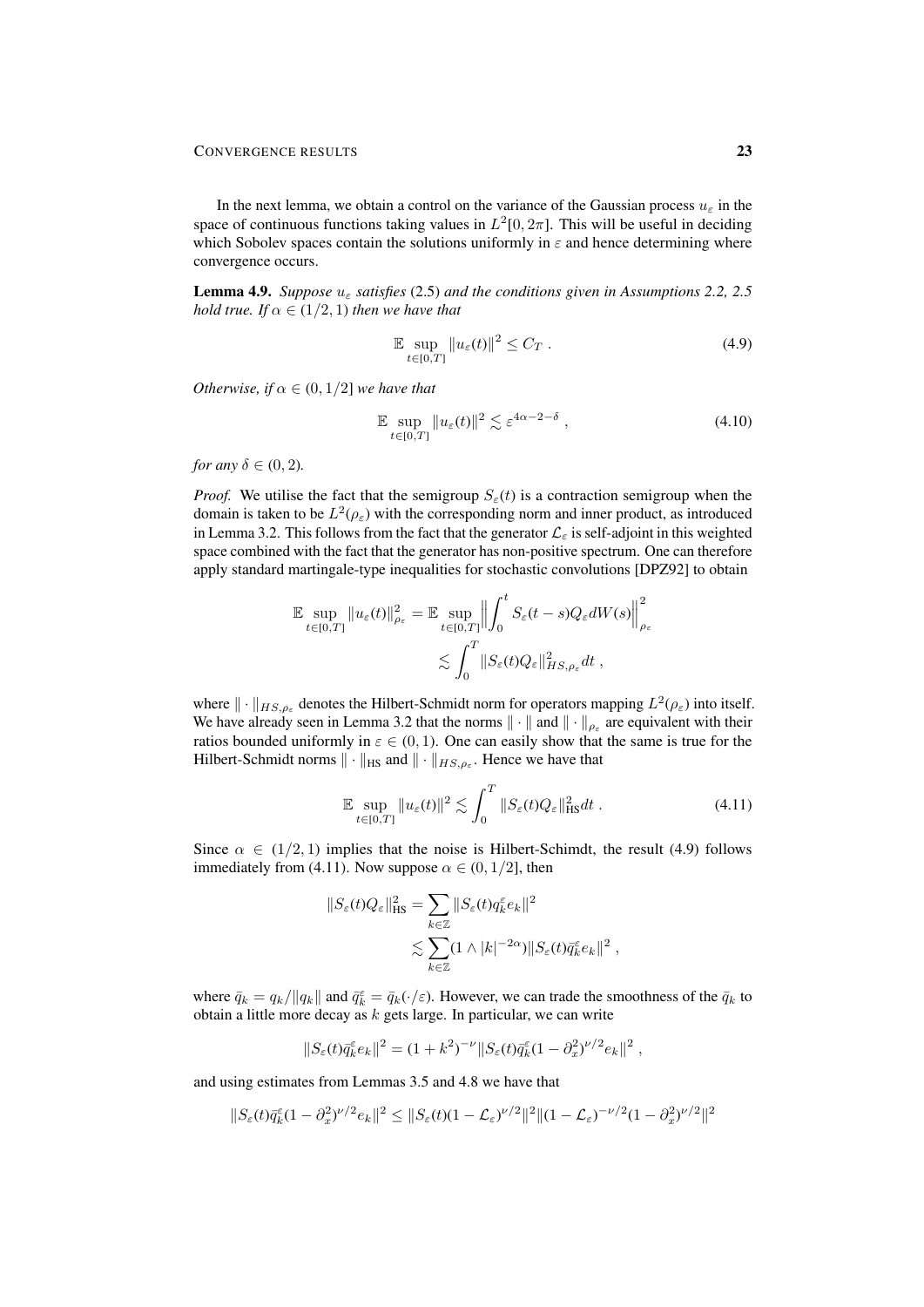$$
\times \| (1 - \partial_x^2)^{-\nu/2} \bar{q}_k^{\varepsilon} (1 - \partial_x^2)^{\nu/2} e_k \|^2
$$
  

$$
\lesssim (t^{-\nu})(\varepsilon^{-2\nu})(\varepsilon^{-2\nu} \|\bar{q}_k\|_{H^1}^2).
$$

Therefore, we have that

$$
||S_{\varepsilon}(t)Q_{\varepsilon}||_{\text{HS}} \lesssim \varepsilon^{-2\nu} t^{-\nu/2} \left( \sum_{k \in \mathbb{Z}} (1 \wedge |k|^{-2\alpha - 2\nu}) ||\bar{q}_k||_{H^1}^2 \right)^{1/2},
$$

for any  $\nu \in [0, 1)$ . If we set  $\nu = 1/2 - \alpha + \delta$  then, given the uniform boundedness of  $\|\bar{q}_k\|_{H^1}$ , the sum over  $k \in \mathbb{Z}$  is clearly convergent and upon substitution into (4.11), the result (4.10) follows.  $\Box$ 

The following lemma is simply a restatement of the Kolmogorov continuity criterion [RY99].

**Lemma 4.10.** *Suppose*  $\{\phi(t)\}_{t\in[0,T]}$  *is a complex valued stochastic process, such that for*  $every q > 2$  *there exists*  $K_q$  *satisfying* 

$$
\left(\mathbb{E}|\phi(t)|^{q}\right)^{1/q} \leq K_{q} \left(\mathbb{E}|\phi(t)|^{2}\right)^{1/2},
$$
  

$$
\left(\mathbb{E}|\phi(t) - \phi(s)|^{q}\right)^{1/q} \leq K_{q} \left(\mathbb{E}|\phi(t) - \phi(s)|^{2}\right)^{1/2},
$$

*for any*  $s, t \in [0, T]$ *. Suppose furthermore that there exists*  $\delta > 0$ *,*  $K_0 > 0$  *such that* 

$$
\mathbb{E}|\phi(t) - \phi(s)|^2 \leq K_0|t - s|^\delta,
$$

*for any*  $s, t \in [0, T]$ *, where the constant*  $K_0$  *depends only on the sequence*  $K_q$ *. Then for any*  $p > 0$  *there exists*  $C > 0$  *such that* 

$$
\mathbb{E} \sup_{t \in [0,T]} |\phi(t)|^p \le C(K_0 + \mathbb{E} |\phi(0)|^2)^{p/2} .
$$

The next and final result is needed in order to trade some regularity of a pair of functions for some extra decay on the Fourier modes of products of those functions.

**Lemma 4.11.** *Suppose*  $f, g \in H^1$  *taking values in* R, *then for any*  $\nu \in [0, 1]$  *and each*  $k \in \mathbb{Z}$ , we have that

$$
|\langle fe_k, g \rangle|^2 \lesssim (1 \wedge |k|^{-2\nu}) \left( \|f\| \|g\| \right)^{2-2\nu} \left( \|f\|_{H^1} \|g\|_{H^1} \right)^{2\nu} . \tag{4.12}
$$

*Proof.* We have that

$$
\begin{aligned} |\langle fe_k, g \rangle|^2 &= |\langle fe_k, g \rangle|^{2-2\nu} |\langle fg, e_{-k} \rangle|^{2\nu} \\ &= (1 + k^2)^{-\nu} |\langle fe_k, g \rangle|^{2-2\nu} |\langle (1 - \partial_x^2)^{1/2} (fg), e_{-k} \rangle|^{2\nu} \\ &\lesssim (1 \wedge |k|^{-2\nu}) \|fe_k\|^{2-2\nu} \|g\|^{2-2\nu} \|fg\|_{H^1}^{2\nu} \\ &\lesssim (1 \wedge |k|^{-2\nu}) \|f\|^{2-2\nu} \|g\|^{2-2\nu} \|f\|_{H^1}^{2\nu} \|g\|_{H^1}^{2\nu} \,. \end{aligned}
$$

In the last inequality we have used the fact that  $H^1$  is a Banach algebra [AF03]. This proves the lemma.  $\Box$ 

We now have all the necessary machinery to prove our first theorem.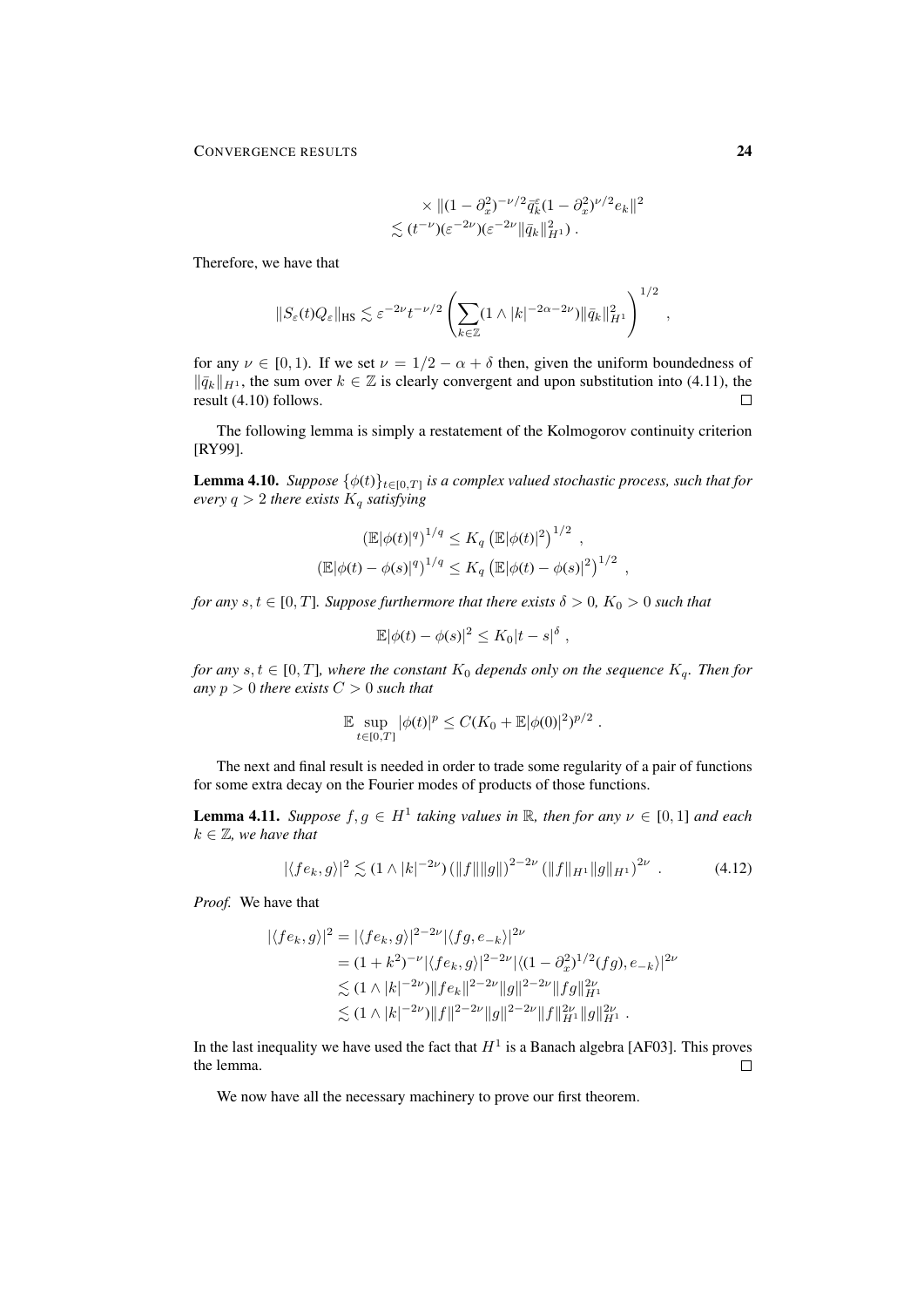*Proof of Theorem 4.1.* To start off, we take the object we wish to bound and split it into two parts. Using the identity

$$
\|\cdot\|_{H^{-s}}^2 = \sum_{m\in\mathbb{Z}} |\langle \cdot, e_m \rangle|^2 (1+m^2)^{-s} ,
$$

We obtain

$$
\mathbb{E} \sup_{t \in [0,T]} \|u_{\varepsilon}(t) - u(t)\|_{H^{-s}}^2 \lesssim \sum_{\substack{|m| < \varepsilon^{-\beta} \\ t \in [0,T]}} \mathbb{E} \sup_{t \in [0,T]} |\langle u_{\varepsilon}(t) - u(t), e_m \rangle|^2 (1 + m^2)^{-s} \n+ \mathbb{E} \sup_{t \in [0,T]} \sum_{\substack{|m| \ge \varepsilon^{-\beta} \\ t \in [0,T]} } |\langle u_{\varepsilon}(t) - u(t), e_m \rangle|^2 (1 + m^2)^{-s}
$$

for any  $\beta \in (0, 1)$ . The idea of the proof is to use standard homogenisation techniques for the low modes ( $|m| < \varepsilon^{-\beta}$ ), while using rather soft *a priori* bounds for the high modes  $(|m| \ge \varepsilon^{-\beta})$ . We then choose  $\beta$  in the right way to balance the two contributions. We shall bound the low modes first. Here, we use the fact that

$$
\langle u_{\varepsilon}(t), e_m \rangle = \sum_{k} \int_{0}^{t} \langle q_k^{\varepsilon} e_k, S_{\varepsilon}^*(t-s) e_m \rangle dW_k(s) ,
$$

and then approximate the semigroup as follows

$$
S_{\varepsilon}^*(t-s)e_m = \rho(x/\varepsilon)e_m(x)e^{-\mu m^2(t-s)} + \hat{\rho}_{(t-s)/\varepsilon^2}(x/\varepsilon)e_m(x) + R_{\varepsilon}(x,t-s),
$$

so that

$$
\langle u_{\varepsilon}(t), e_m \rangle = \sum_{k} \langle q_k^{\varepsilon} e_k, \rho^{\varepsilon} e_m \rangle \int_0^t e^{-\mu m^2 (t-s)} dW_k(s)
$$

$$
+ \sum_{k} \int_0^t \langle q_k^{\varepsilon} e_k, \hat{\rho}_{(t-s)/\varepsilon^2}^{\varepsilon} e_m \rangle dW_k(s)
$$

$$
+ \sum_{k} \int_0^t \langle q_k^{\varepsilon} e_k, R_{\varepsilon}(x, t-s) \rangle dW_k(s) ,
$$

where  $\rho^{\epsilon}(x) = \rho(x/\epsilon)$  and similarly for all other instances of the superscript  $\epsilon$ . We can simplify the terms above using the fact that, for fixed  $|m| < \varepsilon^{-\beta} \ll \varepsilon^{-1}$  and varying  $k \in \mathbb{Z}$ the expression  $\langle q_k^{\varepsilon} e_k, \rho^{\varepsilon} e_m \rangle$  is zero, unless  $k = m + l/\varepsilon$  for some  $l \in \mathbb{Z}$ . We can see this, for example, by performing a Fourier expansion on both  $q_k$  and  $\rho$ . Moreover,

$$
\sum_{k\in\mathbb{Z}}\langle q_k^\varepsilon e_k,\rho^\varepsilon e_m\rangle F_k=\sum_{l\in\mathbb{Z}}\langle q_{m+l/\varepsilon}e_l,\rho\rangle F_{m+l/\varepsilon}\;,
$$

for any sequence  ${F_k}_{k \in \mathbb{Z}}$ . Therefore,

$$
\sum_{k} \langle q_k^{\varepsilon} e_k, \rho^{\varepsilon} e_m \rangle \int_0^t e^{-\mu m^2(t-s)} dW_k(s)
$$
  
=  $\langle q_m, \rho \rangle \int_0^t e^{-\mu m^2(t-s)} dW_m(s) + \sum_{l \neq 0} \langle q_{m+l/\varepsilon} e_l, \rho \rangle \int_0^t e^{-\mu m^2(t-s)} dW_{m+l/\varepsilon}(s) .$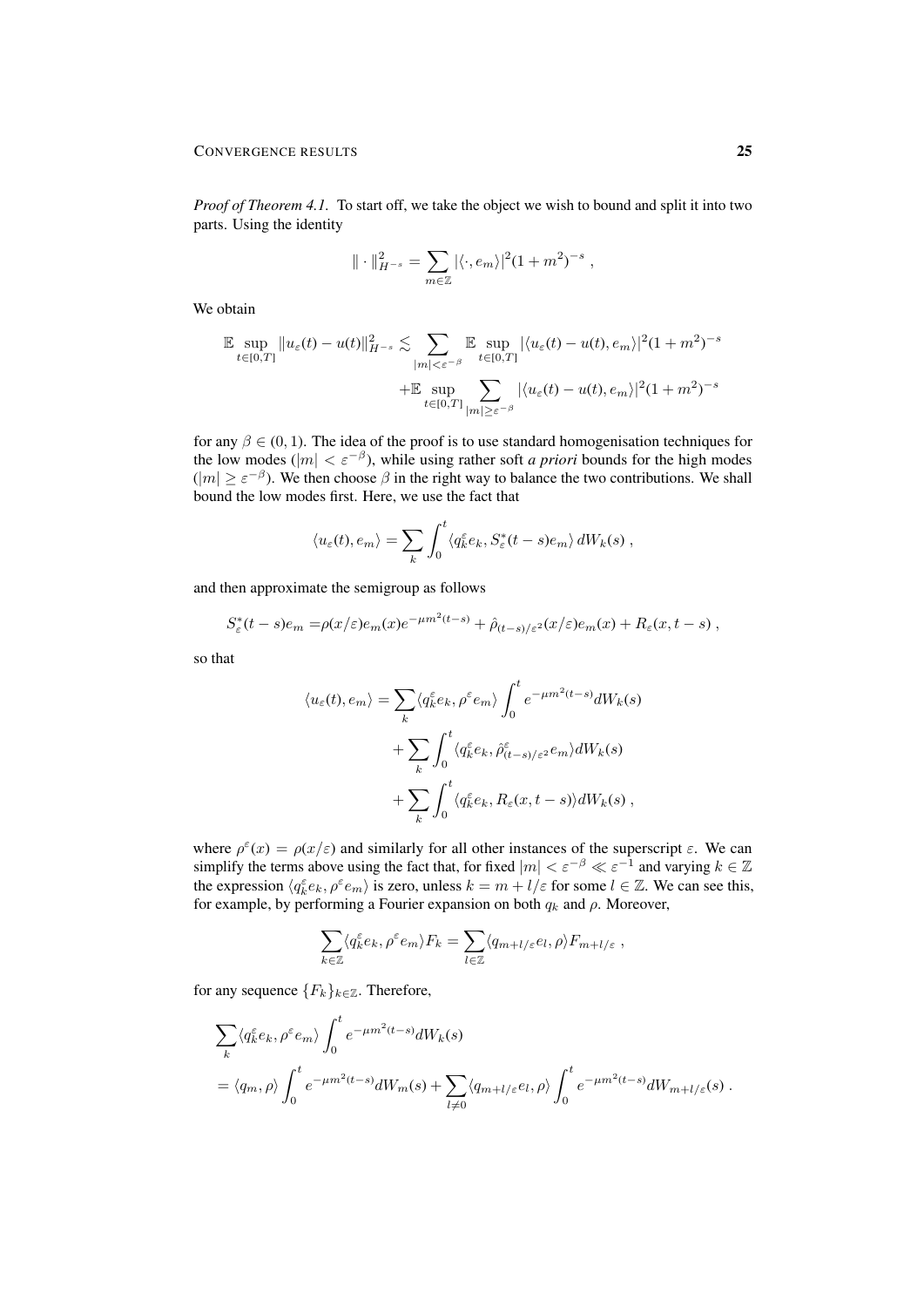Similarly, we can write

$$
\sum_{k} \int_{0}^{t} \langle q_{k}^{\varepsilon} e_{k}, \hat{\rho}_{(t-s)/\varepsilon^{2}}^{\varepsilon} e_{m} \rangle dW_{k}(s)
$$
  

$$
= \sum_{l} \int_{0}^{t} \langle q_{m+l/\varepsilon} e_{l}, \hat{\rho}_{(t-s)/\varepsilon^{2}} \rangle dW_{m+l/\varepsilon}(s) .
$$

It is easy to see that  $\langle u(t), e_m \rangle = \langle q_m, \rho \rangle \int_0^t e^{-\mu m^2(t-s)} dW_m(s)$  and we can therefore write

$$
\langle u_{\varepsilon}(t) - u(t), e_m \rangle = \sum_{l \neq 0} \langle q_{m+l/\varepsilon} e_l, \rho \rangle \int_0^t e^{-\mu m^2 (t-s)} dW_{m+l/\varepsilon}(s)
$$

$$
+ \sum_l \int_0^t \langle q_{m+l/\varepsilon} e_l, \hat{\rho}_{(t-s)/\varepsilon^2} \rangle dW_{m+l/\varepsilon}(s)
$$

$$
+ \sum_k \int_0^t \langle q_k^{\varepsilon} e_k, R_{\varepsilon}(t-s) \rangle dW_k(s) .
$$

We then bound separately each of the three sums in this expression. In order to streamline the presentation, we state these bounds as separate lemmas, the proof of which is given below.

**Lemma 4.12.** *For*  $\varepsilon |m| < 1/2$ *, one has the bound* 

$$
\mathbb{E} \sup_{t \in [0,T]} \left| \sum_{l \neq 0} \langle q_{m+l/\varepsilon} e_l, \rho \rangle \int_0^t e^{-\mu m^2 (t-s)} dW_{m+l/\varepsilon}(s) \right|^2 \lesssim \frac{\varepsilon^{2\alpha}}{1 \vee m^2}, \tag{4.13a}
$$

*for any*  $\alpha > 0$ *.* 

**Lemma 4.13.** *For*  $\varepsilon |m| < 1/2$ *, one has the bound* 

$$
\mathbb{E} \sup_{t \in [0,T]} \left| \sum_{l \in \mathbb{Z}} \int_0^t \langle q_{m+l/\varepsilon} e_l, \hat{\rho}_{(t-s)/\varepsilon^2} \rangle dW_{m+l/\varepsilon}(s) \right|^2 \lesssim \varepsilon^{2-2\delta} , \tag{4.13b}
$$

*for any sufficiently small*  $\delta > 0$ *.* 

**Lemma 4.14.** *For*  $\varepsilon |m| < 1/2$ *, the bound* 

$$
\mathbb{E} \sup_{t \in [0,T]} \left| \sum_{k} \int_{0}^{t} \langle q_k^{\varepsilon} e_k, R_{\varepsilon}(t-s) \rangle dW_k(s) \right|^2 \lesssim \frac{\varepsilon^{4\alpha} + \varepsilon^2}{\varepsilon^{7\delta}} (1 \vee m^{2+\delta}), \tag{4.13c}
$$

*holds for any sufficiently small*  $\delta > 0$  *and for any*  $\alpha > 0$ 

We now use these bounds to prove the claim made in the statement of the theorem in the case  $\alpha \in (0, 1/2]$ , and the case  $\alpha \in (1/2, 1)$  will follow similarly. Inserting the bounds above into

$$
\sum_{|m|<\varepsilon^{-\beta}} \mathbb{E} \sup_{t\in[0,T]} |\langle u_{\varepsilon}(t) - u(t), e_m \rangle|^2 (1+m^2)^{-s}
$$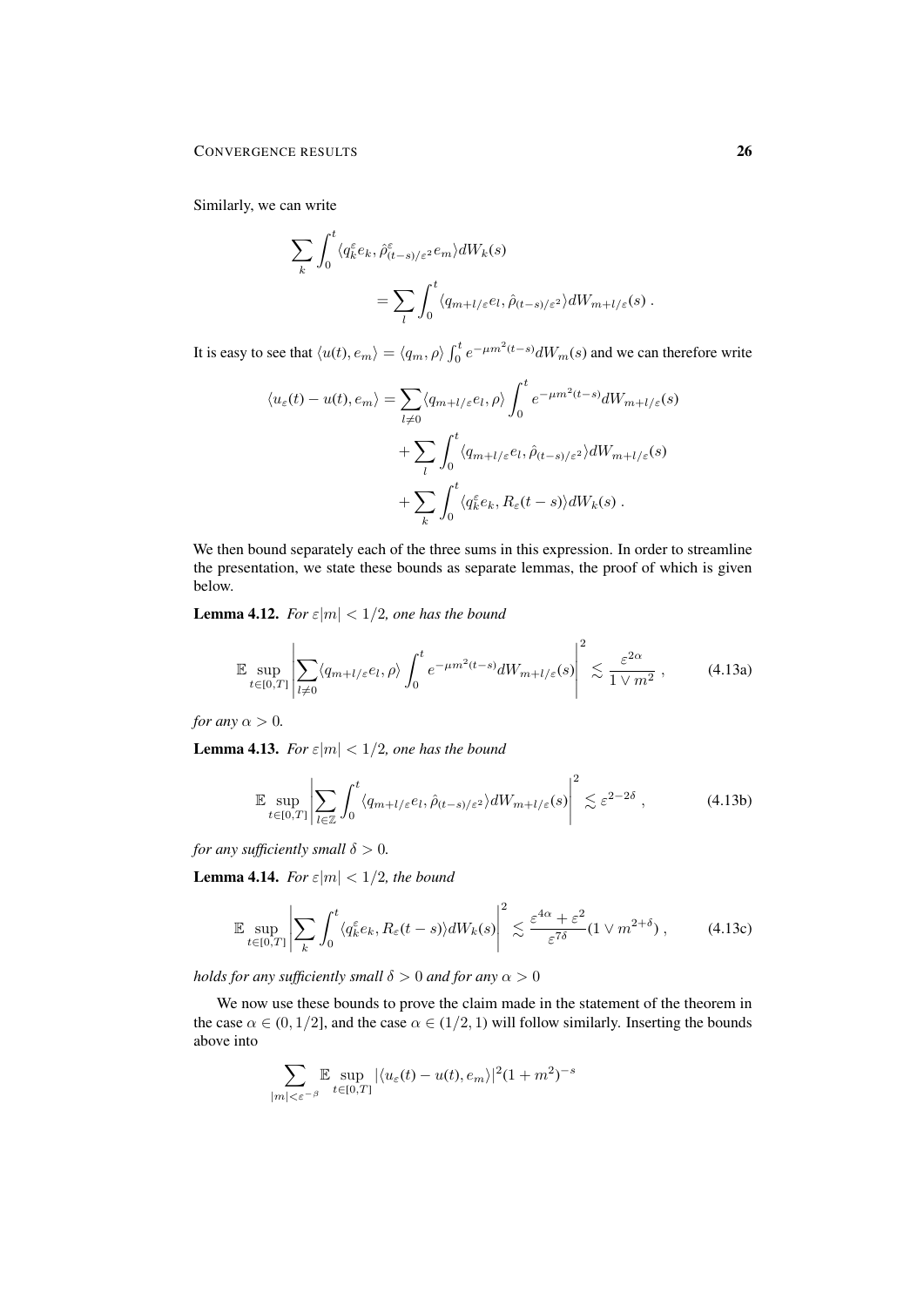$$
\lesssim \varepsilon^{2\alpha} \sum_{|m|<\varepsilon^{-\beta}} \frac{(1+m^2)^{-s}}{1\vee m^2} + \varepsilon^{2-2\delta} \sum_{|m|<\varepsilon^{-\beta}} (1+m^2)^{-s}
$$
  
+  $\varepsilon^{4\alpha-7\delta} \sum_{|m|<\varepsilon^{-\beta}} (1\vee m^{2+\delta})(1+m^2)^{-s}$   
 $\lesssim \varepsilon^{2\alpha} + \varepsilon^{2-\beta-2\delta} + \varepsilon^{4\alpha-(3-2s)\beta-(2\beta+7)\delta}$ , (4.14)

for any  $s > 0$ . For the high modes on the other hand, we have the straightforward bound

$$
\mathbb{E} \sup_{t \in [0,T]} \sum_{|m| \ge \varepsilon^{-\beta}} |\langle u_{\varepsilon}(t) - u(t), e_m \rangle|^2 (1 + m^2)^{-s}
$$
\n
$$
\lesssim \varepsilon^{2\beta s} \left( \mathbb{E} \sup_{t \in [0,T]} \|u_{\varepsilon}(t)\|^2 + \mathbb{E} \sup_{t \in [0,T]} \|u(t)\|^2 \right) \lesssim \varepsilon^{2\beta s + 4\alpha - 2 - \delta'},
$$
\n(4.15)

where we have used Lemma 4.9 combined with the fact that

$$
\mathbb{E} \sup_{t \in [0,T]} \|u(t)\|^2 \lesssim 1,
$$

which is easily verified. Since  $\delta$  and  $\delta'$  can be chosen arbitrarily small and since  $\beta \in (0,1)$ , both the low modes and high modes will be bounded by a multiple of  $\varepsilon^{\theta}$ , where  $\theta < \theta_0$  and

$$
\theta_0 = \min \{ 2\alpha, 1 + 2\alpha - \beta, 4\alpha - (3 - 2s)\beta, 2\beta s + 4\alpha - 2 \} .
$$

Since  $\alpha > 0$  and  $\beta \in (0, 1)$  we will find  $\theta_0 > 0$  provided that  $4\alpha - (3 - 2s)\beta > 0$  and  $2\beta s + 4\alpha - 2 > 0$  are both satisfied. That is, the result (4.2) will hold for  $s > 0$  if we can find  $\beta \in (0, 1)$  such that

$$
\frac{1-2\alpha}{s} < \beta < \frac{4\alpha}{3-2s} \tag{4.16}
$$

A simple diagram verifies that, for fixed  $\alpha \in (0, 1/2]$  we can always find such a  $\beta$  provided  $s > s_\alpha$  where

$$
s_{\alpha} = 0 \vee \frac{3}{2}(1 - 2\alpha) ,
$$

as in the statement of the theorem. Moreover, one can also show that the optimal value of  $\theta$ is given by

$$
\theta_0(s,\alpha) = 2\alpha \wedge \left(4\alpha - 2 + \frac{4s}{3}\right) = 2\alpha \wedge \left(\frac{4}{3}(s - s_\alpha)\right).
$$

which only takes positive values when  $s > s_{\alpha}$ .

The case  $\alpha \in (1/2, 1)$  is actually slightly easier, and we obtain the same bounds on the low and high modes as in (4.14) and (4.15), but with  $\alpha$  replaced by  $1/2$  and  $\delta' = 0$ . Hence, the result (4.2) will hold for  $s > 0$  if we can find  $\beta \in (0, 1)$  such that

$$
0 < \beta < \frac{2}{3 - 2s} \tag{4.17}
$$

One can always find such a  $\beta$ , provided  $s > 0$  is small enough. Moreover, one can also show that the optimal value of  $\theta$  is given in this case by

$$
\theta_0(s) = 1 \wedge \frac{4}{3}s.
$$

This proves the claims made in the statement of the theorem.

 $\Box$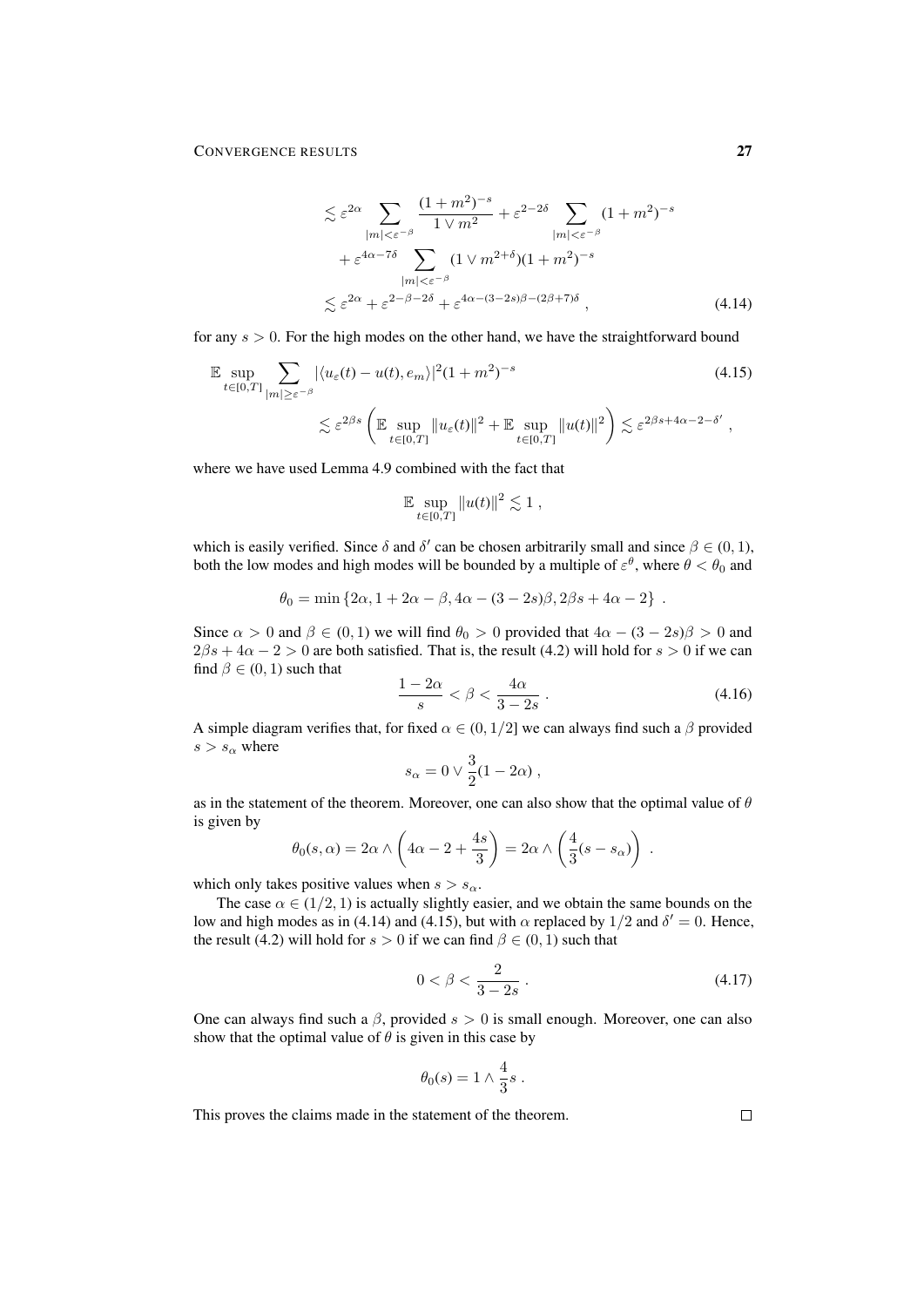It thus remain to show that the bounds (4.13) hold.

*Proof of Lemma 4.12.* Starting with (4.13a), we have that

$$
\mathbb{E} \sup_{t \in [0,T]} \left| \sum_{l \neq 0} \langle q_{m+l/\varepsilon} e_l, \rho \rangle \int_0^t e^{-\mu m^2 (t-s)} dW_{m+l/\varepsilon}(s) \right|^2
$$
  
= 
$$
\left( \sum_{l \neq 0} |\langle q_{m+l/\varepsilon} e_l, \rho \rangle|^2 \right) \mathbb{E} \sup_{t \in [0,T]} \left| \int_0^t e^{-\mu m^2 (t-s)} dB(s) \right|^2
$$
  

$$
\lesssim \sum_{l \neq 0} \frac{|\langle q_{m+l/\varepsilon} e_l, \rho \rangle|^2}{1 \vee m^2} .
$$

If  $\alpha \in (1/2, 1)$  then

$$
\sum_{l\neq 0} |\langle q_{m+l/\varepsilon} e_l,\rho\rangle|^2 \lesssim \sum_{l\neq 0} ||q_{m+l/\varepsilon}||^2 ||\rho||_\infty^2 \lesssim \sum_{l\neq 0} 1 \wedge |m+l/\varepsilon|^{-2\alpha} .
$$

Assume for now that  $m \geq 0$ , the case  $m < 0$  will follow similarly. Recalling that  $|\varepsilon|m| < 1/2$  by assumption, we can bound the above by

$$
\varepsilon^{2\alpha} \sum_{l\neq 0} |\varepsilon m+l|^{-2\alpha} \lesssim \varepsilon^{2\alpha} \left( \sum_{l\geq 1} |l|^{-2\alpha} + \sum_{l\geq 1} |l-1/2|^{-2\alpha} \right) \lesssim \varepsilon^{2\alpha}.
$$

Now suppose  $\alpha \in (0, 1/2]$ . Using Lemma 4.11 with  $\nu = 1$ , we have the following bound

$$
\sum_{l\neq 0} \langle q_{m+l/\varepsilon}e_l,\rho\rangle^2 \lesssim \sum_{l\neq 0} (1\wedge|l|^{-2})\|q_{m+l/\varepsilon}\|^2 \|\bar{q}_{m+l/\varepsilon}\|_{H^1}^2 \|\rho\|_{H^1}^2
$$
  

$$
\lesssim \sum_{l\neq 0} |l|^{-2} \|q_{m+l/\varepsilon}\|^2.
$$

The boundedness of  $\|\rho\|_{H^1}$  is guaranteed by Assumption 2.2 and the uniform boundedness of  $\|\bar{q}_k\|_{H^1}$  is guaranteed by Assumption 2.5. Moreover, we have that

$$
\sum_{l\neq 0} |l|^{-2} \|q_{m+l/\varepsilon}\|^2 \lesssim \sum_{l\neq 0} |l|^{-2} |m+l/\varepsilon|^{-2\alpha} \; .
$$

We will now show that this sum decays like  $\varepsilon^{2\alpha}$ . Since  $\varepsilon |m| < 1/2$  it follows that  $|\varepsilon m +$  $|l|^{-2\alpha} \leq |l-1/2|^{-2\alpha}$  for  $|l| \geq 1$ . Therefore

$$
\sum_{l\neq 0} |l|^{-2} |m+l/\varepsilon|^{-2\alpha} = \varepsilon^{2\alpha} \sum_{l\neq 0} |l|^{-2} |\varepsilon m+l|^{-2\alpha} \lesssim \varepsilon^{2\alpha} \sum_{l\neq 0} |l|^{-2} .
$$

This proves (4.13a).

*Proof of Lemma 4.13.* For both (4.13b) and (4.13c) we are trying to bound objects of the form

$$
\phi(t) = \sum_{k} \int_0^t f_k(t-r) dw_k(r) ,
$$

 $\Box$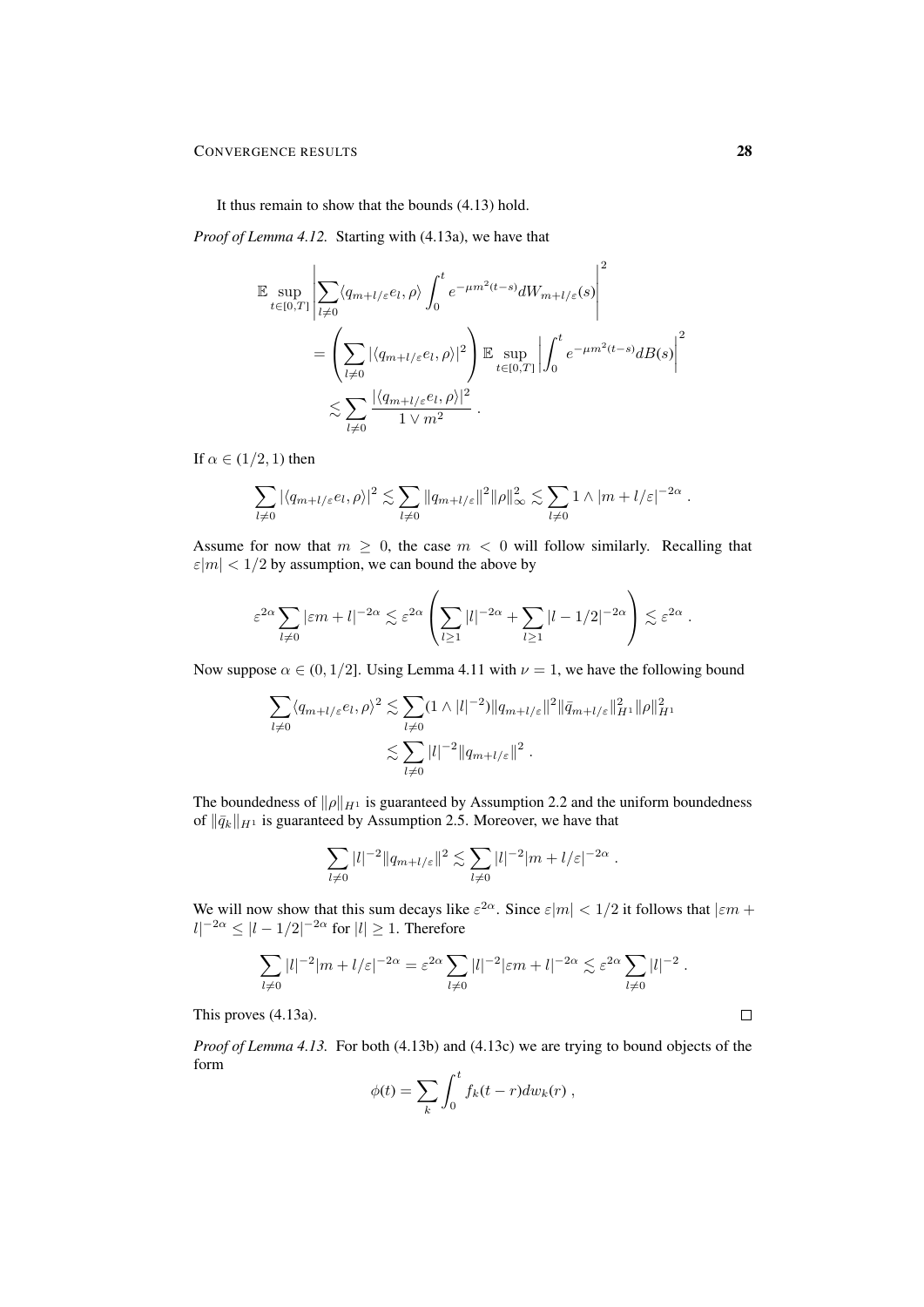where the  $w_k$  are independent Brownian motions and each  $f_k$  takes values in  $\mathbb{C}$ . Since  $\phi(t)$ is a Gaussian process, we may apply Lemma 4.10. Thus, if we can show that

$$
\mathbb{E}|\phi(t)-\phi(s)|^2\leq K_\delta(\varepsilon)|t-s|^\delta,
$$

then it follows that

$$
\mathbb{E} \sup_{t \in [0,T]} |\phi(t)|^2 \lesssim K_\delta(\varepsilon) .
$$

In general, we have that

$$
\mathbb{E}|\phi(t) - \phi(s)|^2 = \mathbb{E}\left|\sum_{k} \int_{s}^{t} f_k(t-r)dw_k(r) + \int_{0}^{s} (f_k(t-r) - f_k(s-r))dw_k(r)\right|^2
$$
  

$$
\lesssim \sum_{k} \int_{s}^{t} |f_k(t-r)|^2 dr + \sum_{k} \int_{0}^{s} |f_k(t-r) - f_k(s-r)|^2 dr.
$$

Note that the Brownian motions  $w_k$  are not truly independent due to the requirement  $W_k = W_{-k}^*$ . However, one can easily check that the above bound still holds. We then have that

$$
\sum_{k} \int_{s}^{t} |f_{k}(t-r)|^{2} dr = \sum_{l} \int_{s}^{t} |\langle q_{m+l/\varepsilon} e_{l}, \hat{\rho}_{(t-r)/\varepsilon^{2}} \rangle|^{2} dr . \tag{4.18}
$$

If  $\alpha \in (1/2, 1)$  then we can bound the above by

$$
\sum_{l} \|q_{m+l/\varepsilon}\|^2 \int_s^t \|\hat{\rho}_{(t-r)/\varepsilon^2}\|^2 dr \ . \tag{4.19}
$$

From Lemma 3.3 we have that

$$
\|\hat{\rho}_{r/\varepsilon^2}\| = \|S^*(r/\varepsilon^2)(1-\rho)\| \lesssim \exp(-r/\varepsilon^2) \,. \tag{4.20}
$$

Moreover, since the sum over l is finite when  $\alpha \in (1/2, 1)$  we can apply Hölder's inequality to (4.19) to obtain

$$
\sum_{l} \|q_{m+l/\varepsilon}\|^2 \int_s^t \|\hat{\rho}_{(t-r)/\varepsilon^2}\|^2 dr \lesssim |t-s|^\delta \left(\int_s^t (\exp(-r/\varepsilon^2))^{2/(1-\delta)} dr\right)^{1-\delta}
$$
  

$$
\lesssim \varepsilon^{2-2\delta} |t-s|^\delta . \tag{4.21}
$$

Now suppose  $\alpha \in (0, 1/2]$ . Using Lemma 4.11 with  $\nu = 1$  we can bound (4.18) by

$$
\sum_{l} (1 \wedge |l|^{-2}) \|q_{m+l/\varepsilon}\|_{H^1}^2 \int_s^t \|\hat{\rho}_{(t-r)/\varepsilon^2}\|_{H^1}^2 dr \tag{4.22}
$$

Since  $\|\bar{q}_k\|_{H^1}$  is bounded uniformly in k, the sum over l is finite. Furthermore, from Lemma 3.3 we see that

$$
\|\hat{\rho}_{r/\varepsilon^2}\|_{H^1} = \left\| (1 - \partial_x^2)^{1/2} S^*(1) S^*(r/\varepsilon^2 - 1)(1 - \rho) \right\| \lesssim \exp(-r/\varepsilon^2). \tag{4.23}
$$

Therefore, with an application of Hölder's inequality, we can bound  $(4.22)$  by

$$
|t-s|^\delta \left(\int_s^t \|\hat{\rho}_{(t-r)/\varepsilon^2}\|_{H^1}^{2/(1-\delta)} dr\right)^{1-\delta} \lesssim |t-s|^\delta \varepsilon^{2-2\delta}.
$$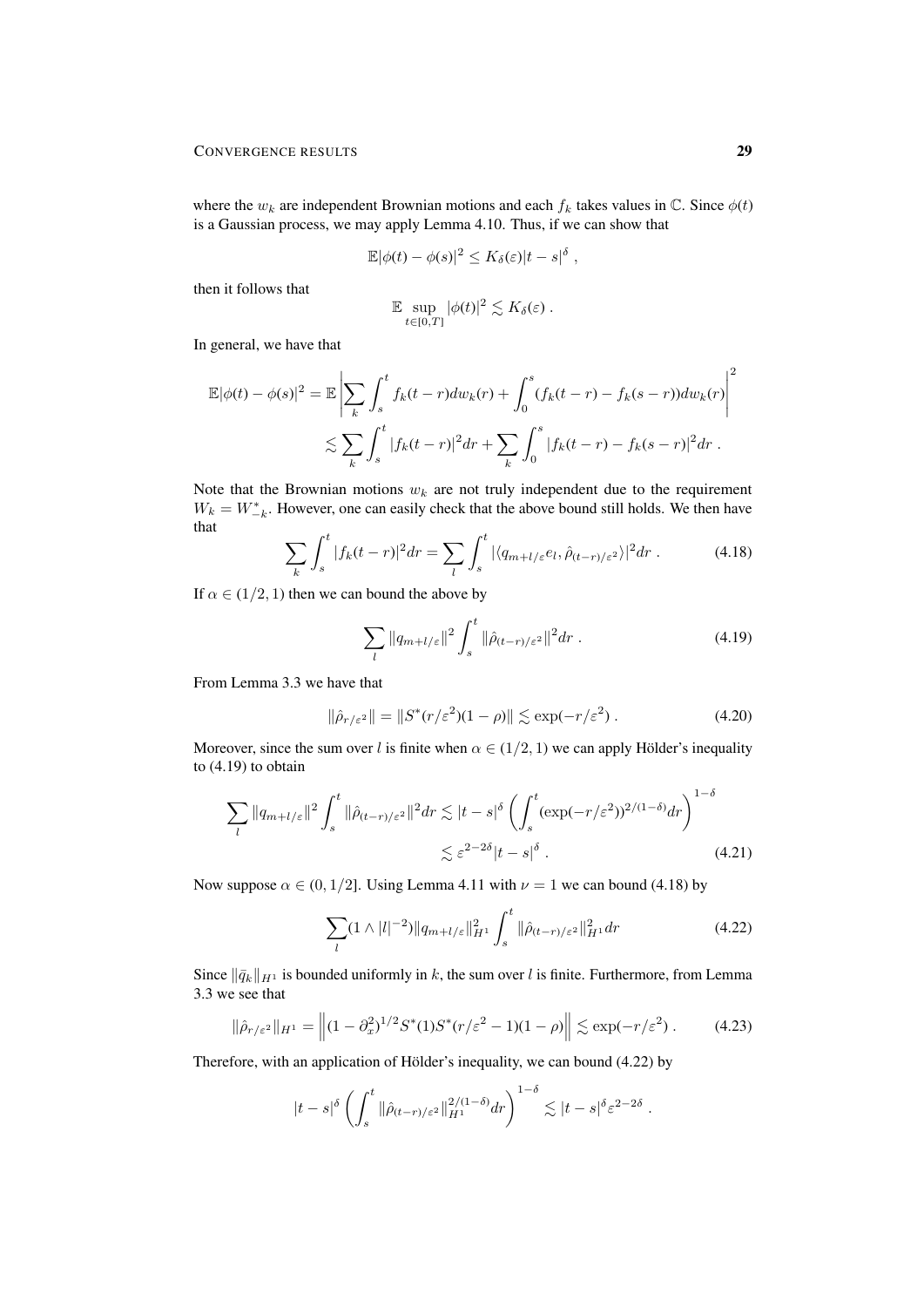We also have that

$$
\sum_{k} \int_{0}^{s} |f_{k}(t-r)-f_{k}(s-r)|^{2} dr = \sum_{l} \int_{0}^{s} |\langle q_{m+l/\varepsilon}e_{l}, \hat{\rho}_{(t-r)/\varepsilon^{2}} - \hat{\rho}_{(s-r)/\varepsilon^{2}} \rangle|^{2} dr
$$
 (4.24)

If  $\alpha \in (1/2, 1)$  then, as in the estimation of (4.18) we can bound the above by

$$
\int_0^s \|\hat{\rho}_{(t-r)/\varepsilon^2} - \hat{\rho}_{(s-r)/\varepsilon^2}\|^2 dr \lesssim \frac{|t-s|^{\delta}}{\varepsilon^{2\delta}} \left(\sup_{t \in [0,T]} \|\partial_t \hat{\rho}_t\| \right)^{\delta}
$$

$$
\times \int_0^s \|\hat{\rho}_{(t-r)/\varepsilon^2} - \hat{\rho}_{(s-r)/\varepsilon^2}\|^2^{-\delta} dr
$$

$$
\lesssim |t-s|^{\delta} \varepsilon^{-2\delta} \int_0^T \|\hat{\rho}_{r/\varepsilon^2}\|^2^{-\delta} dr \lesssim \varepsilon^{2-2\delta} |t-s|^{\delta} .
$$

Here we have used the fact that

$$
\|\hat{\rho}_{(t-r)/\varepsilon^2} - \hat{\rho}_{(s-r)/\varepsilon^2}\|^{\delta} \leq |t-s|^{\delta} \sup_{t \in [0,T]} \|\partial_t \hat{\rho}_{t/\varepsilon^2}\|^{\delta} \lesssim \frac{|t-s|^{\delta}}{\varepsilon^{2\delta}} \sup_{t \in [0,T]} \|\partial_t \hat{\rho}_t\|^{\delta} ,
$$

and that  $\|\partial_t \hat{\rho}_t(x)\|$  is bounded uniformly in time, which follows from the smoothness of b and  $\sigma$ . Now suppose  $\alpha \in (0, 1/2]$ . Using Lemma 4.11 with  $\nu = 3/4$  and arguments similar to those used in the estimation of (4.18) we can bound (4.24) by

$$
\int_0^s \|\hat{\rho}_{(t-r)/\varepsilon^2} - \hat{\rho}_{(s-r)/\varepsilon^2}\|^{1/2} \|\hat{\rho}_{(t-r)/\varepsilon^2} - \hat{\rho}_{(s-r)/\varepsilon^2}\|_{H^1}^{3/2} dr
$$
  

$$
\lesssim \frac{|t-s|^{\delta}}{\varepsilon^{2\delta}} \left( \sup_{t \in [0,T]} \|\partial_t \hat{\rho}_t\| \right)^{\delta}
$$
  

$$
\times \int_0^s \|\hat{\rho}_{(t-r)/\varepsilon^2} - \hat{\rho}_{(s-r)/\varepsilon^2}\|^{1/2-\delta} \|\hat{\rho}_{(t-r)/\varepsilon^2} - \hat{\rho}_{(s-r)/\varepsilon^2}\|_{H^1}^{3/2} dr
$$
  

$$
\lesssim \varepsilon^{2-2\delta} |t-s|^{\delta} .
$$

To bound the integral term, we have used estimates (4.20) and (4.23). Putting this all together, we have that  $K_{\delta}(\varepsilon) = \varepsilon^{2-2\delta}$ , which proves estimate (4.13b).  $\Box$ 

*Proof of Lemma 4.14.* We use the same strategy as in the proof of Lemma 4.13. We see that,

$$
\sum_{k} \int_{s}^{t} |f_{k}(t-r)|^{2} dr = \sum_{k} \int_{s}^{t} |\langle q_{k}^{\varepsilon} e_{k}, R_{\varepsilon}(t-r) \rangle|^{2} dr . \qquad (4.25)
$$

If  $\alpha \in (1/2, 1)$  then we can bound the above by

$$
\left(\sum_{k} \|q_{k}\|^{2}\right) \int_{s}^{t} \|R_{\varepsilon}(t-r)\|^{2} dr \lesssim \varepsilon^{2} m^{2} |t-s| .
$$

Here we have used the finiteness of the sum over  $k$  as well as Lemma 3.10 to bound the remainder term uniformly in time. Suppose that  $\alpha \in (0, 1/2]$ . Using the Lemma 4.11, we can bound (4.25) by

$$
\sum_{k} (1 \wedge |k|^{-2\nu}) \|q_k\|^2 \|\bar{q}_k^{\varepsilon}\|_{H^1}^{2\nu} \int_s^t \|R_{\varepsilon}(t-r)\|^{2-2\nu} \|R_{\varepsilon}(t-r)\|_{H^1}^{2\nu} dr
$$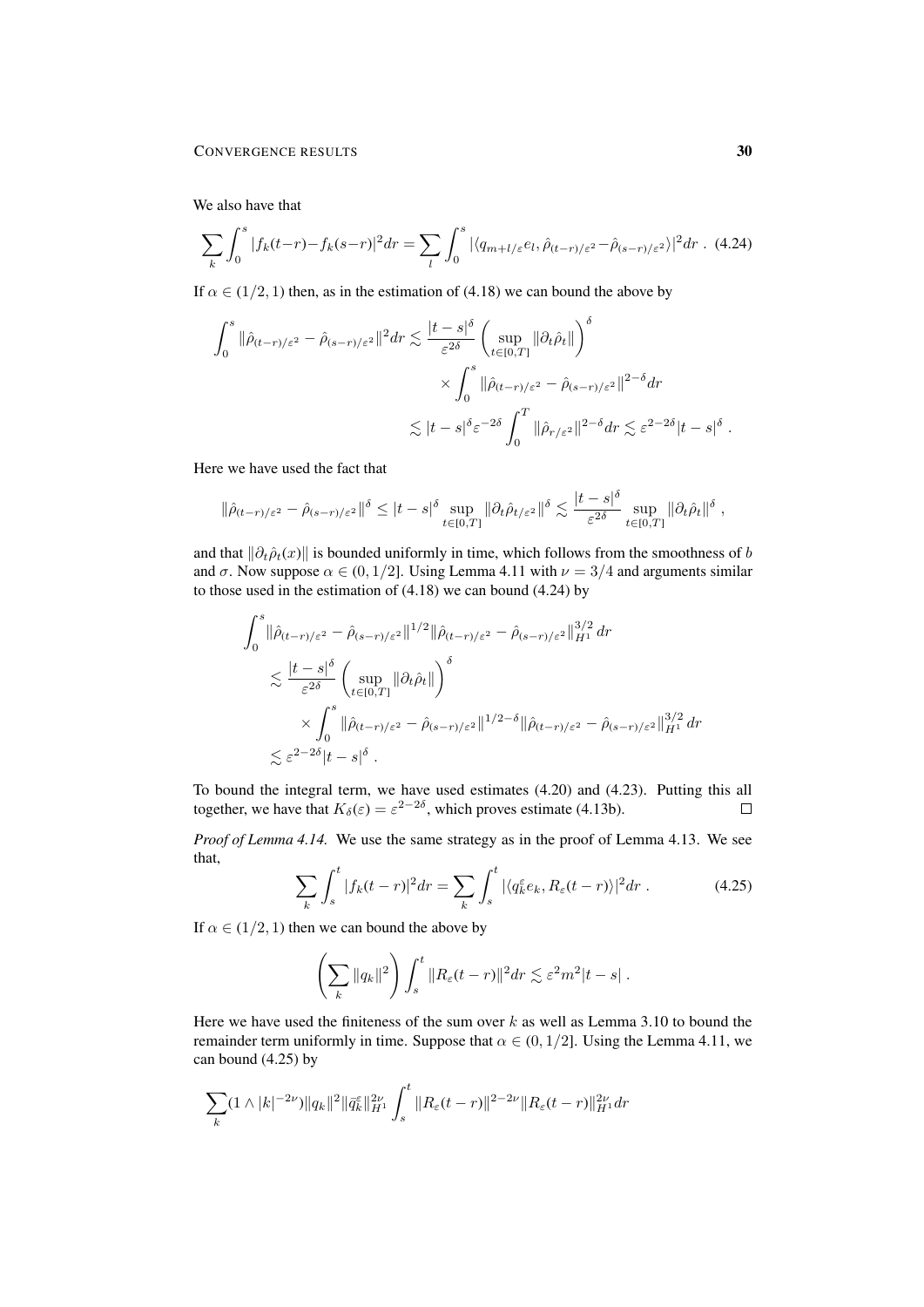$$
\lesssim \sum_{k} (1 \wedge |k|^{-2\nu}) \frac{\|q_k\|^2}{\varepsilon^{2\nu}} |t-s|^\delta \left( \int_s^t \|R_\varepsilon(t-r)\|^{\frac{2-2\nu}{1-\delta}} \|R_\varepsilon(t-r)\|_{H^1}^{\frac{2\nu}{1-\delta}} dr \right)^{1-\delta} ,
$$

for any  $\nu \in [0, 1]$ . Here we have used the fact that  $\|\bar{q}_k^{\varepsilon}\|_{H^1} \leq \varepsilon^{-1} \|\bar{q}_k\|_{H^1} \lesssim \varepsilon^{-1}$  and then applied Hölder's inequality to the integral. Choose  $\nu \in (0, 1/2)$  such that  $\alpha + \nu > 1/2$ , to guarantee that the above sum is bounded. Using the estimates on the remainder  $R_{\varepsilon}$  given in Lemma 3.10 we have that

$$
\int_s^t \|R_{\varepsilon}(t-r)\|^{(2-2\nu)/(1-\delta)} \|R_{\varepsilon}(t-r)\|_{H^1}^{2\nu/(1-\delta)} dr
$$
  

$$
\lesssim (\varepsilon m)^{(2-2\nu)/(1-\delta)} \int_0^T \|R_{\varepsilon}(r)\|^{2\nu/(1-\delta)} dr.
$$

For any  $\nu \in [0, 1/2)$ , we can choose  $\delta$  small enough that  $2\nu/(1 - \delta) < 1$  and hence, by Jensen's inequality

$$
\int_0^T \|R_{\varepsilon}(r)\|^{2\nu/(1-\delta)} dr \le \left(\int_0^T \|R_{\varepsilon}(r)\| dr\right)^{2\nu/(1-\delta)} \lesssim m^{2\nu/(1-\delta)} ,
$$

which follows from Lemma 3.10. Therefore, we can bound (4.25) by

$$
\varepsilon^{-2\nu}|t-s|^\delta \varepsilon^{2-2\nu}m^2 \lesssim \varepsilon^{2-4\nu}m^2|t-s|^\delta.
$$

We then substitute  $\nu = 1/2 - \alpha + \delta$  and ensure  $\delta$  is small enough so that all the above conditions on  $\nu$  are satisfied. We also have that

$$
\sum_{k} \int_0^s |f_k(t-r) - f_k(s-r)|^2 dr = \sum_{k} \int_0^s |\langle q_k^{\varepsilon} e_k, R_{\varepsilon}(t-r) - R_{\varepsilon}(s-r) \rangle|^2 dr \quad (4.26)
$$

If  $\alpha \in (1/2, 1)$  then, as in the previous step we can bound the above by a multiple of

$$
\int_0^s \|R_{\varepsilon}(t-r) - R_{\varepsilon}(s-r)\|^2 dr
$$
  
\$\lesssim |t-s|^{\delta} \sup\_{t \in [0,T]} \|\partial\_t R\_{\varepsilon}(t)\|^{\delta} \int\_0^s \|R\_{\varepsilon}(t-r) - R\_{\varepsilon}(s-r)\|^{2-\delta} dr.\$

Using the estimates on  $R_{\varepsilon}$  given in Lemma 3.10, we can bound this by a constant multiple of

$$
\varepsilon^{2-3\delta} m^{2+\delta} |t-s|^\delta.
$$

If  $\alpha \in (0, 1/2]$  on the other hand, we can bound (4.26) by

$$
\sum_{k} (1 \wedge |k|^{-2\nu}) \|q_{k}\|^{2} \varepsilon^{-2\nu}
$$
  
\$\times \int\_{0}^{s} \|R\_{\varepsilon}(t-r) - R\_{\varepsilon}(s-r)\|^{2-2\nu} \|R\_{\varepsilon}(t-r) - R\_{\varepsilon}(s-r)\|\_{H^{1}}^{2\nu} dr\$.

As before, we choose  $\nu \in (0, 1/2)$  such that  $\alpha + \nu > 1/2$ , this guarantees the above sum is bounded. Moreover, we can bound the above integral by

$$
|t-s|^{\delta}\sup_{t\in[0,T]}\|\partial_tR_{\varepsilon}(t)\|^{\delta}\int_0^s\|R_{\varepsilon}(t-r)-R_{\varepsilon}(s-r)\|^{2-2\nu-\delta}\|R_{\varepsilon}(t-r)-R_{\varepsilon}(s-r)\|_{H^1}^{2\nu}dr.
$$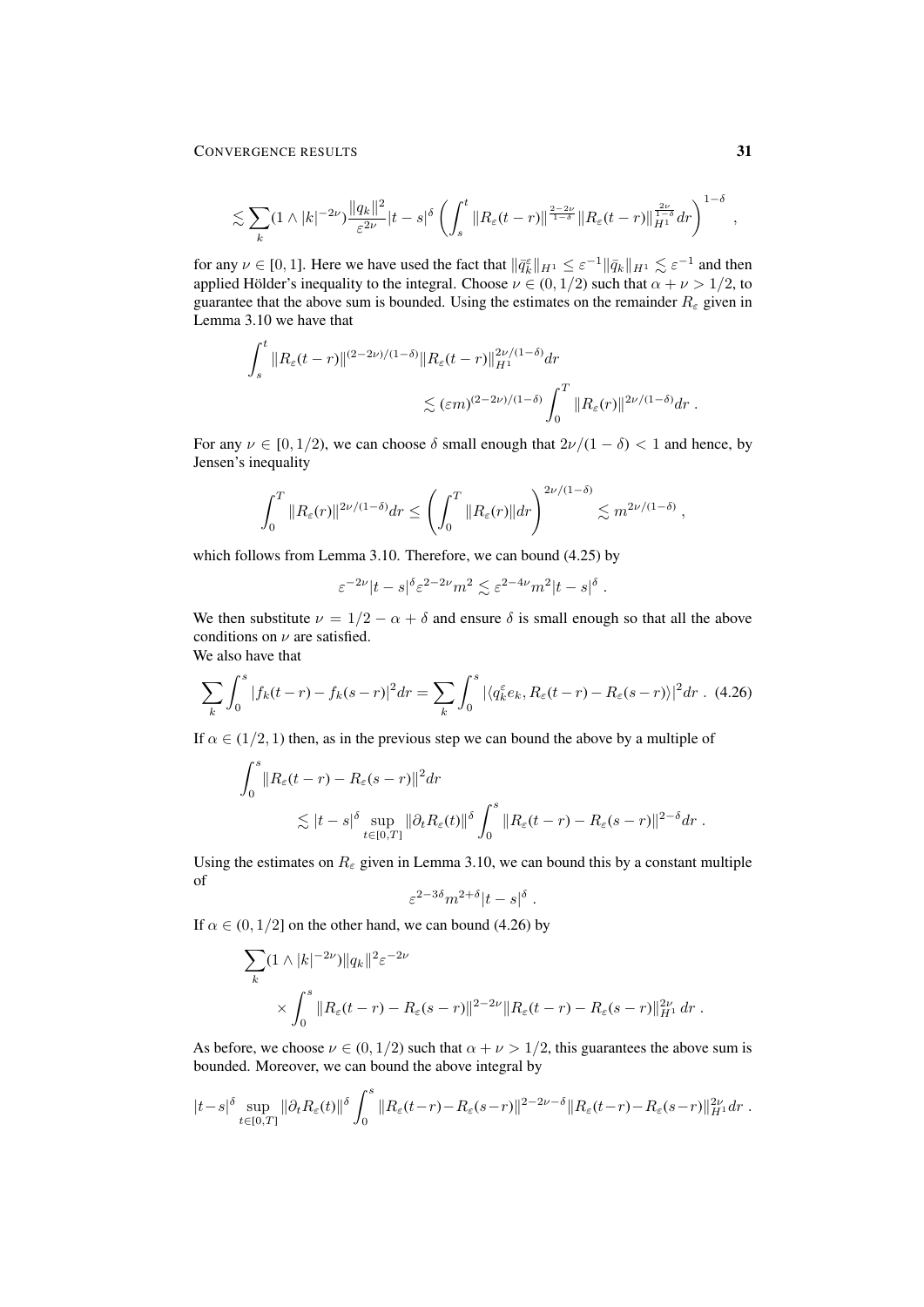Using the estimates on  $R_{\varepsilon}$  given in Lemma 3.10, we can bound this by a constant multiple of

$$
\varepsilon^{2-2\nu-3\delta} m^{2-2\nu+\delta} |t-s|^\delta \int_0^T \|R_\varepsilon(r)\|^{2\nu} dr.
$$

And, by Jensen's inequality, since  $2\nu < 1$ , we can bound the above by

$$
\varepsilon^{2-2\nu-3\delta} m^{2-2\nu+\delta} |t-s|^\delta \left( \int_0^T \|R_\varepsilon(r)\| dr \right)^{2\nu} \lesssim \varepsilon^{2-2\nu-3\delta} m^{2+\delta} |t-s|^\delta.
$$

We then substitute  $\nu = 1/2 - \alpha + \delta$  and ensure  $\delta$  is small enough so that the above condition on  $\nu$  are satisfied. Hence, we have that

$$
K_{\delta}(\varepsilon) = \varepsilon^{2-4\nu - 3\delta} m^{2+\delta} = \varepsilon^{4\alpha - 7\delta} m^{2+\delta} ,
$$

which proves estimate (4.13c).

We now concentrate on the second convergence theorem, where we assume that the noise satisfies  $\langle q_k, \rho \rangle = 0$  for all  $k \in \mathbb{Z}$ . Before proving the theorem, we give a formal argument to describe how the proof works. It is clear from the proof of the previous theorem that we can formally write

$$
\langle u_{\varepsilon}(t), e_m \rangle = \sum_{l \neq 0} \langle q_{m+l/\varepsilon} e_l, \rho \rangle \int_0^t e^{-\mu m^2(t-s)} dW_{m+l/\varepsilon}(s) + \mathcal{O}(\varepsilon^{\theta})
$$

for some  $\theta > 0$ , provided m is not too large. The previous theorem tells us that the first term above will decay with  $\varepsilon$  to zero. However, with Assumption 2.6 in place, we have precise control over how this term tends to zero. In fact, we have that

$$
\langle \varepsilon^{-\alpha} u_{\varepsilon}(t), e_m \rangle = \sum_{l \neq 0} \varepsilon^{-\alpha} \langle q_{m+l/\varepsilon} e_l, \rho \rangle \int_0^t e^{-\mu m^2 (t-s)} dW_{m+l/\varepsilon}(s) + \mathcal{O}(\varepsilon^{\theta - \alpha})
$$
  

$$
= \sum_{l \neq 0} \varepsilon^{-\alpha} (m+l/\varepsilon)^{-\alpha} \langle (m+l/\varepsilon)^{\alpha} q_{m+l/\varepsilon} e_l, \rho \rangle
$$
  

$$
\times \int_0^t e^{-\mu m^2 (t-s)} dW_{m+l/\varepsilon}(s) + \mathcal{O}(\varepsilon^{\theta - \alpha}),
$$

and all the terms in the sum are no longer decaying with  $\varepsilon$ . Now, since a convergent sum of complex OU processes is a complex OU process, we can find a Brownian motion  $\hat{W}_m$  such that the above is equal in distribution to

$$
\Lambda_{\varepsilon,m}\int_0^t e^{-\mu m^2(t-s)}d\hat{W}_m(s)+\mathcal{O}(\varepsilon^{\theta-\alpha})
$$

where we denote

$$
\Lambda_{\varepsilon,m} = \left( \sum_{l \neq 0} \varepsilon^{-2\alpha} |m + l/\varepsilon|^{-2\alpha} |\langle (m + l/\varepsilon)^{\alpha} q_{m + l/\varepsilon} e_l, \rho \rangle|^2 \right)^{1/2}
$$

If we can justify taking the limit inside the above sum then it is clear that

$$
\lim_{\varepsilon \to 0} \Lambda_{\varepsilon,m} = \left( \sum_{l \neq 0} |l|^{-2\alpha} |\langle \bar{q}\rho, e_{-l} \rangle|^2 \right)^{1/2} = ||\bar{q}\rho||_{-\alpha},
$$

 $\Box$ 

.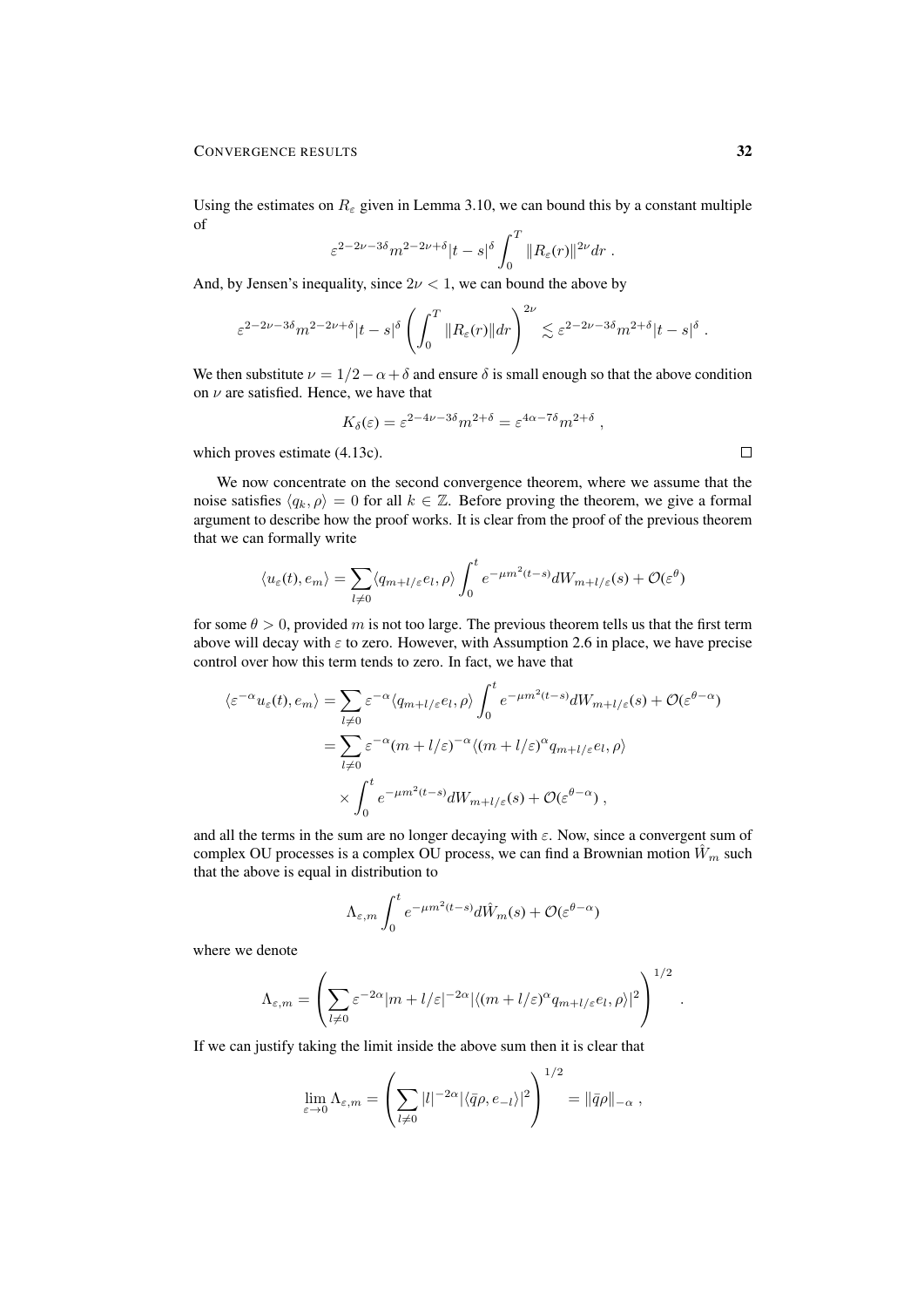recalling that  $|k|^{\alpha} q_k \to \bar{q}$  in  $L^2[0, 2\pi]$ . If we can also adjust our estimates on the remainder to ensure that  $\theta > \alpha$ , so that  $\varepsilon^{\theta-\alpha}$  does indeed decay, then formally we have shown that  $\langle u_{\varepsilon}(t), e_m \rangle$  is equal in distribution to a process that converges to

$$
\|\bar q\rho\|_{-\alpha}\int_0^t e^{-\mu m^2(t-s)}d\hat W_m(s)\;,
$$

which is the  $m$ -th Fourier mode of the solution to the limiting SPDE (4.4). Of course, there are several caveats with this argument. Most importantly, the Brownian motions  $W_m$  are defined in such a way that their distribution changes as  $\varepsilon$  tends to zero and consequently, the limit above does not make sense. The correct way to proceed is actually *backwards*. That is, we fix a sequence of Brownian motions  $\hat{W}_m$  that are used to construct the limiting SPDE (4.4). We then construct a sequence of processes  $\hat{u}_{\varepsilon}$  equal in law to  $u_{\varepsilon}$  defined in such a way that when we perform the above calculations, the resulting OU process (driven by  $\hat{W}_m$ ) does not depend on  $\varepsilon$ . This is made rigorous below.

Remark 4.15. It is clear from the preceding argument that no stronger type of convergence is possible in the context of Theorem 4.3. In particular, we see that the limiting term in  $\langle \varepsilon^{-\alpha} u_{\varepsilon}, e_m \rangle$  is an OU process determined by  $\{W_{m+l/\varepsilon}\}\$  for each  $l \in \mathbb{Z}$ . Hence, even when  $\varepsilon$  is near zero, the contributing BMs are always changing; we will never be able to pin down the limiting process to a fixed location of our probability space so convergence in probability is not possible.

*Proof of Theorem 4.3.* The process  $\hat{u}_{\varepsilon}$  will be defined using two sequences of BMs, namely  $\{\hat{W}_m\}_{m\in\mathbb{Z}}$  and  $\{B_k^{\varepsilon}\}_{k\in\mathbb{Z}}$ , that live on a different probability space. Given a sequence  ${\{\hat{W}_m\}}_{m\in\mathbb{Z}}$  of i.i.d. complex-valued Wiener processes (modulo the reality condition  $\hat{W}_m$  =  $\hat{W}_{-m}^{\star}$ , we construct a sequence  $\{B_{k}^{\varepsilon}\}_{k\in\mathbb{Z}}$  of i.i.d. complex-valued Wiener processes (again modulo the corresponding reality condition) such that  $(\hat{W}, B^{\varepsilon})$  are jointly Gaussian with the covariance structure given by

$$
\mathbb{E}\hat{W}_m(t)B_k^{\varepsilon}(s) = \begin{cases} \frac{\lambda_{\varepsilon,m}^l}{\Lambda_{\varepsilon,m}}(t \wedge s) & \text{if } k=m+l/\varepsilon \text{ for some } l \in \mathbb{Z}, \\ 0 & \text{otherwise,} \end{cases}
$$

where  $\lambda_{\varepsilon,m}^l = \varepsilon^{-\alpha} \langle q_{m+l/\varepsilon} e_l, \rho \rangle$ . Such a construction is possible due to the fact that  $\Lambda_{\varepsilon,m}^2 = \sum_l |\lambda_{\varepsilon,m}^l|^2$  by definition. In the new probability space, one should view the sequence  ${B_k^{\varepsilon}}$  as playing the role of the sequence  ${W_k}$  in the old space. We can now define  $\hat{u}_{\varepsilon}$  by its Fourier coefficients. For  $|m| < \varepsilon^{-\beta}$  set

$$
\langle \hat{u}_{\varepsilon}(t), e_m \rangle = \varepsilon^{\alpha} \Lambda_{\varepsilon,m} \int_0^t e^{-\mu m^2(t-s)} d\hat{W}_m(s) + \sum_k \int_0^t \langle q_k^{\varepsilon} e_k, R_{\varepsilon}(t-s) \rangle dB_k^{\varepsilon}(s) + \sum_k \int_0^t \langle q_k^{\varepsilon} e_k, \hat{\rho}_{(t-s)/\varepsilon}^{\varepsilon} \rangle dB_k^{\varepsilon}(s) .
$$

For  $|m| \ge \varepsilon^{-\beta}$  on the other hand, we simply set

$$
\langle \hat{u}_{\varepsilon}(t), e_m \rangle = \langle w_{\varepsilon}(t), e_m \rangle ,
$$

where  $w_{\varepsilon}$  solves the SPDE (2.5) with  $\{W_k\}$  replaced by  $\{B_k^{\varepsilon}\}\)$ . One can verify that  $u_{\varepsilon} \stackrel{\text{law}}{=} \hat{u}_{\varepsilon}$ by checking that

$$
\mathbb{E}\langle u_{\varepsilon}(t),e_m\rangle\langle u_{\varepsilon}(s),e_n\rangle=\mathbb{E}\langle \hat{u}_{\varepsilon}(t),e_m\rangle\langle \hat{u}_{\varepsilon}(s),e_n\rangle
$$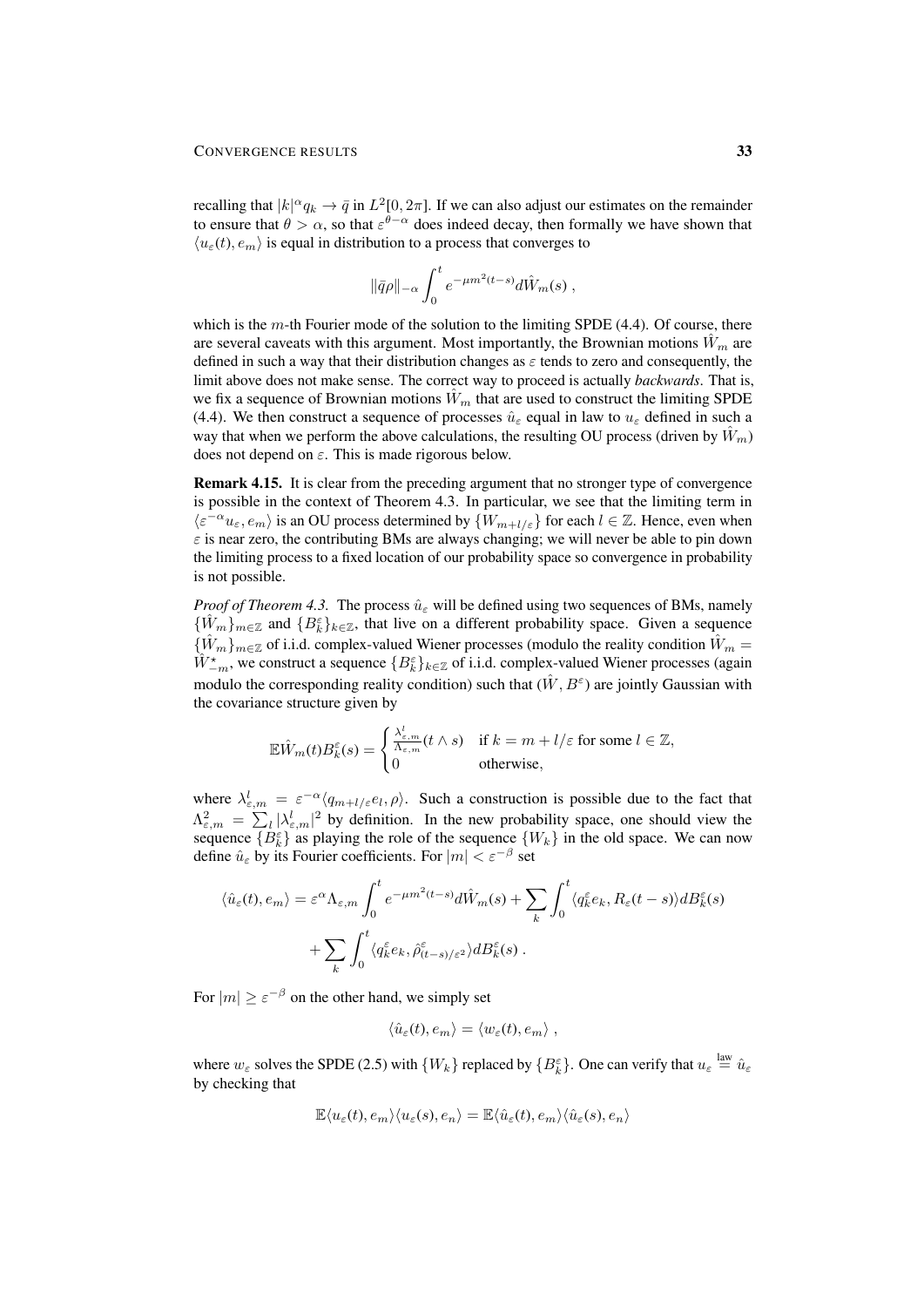for all choices of  $t, s \in [0, T]$  and  $n, m \in \mathbb{Z}$ . We define  $v(t)$  as the mild solution to SPDE (4.4). In particular, we have that

$$
\langle v(t), e_m \rangle = ||\bar{q}\rho||_{-\alpha} \int_0^t e^{-\mu m^2(t-s)} d\hat{W}_m(s) ,
$$

for each  $m\in\mathbb{Z}.$ 

We shall now prove that  $\varepsilon^{-\alpha} \hat{u}_{\varepsilon} \to v$  in the required sense. Firstly, we split the problem into high and low modes

$$
\mathbb{E} \sup_{t \in [0,T]} \|\varepsilon^{-\alpha} \hat{u}_{\varepsilon}(t) - v(t)\|_{H^{-s}}^2
$$
  
\$\lesssim \sum\_{|m| < \varepsilon^{-\beta}} \mathbb{E} \sup\_{t \in [0,T]} |\langle \varepsilon^{-\alpha} \hat{u}\_{\varepsilon}(t) - v(t), e\_m \rangle|^2 (1 + m^2)^{-s}\$  
\$+ \mathbb{E} \sup\_{t \in [0,T]} \sum\_{|m| \ge \varepsilon^{-\beta}} |\langle \varepsilon^{-\alpha} \hat{u}\_{\varepsilon}(t) - v(t), e\_m \rangle|^2 (1 + m^2)^{-s}\$.

We can bound the low modes in the following way

$$
\mathbb{E} \sup_{t \in [0,T]} |\langle \varepsilon^{-\alpha} \hat{u}_{\varepsilon}(t) - v(t), e_m \rangle|^2
$$
\n
$$
\lesssim \mathbb{E} \sup_{t \in [0,T]} \left| (\Lambda_{\varepsilon,m} - ||\bar{q}\rho||_{-\alpha}) \int_0^t e^{\mu m^2(t-s)} d\hat{W}_m(s) \right|^2
$$
\n
$$
+ \mathbb{E} \sup_{t \in [0,T]} \left| \varepsilon^{-\alpha} \sum_k \int_0^t \langle q_k^{\varepsilon} e_k, R_{\varepsilon}(t-s) \rangle dB_k^{\varepsilon}(s) \right|^2
$$
\n
$$
+ \mathbb{E} \sup_{t \in [0,T]} \left| \varepsilon^{-\alpha} \sum_l \int_0^t \langle q_{m+l/\varepsilon} e_l, \hat{\rho}_{(t-s)/\varepsilon^2} \rangle dB_k^{\varepsilon}(s) \right|^2.
$$

However, it is clear that

$$
\mathbb{E}\sup_{t\in[0,T]}\left|(\Lambda_{\varepsilon,m}-\|\bar{q}\rho\|_{-\alpha})\int_0^t e^{-\mu m^2(t-s)}d\hat{W}_m(s)\right|^2\lesssim |\Lambda_{\varepsilon,m}-\|\bar{q}\rho\|_{-\alpha}|^2(1\wedge m^{-2}).
$$

And from Theorem 4.1 we have that the two estimates

$$
\mathbb{E} \sup_{t \in [0,T]} \left| \sum_{k} \int_{0}^{t} \langle q_k^{\varepsilon} e_k, R_{\varepsilon}(t-s) \rangle dB_k^{\varepsilon}(s) \right|^2 \lesssim (\varepsilon^{4\alpha} \vee \varepsilon^2) \varepsilon^{-7\delta} m^{2+\delta}
$$
  

$$
\mathbb{E} \sup_{t \in [0,T]} \left| \sum_{l} \int_{0}^{t} \langle q_{m+l/\varepsilon} e_l, \hat{\rho}_{(t-s)/\varepsilon^2} \rangle dB_{m+l/\varepsilon}^{\varepsilon}(s) \right|^2 \lesssim \varepsilon^{2-\delta}
$$

hold for sufficiently small  $\delta > 0$ . Using these estimates, when  $|m| < \varepsilon^{-\beta}$ , we have that

$$
\sum_{|m|<\varepsilon^{-\beta}} \mathbb{E} \sup_{t\in[0,T]} |\langle \varepsilon^{-\alpha} \hat{u}_{\varepsilon}(t) - v(t), e_m \rangle|^2 (1+m^2)^{-s}
$$
  

$$
\lesssim \sum_{|m|<\varepsilon^{-\beta}} |\Lambda_{\varepsilon,m} - ||\bar{q}\rho||_{-\alpha}|^2 (1 \wedge m^{-(2+2s)})
$$
(4.27)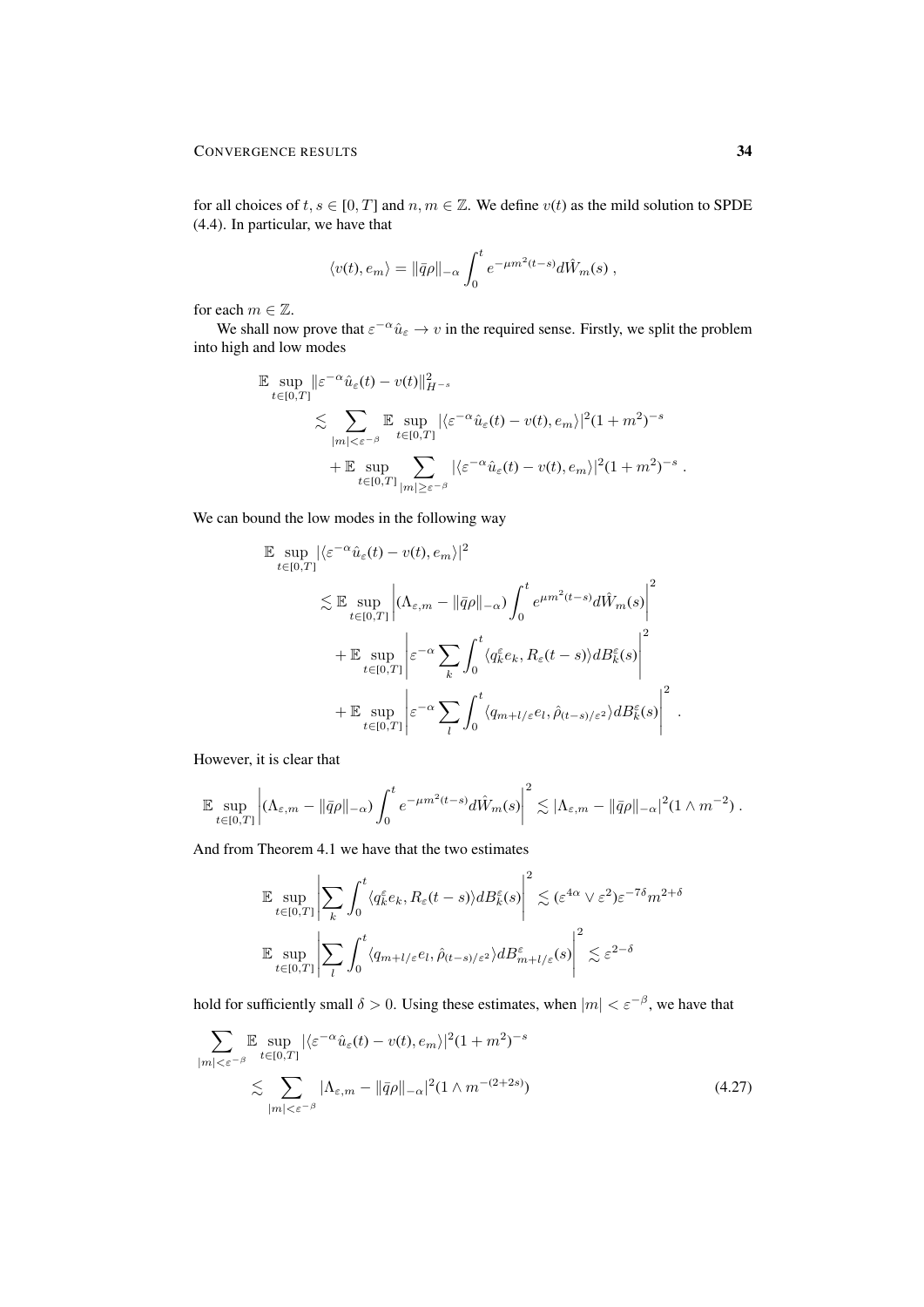### CONVERGENCE RESULTS 35

$$
+ \varepsilon^{2-2\alpha-\delta} \sum_{|m|<\varepsilon^{-\beta}} (1\wedge m^{-2s}) + (\varepsilon^{2\alpha}\vee\varepsilon^{2-2\alpha})\varepsilon^{-7\delta} \sum_{|m|<\varepsilon^{-\beta}} (1\wedge m^{2-2s+\delta})\ .
$$

Firstly, we would like to show that the first sum in the expression above tends to zero as  $\varepsilon \to 0$ , by taking the limit inside the sum over m. Now, since  $||q_k|| \lesssim 1 \wedge |k|^{-\alpha}$  for each  $k \in \mathbb{Z}$ , we have that

$$
\Lambda_{\varepsilon,m}^2 = \varepsilon^{-2\alpha} \sum_{l \neq 0} |\langle q_{m+l/\varepsilon} \rho, e_{-l} \rangle|^2 \lesssim \sum_{l \neq 0} |\varepsilon m + l|^{-2\alpha} \langle \bar{q}_{m+l/\varepsilon} \rho, e_{-l} \rangle^2
$$
  

$$
\lesssim \sum_{l \neq 0} |\varepsilon m + l|^{-2\alpha} |l|^{-2\nu} ||\bar{q}_{m+l/\varepsilon}||_{H^1}^{2\nu},
$$

where the last inequality follows from Lemma 4.11 and the smoothness of  $\rho$ . If  $\alpha \in (1/2, 1)$ , then set  $\nu = 0$ , if  $\alpha \in (0, 1/2]$ , then set  $\nu = 1$ . In either case, the above sum is bounded uniformly in  $\varepsilon$  and m, as long as  $|m| < \varepsilon^{-1}/2$ . For  $|m| < \varepsilon^{-\beta}$ , we therefore have that

$$
\lim_{\varepsilon \to 0} \varepsilon^{-2\alpha} \sum_{l \neq 0} \langle q_{m+l/\varepsilon} \rho, e_{-l} \rangle^2 = \sum_{l \neq 0} \lim_{\varepsilon \to 0} \varepsilon^{-2\alpha} \langle q_{m+l/\varepsilon} \rho, e_{-l} \rangle^2
$$
  
\n
$$
= \sum_{l \neq 0} \lim_{\varepsilon \to 0} \varepsilon^{-2\alpha} |m + l/\varepsilon|^{-2\alpha} \langle |m + l/\varepsilon|^{\alpha} q_{m+l/\varepsilon} \rho, e_{-l} \rangle^2
$$
  
\n
$$
= \sum_{l \neq 0} |l|^{-2\alpha} \langle \bar{q} \rho, e_{-l} \rangle^2 = ||\bar{q} \rho||_{-\alpha}^2.
$$

For the first sum in (4.27), it is now clear that if  $s > 0$  then

$$
\sum_{|m|<\varepsilon^{-\beta}}(\Lambda_{\varepsilon,m}-\|\bar{q}\rho\|_{-\alpha})^2(1\wedge m^{-(2+2s)})\lesssim \sum_m(1\wedge m^{-(2+2s)})\;,
$$

and is therefore bounded uniformly in  $\varepsilon$ . Hence, we have that

$$
\lim_{\varepsilon \to 0} \sum_{|m| < \varepsilon^{-\beta}} (\Lambda_{\varepsilon,m} - \|\bar{q}\rho\|_{-\alpha})^2 (1 \wedge m^{-(2+2s)})
$$
\n
$$
= \sum_{|m| < \varepsilon^{-\beta}} \lim_{\varepsilon \to 0} (\Lambda_{\varepsilon,m} - \|\bar{q}\rho\|_{-\alpha})^2 (1 \wedge m^{-(2+2s)}) = 0.
$$

For the second sum in (4.27), we have that

$$
\varepsilon^{2-2\alpha-\delta}\sum_{|m|<\varepsilon^{-\beta}}(1\wedge m^{-2s})\lesssim \varepsilon^{2-2\alpha-\delta}(1\vee \varepsilon^{-(1-2s)\beta})\ .
$$

For the third sum in (4.27), we have that

$$
\begin{aligned} (\varepsilon^{2\alpha} \vee \varepsilon^{2-2\alpha}) \varepsilon^{-7\delta} &\sum_{|m| < \varepsilon^{-\beta}} (1 \wedge m^{2-2s+\delta}) \\ &\lesssim (\varepsilon^{2\alpha} \vee \varepsilon^{2-2\alpha}) \varepsilon^{-7\delta} (1 \vee \varepsilon^{-(3-2s+\delta)\beta}) \\ &\lesssim (\varepsilon^{2\alpha} \vee \varepsilon^{2-2\alpha}) \varepsilon^{-(3-2s+\delta)\beta-7\delta} \;, \end{aligned}
$$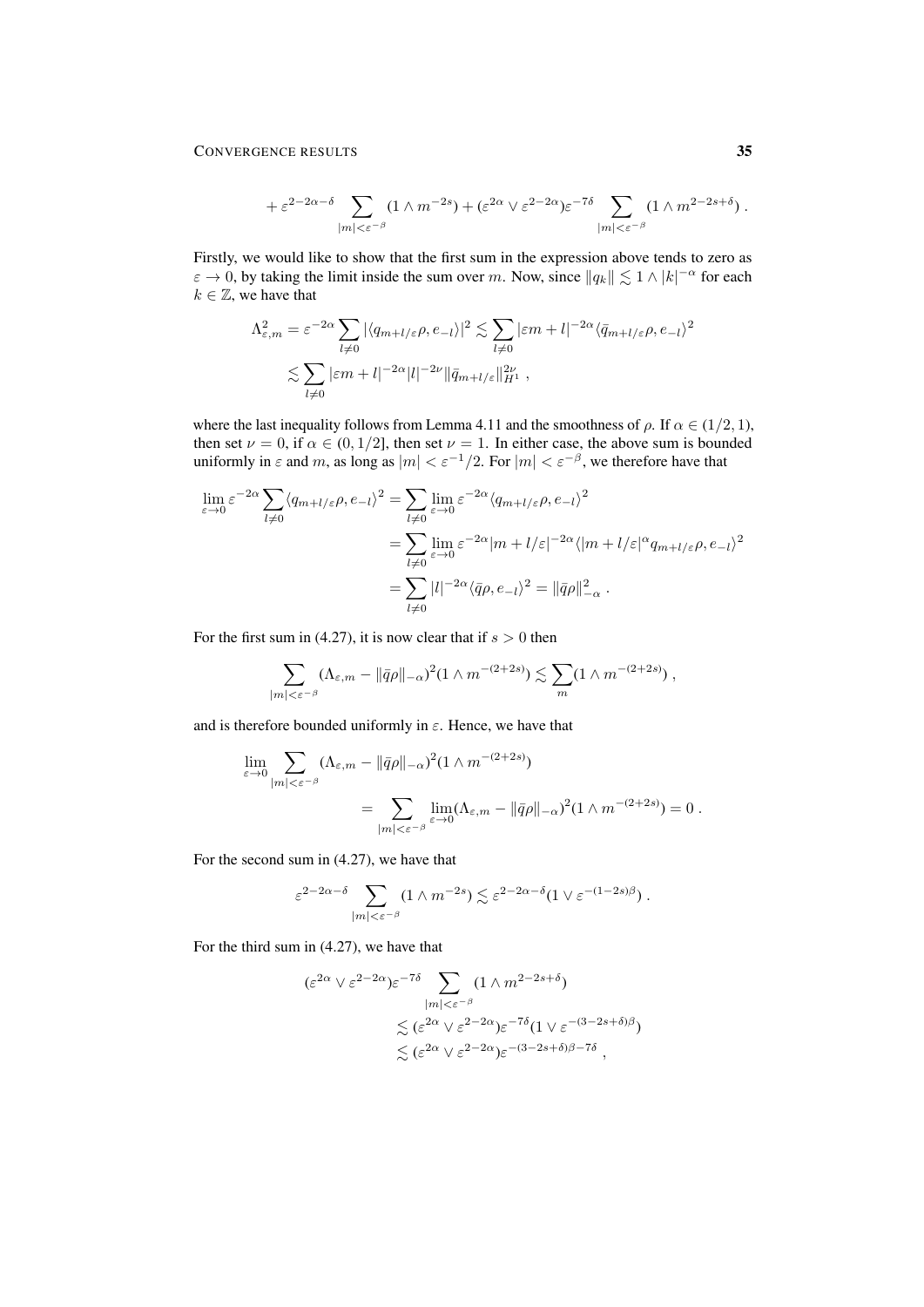provided  $s > 0$ . For the high modes, we have that

$$
\mathbb{E} \sup_{t \in [0,T]} \sum_{|m| \ge \varepsilon^{-\beta}} |\langle \varepsilon^{-\alpha} \hat{u}_{\varepsilon}(t) - v(t), e_m \rangle|^2 (1 + m^2)^{-s}
$$
  
\$\le \mathbb{E} \sup\_{t \in [0,T]} \sum\_{m \in \mathbb{Z}} |\langle \hat{u}\_{\varepsilon}(t), e\_m \rangle|^2 \varepsilon^{2\beta s - 2\alpha} + \mathbb{E} \sup\_{t \in [0,T]} \sum\_{m \in \mathbb{Z}} |\langle v(t), e\_m \rangle|^2 \varepsilon^{2\beta s}  
\$\le \varepsilon^{2\beta s - 2\alpha} \mathbb{E} \sup\_{t \in [0,T]} \| \hat{u}\_{\varepsilon}(t) \|^2 + \varepsilon^{2\beta s} \mathbb{E} \sup\_{t \in [0,T]} \| v(t) \|^2  
\$\le \varepsilon^{2\beta s - 2\alpha} (1 \vee \varepsilon^{4\alpha - 2 - \delta}) + \varepsilon^{2\beta s} .

Here we have used Lemma 4.9 as well as the clear fact that

$$
\mathbb{E}\sup_{t\in[0,T]}\|v(t)\|^2\lesssim 1.
$$

If  $\alpha \in (1/2, 1)$ , then for both the low and high modes to converge to zero for some  $s > 0$ , we need to find  $\beta \in (0, 1)$  such that

$$
\frac{\alpha}{s} < \beta < \frac{2-2\alpha}{3-2s} .
$$

A simple diagram confirms that we can always find such a  $\beta$  provided  $s > \frac{3}{2}\alpha$ . If  $\alpha \in$  $(0, 1/2]$ , then for both the low and high modes to converge to zero for some  $s > 0$ , we need to find  $\beta \in (0, 1)$  such that

$$
\frac{1-\alpha}{s} < \beta < \frac{2\alpha}{3-2s} \; .
$$

A simple diagram confirms that we can always find such a  $\beta$ , provided  $s > \frac{3}{2}(1 - \alpha)$ . This concludes the proof of the theorem.  $\Box$ 

Before proving Theorem 4.4, we need a new a priori bound on the solution  $u_{\varepsilon}$ , given that we are working with new assumptions on the noise.

**Lemma 4.16.** *Suppose*  $u_{\varepsilon}$  *satisfies* (2.5) *and the conditions given in Assumptions 2.2, 2.7 hold true, then we have that*

$$
\mathbb{E} \sup_{t \in [0,T]} \|u_{\varepsilon}(t)\|^2 \lesssim \varepsilon^{-2-\delta} , \qquad (4.28)
$$

*for arbitrarily small*  $\delta > 0$ *.* 

*Proof.* From Lemma 4.9 we know that

$$
\mathbb{E} \sup_{t \in [0,T]} \|u_{\varepsilon}(t)\|^2 \lesssim \int_0^T \|S_{\varepsilon}(t)Q_{\varepsilon}\|_{\text{HS}}^2 dt.
$$

We can bound the Hilbert-Schmidt norm using Assumption 2.7. We have that

$$
||S_{\varepsilon}(t)Q_{\varepsilon}||_{\text{HS}}^2 = \sum_{k} ||S_{\varepsilon}(t)q_k^{\varepsilon}e_k||^2 \lesssim \sum_{k} ||S_{\varepsilon}(t)(q_k^{\varepsilon} - \bar{q}^{\varepsilon})e_k||^2 + \sum_{k} ||S_{\varepsilon}(t)\bar{q}^{\varepsilon}e_k||^2.
$$

But the first term can be bounded

$$
\sum_{k} ||S_{\varepsilon}(t)(q_k^{\varepsilon} - \bar{q}^{\varepsilon})e_k||^2 \lesssim \varepsilon^{-4\nu} |t|^{-\nu} \sum_{k} |k|^{-2\nu} ||q_k - \bar{q}||_{H^1}^2,
$$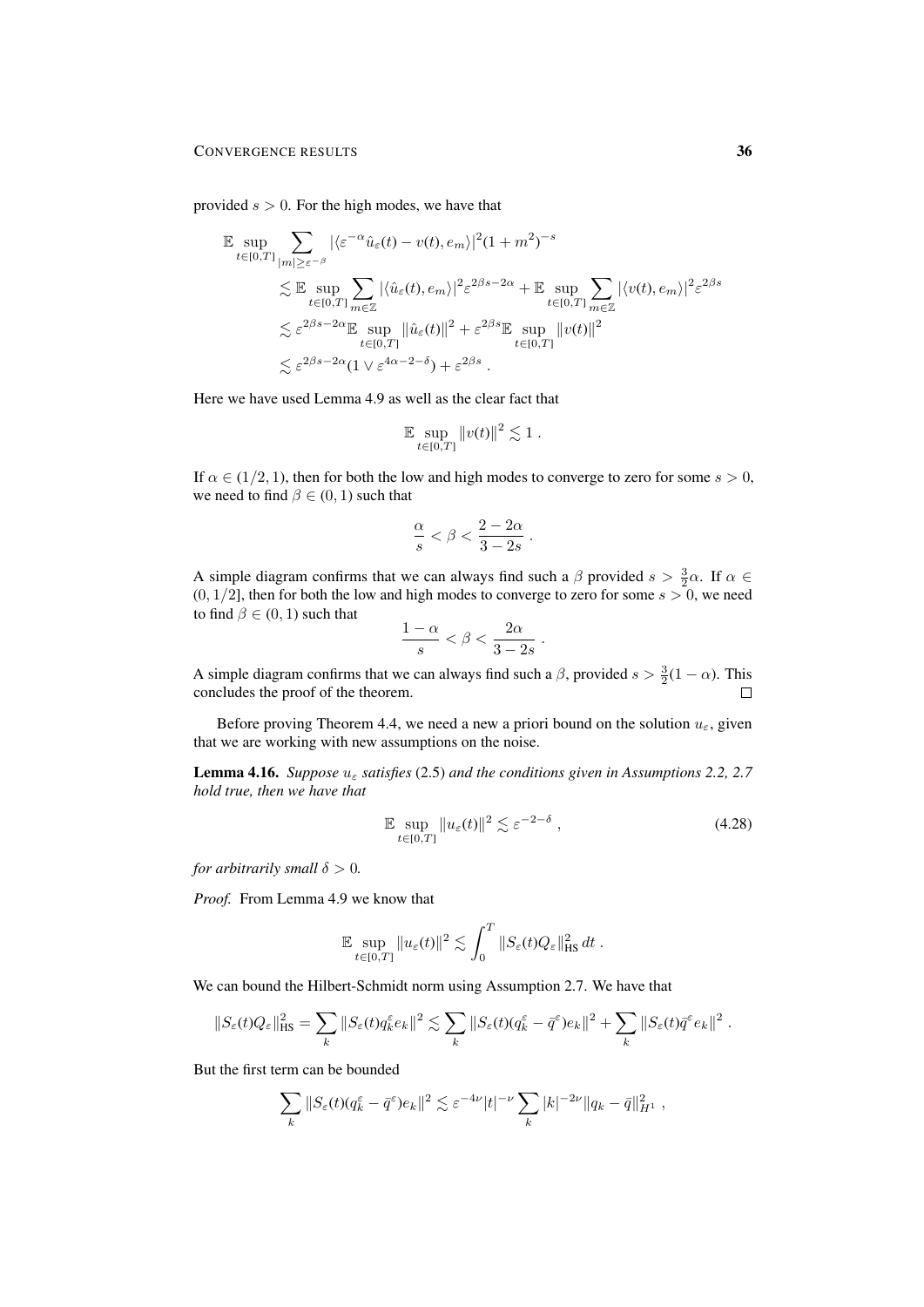for any  $\nu \in [0, 1)$  using the same argument found in Lemma 4.9. By assumption, the sum over k is finite if we set  $2\nu = \eta$ . For the second term, we similarly know that

$$
\sum_{k} ||S_{\varepsilon}(t)\bar{q}^{\varepsilon}e_k||^2 \lesssim \varepsilon^{-4\gamma}|t|^{-\gamma}||\bar{q}||_{H^1} \sum_{k} |k|^{-2\gamma},
$$

for any  $\gamma \in (0, 1)$ . If we set  $\gamma = 1/2 + \delta/4$ , for arbitrarily small  $\delta > 0$ , then the sum over k will converge. Since  $2\eta < 2$ , the  $\varepsilon^{-4\gamma}$  term will be the dominant one. It follows that

$$
\int_0^T \|S_{\varepsilon}(t)Q_{\varepsilon}\|_{\text{HS}} dt \lesssim \varepsilon^{-4\gamma} = \varepsilon^{-2-\delta}.
$$

This proves the lemma.

*Proof of Theorem 4.4.* As in the proof of Theorem 4.3, we construct sequences  $\{\hat{W}_m\}$  and  $\{B_k^\varepsilon\}$  of Brownian motions with correlations

$$
\mathbb{E}\hat{W}_m(t)B_k^{\varepsilon}(s) = \begin{cases} \frac{\lambda_{\varepsilon,m}^l}{\Lambda_{\varepsilon,m}}(t \wedge s), & \text{if } k = m + l/\varepsilon \text{ for some } l \in \mathbb{Z} \;, \\ 0, & \text{otherwise} \;, \end{cases}
$$
(4.29)

where  $\lambda_{\varepsilon,m}^l = \langle q_{m+l/\varepsilon} e_l, \rho \rangle$  and, as before,  $\Lambda_{\varepsilon,m} = \left( \sum_{l \in \mathbb{Z}} |\lambda_{\varepsilon,m}^l|^2 \right)^{1/2}$ . We then define  $\hat{u}_{\varepsilon,m}$ through its Fourier modes as follows For  $|m| \le \varepsilon^{-\beta}$ , we set

$$
\langle \hat{u}_{\varepsilon}(t), e_m \rangle = \Lambda_{\varepsilon,m} \int_0^t e^{-\mu m^2(t-s)} d\hat{W}_m(s) ,
$$

while for  $|m| > \varepsilon^{-\beta}$ , we set

$$
\langle \hat{u}_{\varepsilon}(t), e_m \rangle = \langle w_{\varepsilon}(t), e_m \rangle ,
$$

where  $w_{\varepsilon}$  solves (2.5) with  $W_k$  replaced with  $B_k^{\varepsilon}$  for each  $k \in \mathbb{Z}$ . This is identical to the construction given in the proof of Theorem 4.3, with the sole difference being that now  $\lambda_{\varepsilon,m}^0 \neq 0$ , in general. The proof proceeds identically to the previous theorem. We only need a few more ingredients to ensure that this proof will work just like the last. First, we need that

$$
\Lambda_{\varepsilon,m} - (\langle q_m, \rho \rangle)^2 - |\langle \bar{q}, \rho \rangle|^2 + ||\bar{q}\rho||^2)^{1/2}
$$

converges to zero as  $\varepsilon \to 0$ . But this is true by construction of the series  $\Lambda_{\varepsilon,m}$ , using the same arguments as previously employed to pass the limit inside the sum. Secondly, we need some bound on the remainder terms of the low modes. We cannot use the previous bounds (4.13b) and (4.13c), since we are effectively using  $\alpha = 0$ . However, just as in Lemma 4.16 we can use Assumption 2.7 instead. We claim the following bounds to be true and prove them in the sequel. For  $|m| \leq \varepsilon^{-\beta}$ , we have that

$$
\mathbb{E} \sup_{t \in [0,T]} \left| \sum_{k} \int_{0}^{t} \langle q_k^{\varepsilon} e_k, \hat{\rho}_{(t-s)/\varepsilon^2}^{\varepsilon} e_m \rangle d B_k^{\varepsilon}(s) \right|^2 \lesssim \varepsilon^{2-\eta-2\delta} |m|^{\eta} , \tag{4.30}
$$

$$
\mathbb{E}\sup_{t\in[0,T]}\left|\sum_{k}\int_{0}^{t}\langle q_{k}^{\varepsilon}e_{k},R_{\varepsilon}(t-s)\rangle dB_{k}^{\varepsilon}(s)\right|^{2}\lesssim\varepsilon^{2-2\eta-3\delta}|m|^{2+\delta}\;, \tag{4.31}
$$

for arbitrarily small  $\delta > 0$ . From Lemma 4.16 we have that

$$
\mathbb{E}\sup_{t\in[0,T]}\|\hat{u}_{\varepsilon}(t)\|^2\lesssim \varepsilon^{-2-\delta}.
$$

 $\Box$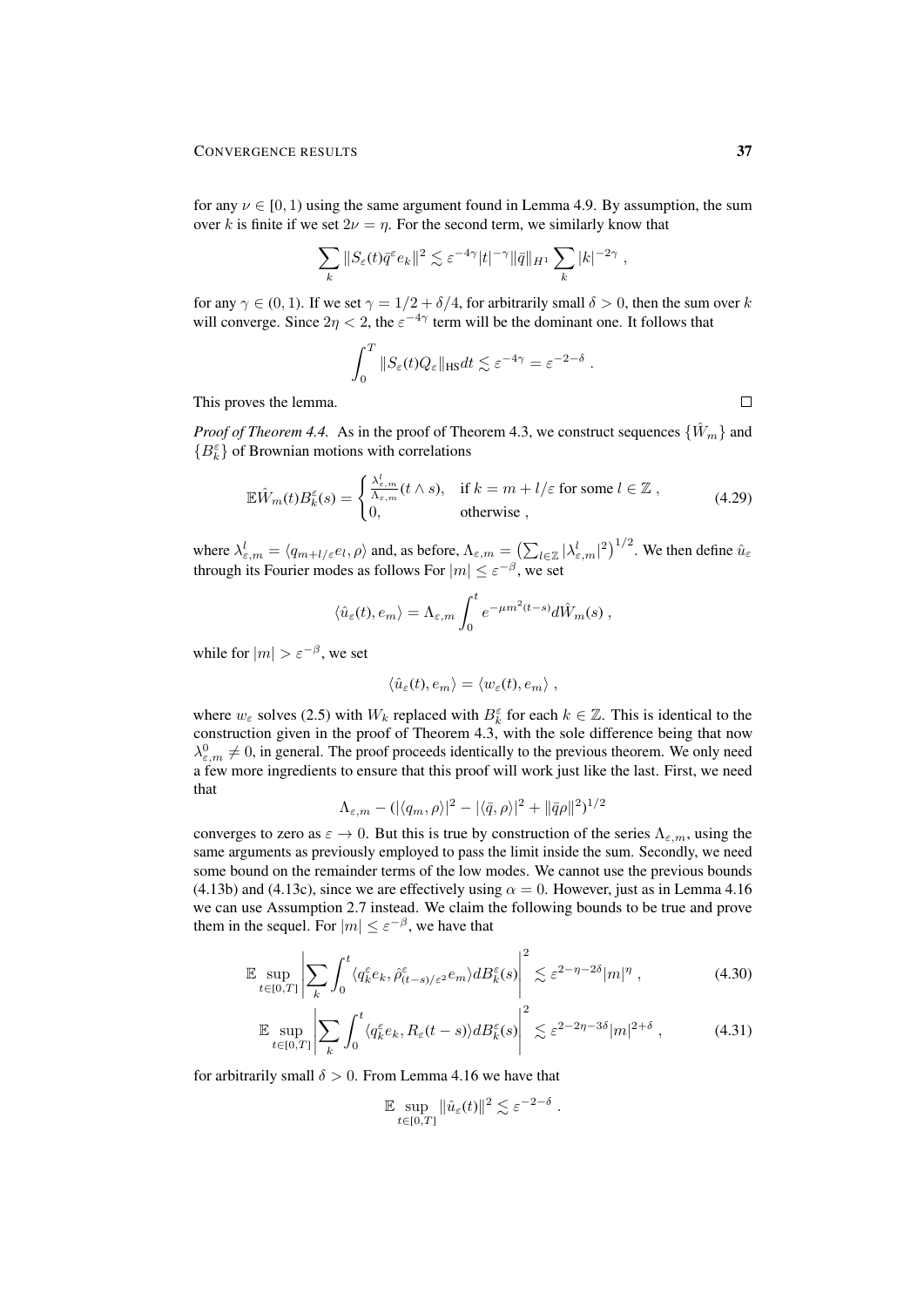Moreover, one can easily show that

$$
\mathbb{E} \sup_{t \in [0,T]} ||\hat{u}(t)||^2 \leq C_T.
$$

We can then apply the exact arguments used in Theorem 4.3 to show that both high and low modes will converge to zero as  $\varepsilon \to 0$  if we can choose  $\beta \in (0, 1)$  in such a way that

$$
\frac{1}{s} < \beta < \frac{2 - 2\eta}{3 - 2s} \; .
$$

It is easy to show that one can always find such a  $\beta$  provided  $s > s_n$ , where

$$
s_{\eta}=1\vee \frac{3}{2(2-\eta)}.
$$

This proves (4.5). We now prove the claimed bounds. For (4.30) and (4.31) we apply the Kolmogorov criterion from Lemma 4.10 just as we did to bound (4.13b) and (4.13c) respectively. This involves proving four estimates (two for each claim). For the first claim, we wish to find  $K_{\varepsilon}(\delta)$  such that

$$
\mathbb{E}\left|\sum_{k}\int_{s}^{t}\langle q_{k}^{\varepsilon}e_{k},\hat{\rho}_{(t-r)/\varepsilon^{2}}^{\varepsilon}e_{m}\rangle dB_{k}^{\varepsilon}(r)\right|^{2} \leq K_{\varepsilon}(\delta)|t-s|^{\delta},\tag{4.32}
$$

and

$$
\mathbb{E}\left|\sum_{k}\int_{0}^{t}\langle q_{k}^{\varepsilon}e_{k},(\hat{\rho}_{(t-r)/\varepsilon^{2}}^{\varepsilon}-\hat{\rho}_{(t-s)/\varepsilon^{2}}^{\varepsilon})e_{m}\rangle dB_{k}^{\varepsilon}(r)\right|^{2}\leq K_{\varepsilon}(\delta)|t-s|^{\delta},\qquad(4.33)
$$

for some  $\delta \in (0, 1)$ . Clearly, we can bound the left hand side of (4.32) by a constant multiple of

$$
\sum_{k} \int_{s}^{t} |\langle (q_k^{\varepsilon} - \bar{q}^{\varepsilon}) e_k, \hat{\rho}_{(t-r)/\varepsilon^2}^{\varepsilon} e_m \rangle|^2 dr + \sum_{k} \int_{s}^{t} |\langle \bar{q}^{\varepsilon} e_k, \hat{\rho}_{(t-r)/\varepsilon^2}^{\varepsilon} e_m \rangle|^2 dr.
$$

Applying Lemma 4.11 (with  $2\nu = \eta$ ) to the first term and using the fact that, for every m, one has  $\sum_{k} |\langle e_k e_{-m}, f \rangle|^2 = ||f||^2$  for the second term, we can bound this by

$$
\varepsilon^{-\eta} \left( \sum_{k} |m - k|^{-\eta} \|q_k - \bar{q}\|_{H^1}^2 \right) \int_s^t \|\hat{\rho}_{(t-r)/\varepsilon^2}\|_{H^1}^{\eta} \|\hat{\rho}_{(t-r)/\varepsilon^2}\|^{2-\eta} dr \n+ \int_s^t \|\bar{q}^{\varepsilon} \hat{\rho}_{(t-r)/\varepsilon^2}^{\varepsilon} \|^2 dr ,
$$
\n
$$
\lesssim \varepsilon^{-\eta} |m|^{\eta} \left( \sum_{k} |k|^{-\eta} \|q_k - \bar{q}\|_{H^1}^2 \right) \int_s^t \|\hat{\rho}_{(t-r)/\varepsilon^2}\|_{H^1}^{\eta} \|\hat{\rho}_{(t-r)/\varepsilon^2}\|^{2-\eta} dr \n+ \|\bar{q}\|_{\infty} \int_s^t \|\hat{\rho}_{(t-r)/\varepsilon^2}\|^2 dr .
$$

By Assumption 2.7 the sum over k is finite and, by a Sobolev embedding,  $\|\bar{q}\|_{\infty}$  is also finite. The integral terms can be bounded exactly as in the proof of estimate (4.13b) to obtain  $K_{\varepsilon}(\delta) = \varepsilon^{2-\eta-2\delta} |m|^{\eta}$ . We then treat (4.33), and also the two respective estimates required to prove (4.31) in the same way, by first splitting  $q_k$  into  $(q_k - \bar{q}) + \bar{q}$  and then applying the results from the proof of  $(4.13b)$  and  $(4.13c)$ . The estimates  $(4.30)$  and  $(4.31)$  follow.  $\Box$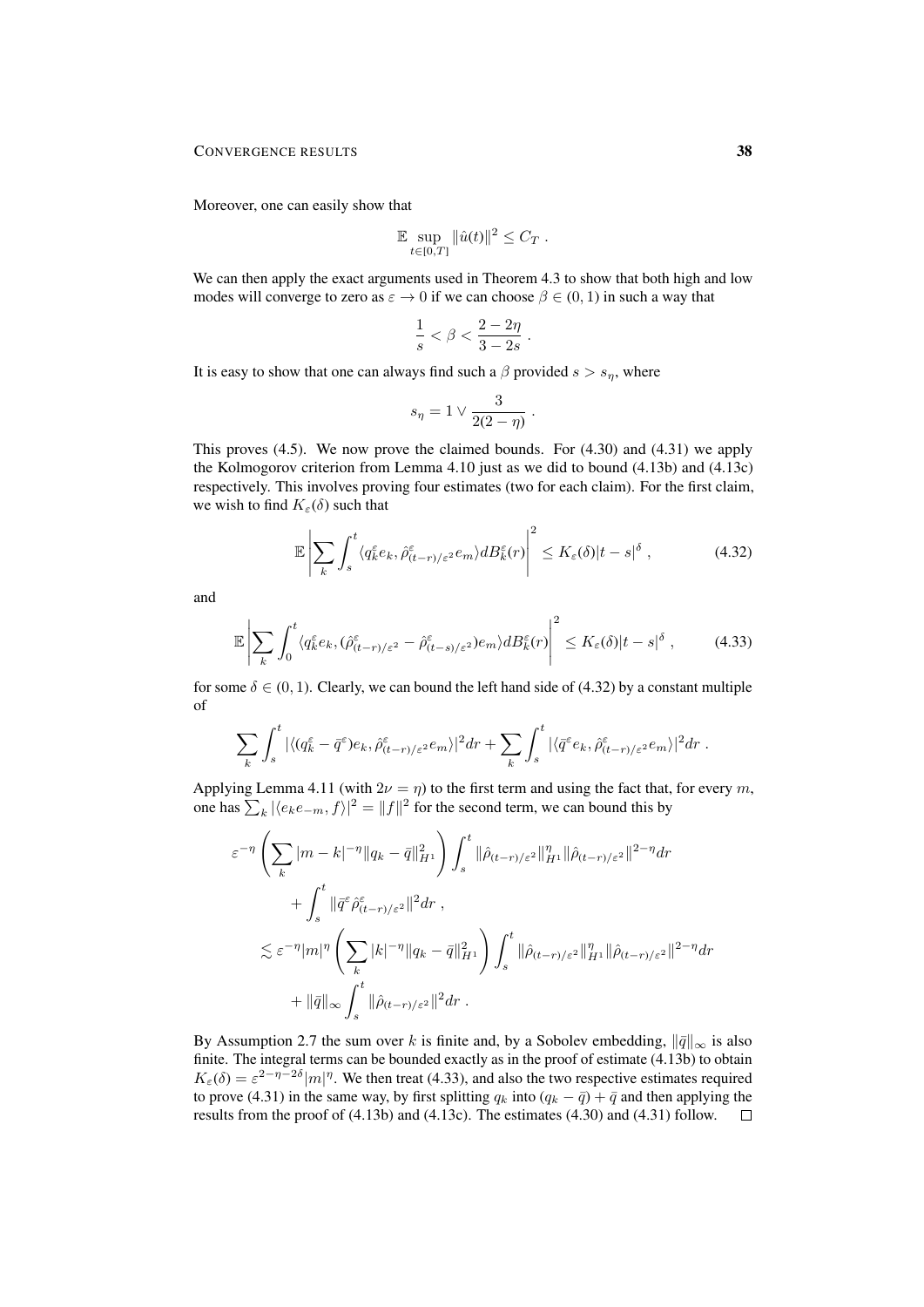*Proof of Corollary 4.6.* The proof follows in the same way as that of Theorem 4.4, except we now have  $\lambda_{\varepsilon,m}^l = \varphi(\varepsilon m+l) \langle q_{m+l/\varepsilon} e_l, \rho \rangle$ . Moreover, we now need to show that

$$
\Lambda_{\varepsilon,m} - (|\langle q_m, \rho \rangle|^2 - |\langle \bar{q}, \rho \rangle|^2 + ||(\bar{q}\rho) \star \tilde{\varphi}||^2)^{1/2}
$$
\n(4.34)

converges to zero as  $\varepsilon \to 0$ , where  $\Lambda_{\varepsilon,m}$  is defined as above, using the new  $\lambda_{\varepsilon,m}^l$ . But it is clear that

$$
\Lambda_{\varepsilon,m}^2 = |\varphi(\varepsilon m)|^2 |\langle q_m, \rho \rangle|^2 + \sum_{l \neq 0} |\varphi(\varepsilon m + l)|^2 |\langle q_{m+l/\varepsilon} e_l, \rho \rangle|^2
$$

$$
\to |\langle q_m, \rho \rangle|^2 + \sum_{l \neq 0} |\varphi(l)|^2 |\langle \bar{q}\rho, e_l \rangle|^2 ,
$$

where the boundedness of  $\varphi$  in combination with previous arguments allows us to take the limit inside the sum over *l*. Since  $\|(\bar{q}\rho) \star \tilde{\varphi}\|^2 = \sum_{l \in \mathbb{Z}} |\varphi(l)|^2 |\langle \bar{q}\rho, e_l \rangle|^2$ , we have proven (4.34). The remainder of the proof follows in exactly the same way as Theorem 4.4, and since  $\varphi$  is bounded, all corresponding estimates still hold.  $\Box$ 

# **References**

- [AF03] R. A. ADAMS and J. J. F. FOURNIER. *Sobolev spaces*, vol. 140 of *Pure and Applied Mathematics (Amsterdam)*. Elsevier/Academic Press, Amsterdam, second ed., 2003.
- [BLP78] A. BENSOUSSAN, J.-L. LIONS, and G. PAPANICOLAOU. *Asymptotic analysis for periodic structures*, vol. 5 of *Studies in Mathematics and its Applications*. North-Holland Publishing Co., Amsterdam, 1978.
- [Del04] F. DELARUE. Auxiliary SDEs for homogenization of quasilinear PDEs with periodic coefficients. *Ann. Probab.* 32, no. 3B, (2004), 2305–2361.
- [DPZ92] G. DA PRATO and J. ZABCZYK. *Stochastic equations in infinite dimensions*, vol. 44 of *Encyclopedia of Mathematics and its Applications*. Cambridge University Press, Cambridge, 1992.
- [ELVE04] W. E, X. LI, and E. VANDEN-EIJNDEN. Some recent progress in multiscale modeling. In *Multiscale modelling and simulation*, vol. 39 of *Lect. Notes Comput. Sci. Eng.*, 3–21. Springer, Berlin, 2004.
- [Fre64] M. I. FREĬDLIN. The Dirichlet problem for an equation with periodic coefficients depending on a small parameter. *Teor. Verojatnost. i Primenen.* 9, (1964), 133–139.
- [Hai09] M. HAIRER. *An Introduction to Stochastic PDEs*. Lecture Notes, 2009.
- [HP08] M. HAIRER and E. PARDOUX. Homogenization of periodic linear degenerate PDEs. *J. Funct. Anal.* 255, no. 9, (2008), 2462–2487.
- [Ich04] N. ICHIHARA. Homogenization problem for stochastic partial differential equations of Zakai type. *Stoch. Stoch. Rep.* 76, no. 3, (2004), 243–266.
- [Par99] E. PARDOUX. Homogenization of linear and semilinear second order parabolic PDEs with periodic coefficients: a probabilistic approach. *J. Funct. Anal.* 167, no. 2, (1999), 498–520.
- [PS05] G. A. PAVLIOTIS and A. M. STUART. Periodic homogenization for inertial particles. *Phys. D* 204, no. 3-4, (2005), 161-187.
- [PS08] G. A. PAVLIOTIS and A. M. STUART. *Multiscale methods*, vol. 53 of *Texts in Applied Mathematics*. Springer, New York, 2008. Averaging and homogenization.